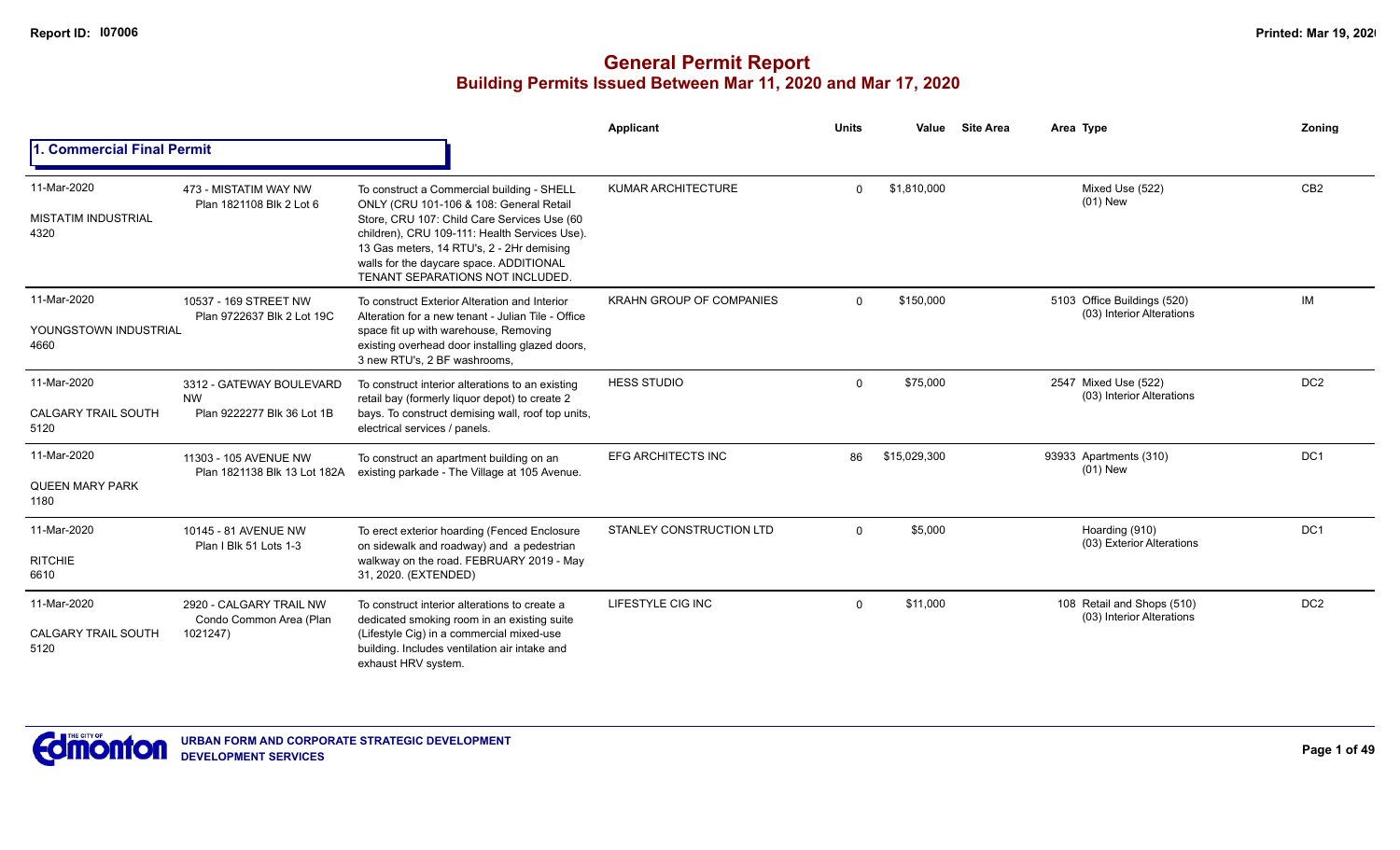|                                            |                                                                                                                                                            |                                                                                                                                                                                                                                                                                                                                                                                                                                                                                                      | Applicant                           | <b>Units</b> | Value     | <b>Site Area</b> | Area Type                                                    | Zoning          |
|--------------------------------------------|------------------------------------------------------------------------------------------------------------------------------------------------------------|------------------------------------------------------------------------------------------------------------------------------------------------------------------------------------------------------------------------------------------------------------------------------------------------------------------------------------------------------------------------------------------------------------------------------------------------------------------------------------------------------|-------------------------------------|--------------|-----------|------------------|--------------------------------------------------------------|-----------------|
| <b>Commercial Final Permit</b>             |                                                                                                                                                            |                                                                                                                                                                                                                                                                                                                                                                                                                                                                                                      |                                     |              |           |                  |                                                              |                 |
| 11-Mar-2020<br>PARKDALE<br>1160            | 11335 - 85 STREET NW<br>Plan RN50 Blk 99 Lots 1-15                                                                                                         | To construct exterior alterations to an existing<br>community league building - Installation of solar<br>panels on roof - Cromdale Community League                                                                                                                                                                                                                                                                                                                                                  | EVERGREEN AND GOLD RENEWABLES       | $\mathbf{0}$ | \$45,700  |                  | 1644 Other Accommodation (534)<br>(03) Exterior Alterations  | <b>AP</b>       |
| 11-Mar-2020<br><b>DOWNTOWN</b><br>1090     | 148, 1 - EDMONTON CITY<br><b>CENTRE NW</b><br>Plan 1194TR Lot A                                                                                            | To construct Interior Alteration to an existing<br>tenant space. To add ±975sf to the existing<br>suite, JLL Edmonton New Premises - 21st Floor<br><b>TD Tower</b>                                                                                                                                                                                                                                                                                                                                   | SEAGATE CONTRACT MANAGEMENT<br>LTD. | $\mathbf{0}$ | \$62,800  |                  | 975 Office Buildings (520)<br>(03) Interior Alterations      | <b>CCA</b>      |
| 11-Mar-2020<br><b>BOYLE STREET</b><br>1020 | 10305 - 97 STREET NW<br>Plan ND Blk 10 Lots 35-36<br>10305 - 97 STREET NW<br>Plan ND Blk 10 Lots 34-35<br>10305 - 97 STREET NW<br>Plan ND Blk 10 Lots 33,A | To construct interior alterations for a vendor<br>space (S41) for the Downtown Farmers Market<br>(GWG Building) - Nest Wholefoods. (See<br>346242013-004 for landlords permit)                                                                                                                                                                                                                                                                                                                       | <b>NEST WHOLEFOODS</b>              | $\mathbf 0$  | \$14,000  |                  | 97 Retail and Shops (510)<br>(03) Interior Alterations       | DC1             |
| 11-Mar-2020<br><b>GARNEAU</b><br>5200      | 10834 - 82 AVENUE NW<br>Plan N4000R Blk 170 Lots<br>$10 - 11$                                                                                              | To construct interior alterations to an existing<br>restaurant (10834-82ave)- size increased to 38<br>seats, passage opened up to adjacent<br>restaurant for additional washroom access<br>(both restaurants are operated together by one<br>owner), washroom changed to one large<br>bathroom. Furnace moved back slightly. island<br>inserted in service area. Some cabinets built on<br>the walls. Walls painted, new floor put in.<br>washroom change slightly changed restaurant<br>floor area. | N/A                                 | 0            | \$35,000  |                  | 1066 Restaurants and Bars (540)<br>(03) Interior Alterations | CB <sub>2</sub> |
| 11-Mar-2020<br><b>OLIVER</b><br>1150       | 11404 - JASPER AVENUE NW<br>Plan B3 Blk 14 Lots 78-79                                                                                                      | To construct interior and exterior alterations to<br>an existing multi use building and prepare shell<br>spaces for future CRU demising (retail<br>store/yoga studio/coffee shop) (adding new<br>windows, canopies, cladding, 6 future RTU<br>structural supports, new fire alarm system)                                                                                                                                                                                                            | <b>WILLIAM H ROSS ARCHITECT</b>     | $\Omega$     | \$200,000 |                  | 12157 Retail and Shops (510)<br>(03) Exterior Alterations    | DC <sub>1</sub> |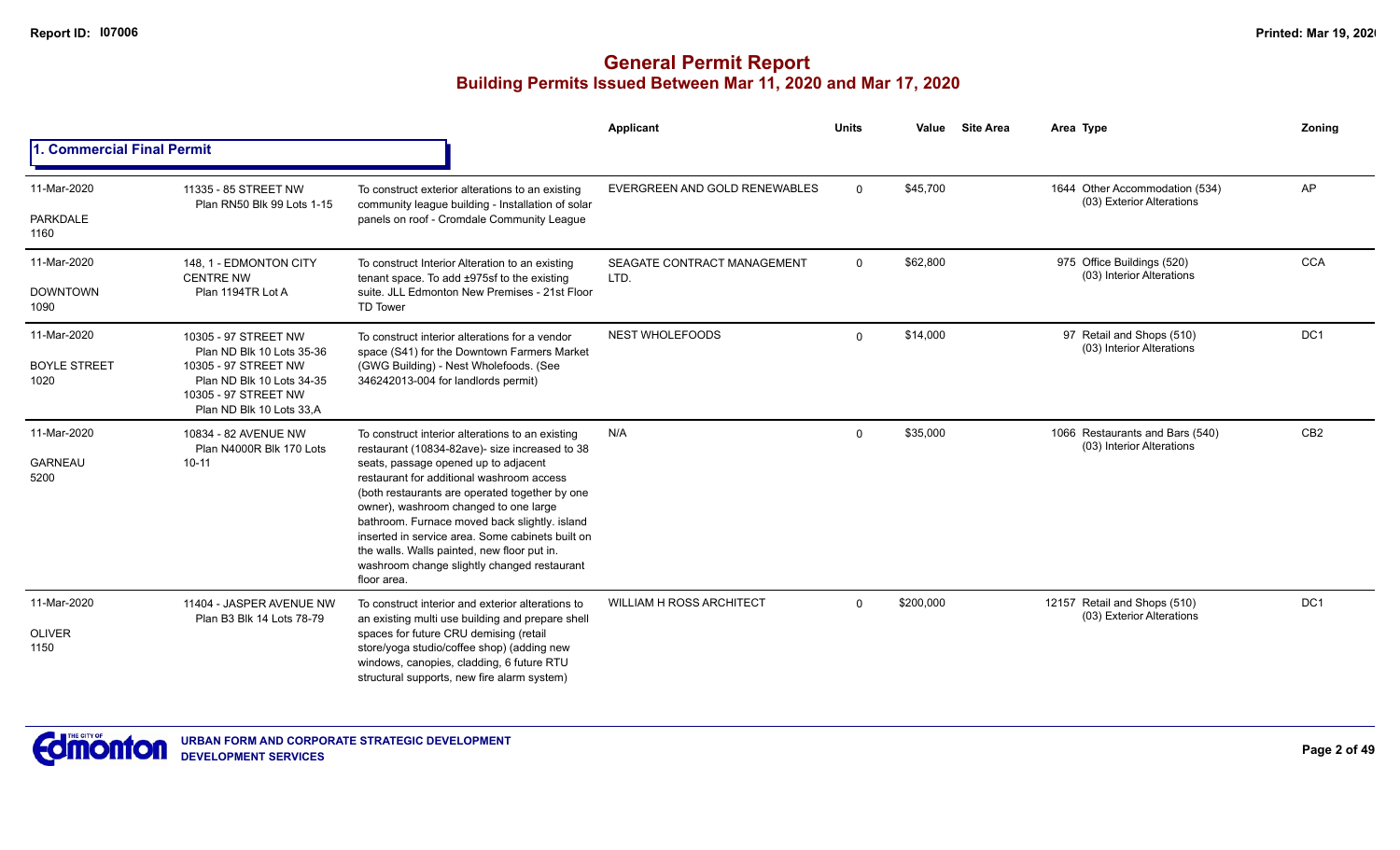|                                                      |                                                  |                                                                                                                                                                                                                                                                                                                                           | Applicant                                                        | <b>Units</b> | Value     | <b>Site Area</b> | Area Type                                                              | Zoning                                        |
|------------------------------------------------------|--------------------------------------------------|-------------------------------------------------------------------------------------------------------------------------------------------------------------------------------------------------------------------------------------------------------------------------------------------------------------------------------------------|------------------------------------------------------------------|--------------|-----------|------------------|------------------------------------------------------------------------|-----------------------------------------------|
| 1. Commercial Final Permit                           |                                                  |                                                                                                                                                                                                                                                                                                                                           |                                                                  |              |           |                  |                                                                        | CB <sub>2</sub><br>EIM<br>IM, IM<br><b>IB</b> |
| 11-Mar-2020<br><b>STRATHCONA</b><br>5480             | 10154 - 82 AVENUE NW<br>Plan I Blk 69 Lot 3      | To construct interior/exterior alterations to a<br>commercial mixed use building. Adding two<br>exterior doors within existing window openings<br>and removing/filling in two interior doors,<br>replacing 2nd floor front windows and replace<br>middle front door, paint exterior stucco.<br>Includes Electrical work for new lighting. | N/A                                                              | $\Omega$     | \$34,000  |                  | 50 Mixed Use (522)<br>(03) Exterior Alterations                        |                                               |
| 11-Mar-2020<br>ELLERSLIE INDUSTRIAL<br>6214          | 1005 - EBY ROAD SW<br>Plan 1522448 Blk 5 Lot 13  | To construct Interior Alteration to an existing<br>warehouse - Install pallet racking HESCO new<br>occupancy                                                                                                                                                                                                                              | <b>BURNS BRIDGE ENGINEERING</b>                                  | $\Omega$     | \$44,900  |                  | 22400 Storage Buildings, Warehouses (460)<br>(03) Interior Alterations |                                               |
| 12-Mar-2020<br><b>ROPER INDUSTRIAL</b><br>6640       | 6707 - 59 STREET NW<br>SE-23-52-24-4             | To construct interior alterations to an existing<br>warehouse (install new Make-Up Air Unit and<br>roof mounted exhaust fans to service existing<br>warehouse space.)                                                                                                                                                                     | SEAGATE CONTRACT MANAGEMENT<br>LTD.                              | $\Omega$     | \$40,000  |                  | 28000 Storage Buildings, Warehouses (460)<br>(03) Interior Alterations |                                               |
| 12-Mar-2020<br><b>WEIR INDUSTRIAL</b><br>6780        | 3404 - 78 AVENUE NW<br>Plan 9926188 Blk 29 Lot 4 | To construct interior alterations to a Suite in a<br>commercial General Industrial use building.<br>Interior renovation on main and construction of<br>two new mezzanines (70.9 sq.m and 122<br>sq.m). "Green Jeans".                                                                                                                     | <b>TRIUMPH CONSTRUCTION &amp;</b><br>MANAGEMENT INC, KYLE GAUDET | $\mathbf{0}$ | \$150,000 |                  | 3010 Manufacturing Buildings (430)<br>(03) Interior Alterations        |                                               |
| 12-Mar-2020<br><b>EASTGATE BUSINESS PARK</b><br>6180 | 9945 - 50 STREET NW<br>Plan 6903AP Blk W         | To construct Interior Alteration for a new<br>massage clinic - Theraputically Balanced<br>Massage Clinic (Tenant Fit out, Empty Bay at<br>Capilano center that is ready for development,<br>Install interior walls and a bathroom to be used<br>as a massage clinic.) Suite #104a.                                                        | <b>REDBRICK DEVELOPMENTS INC.</b>                                | $\Omega$     | \$17,000  |                  | 624 Office Buildings (520)<br>(03) Interior Alterations                | CB <sub>2</sub>                               |
| 12-Mar-2020<br>MCINTYRE INDUSTRIAL<br>6430           | 8905 - 51 AVENUE NW<br>Plan 5057TR Blk 7 Lot 1   | To construct exterior alterations to a commercial<br>Business and Personal Services use building,<br>"BUILDING 1". Remove and replace existing<br>wood exterior finish with new phenolic and<br>metal panel to achieve more modern look.                                                                                                  | RIDDELL KURCZABA ARCHITECTURE                                    | $\Omega$     | \$210,000 |                  | 0 Office Buildings (520)<br>(03) Exterior Alterations                  | <b>IB</b>                                     |

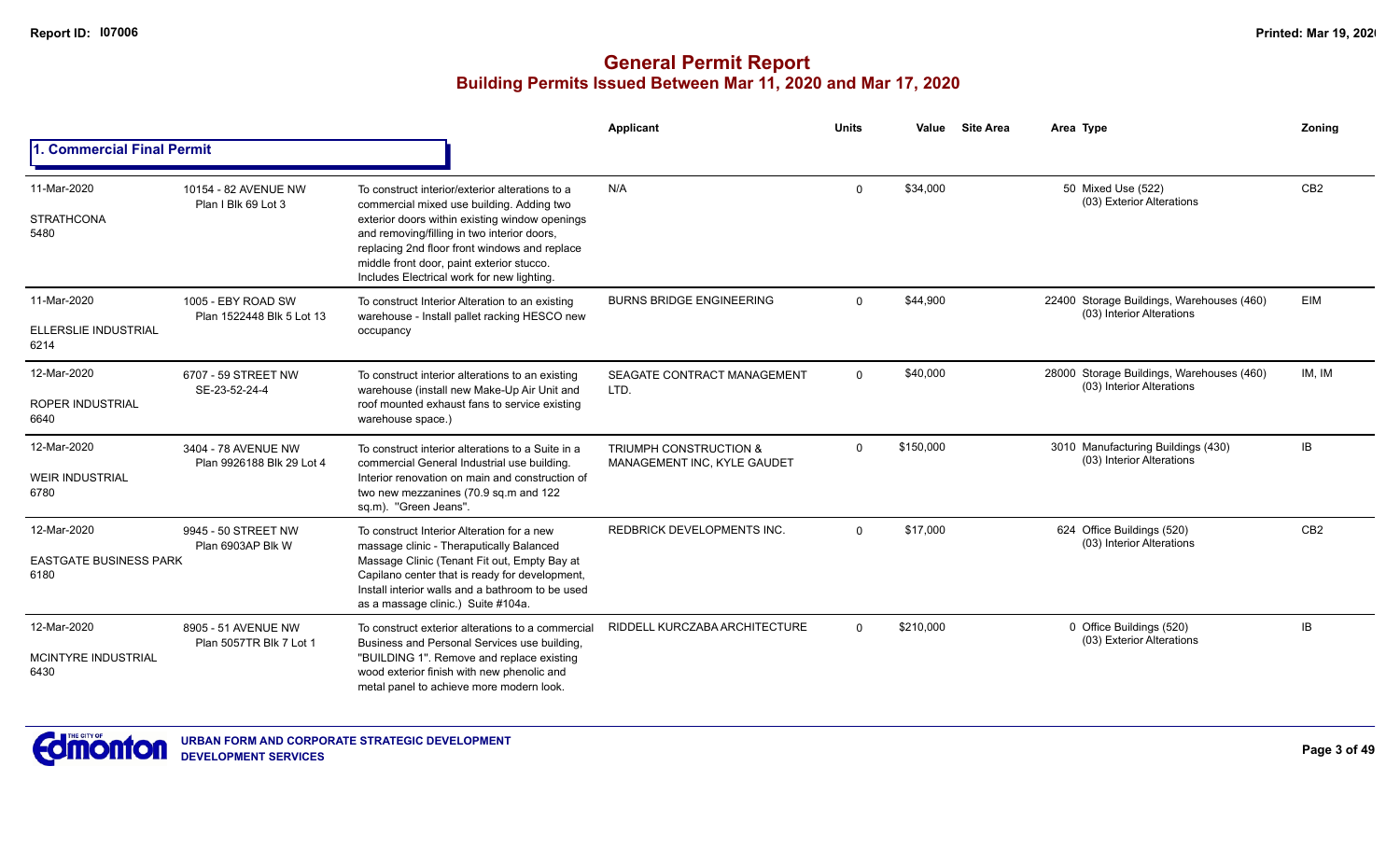|                                                   |                                                                                                  |                                                                                                                                                                                                                                                                                                                                        | Applicant                       | <b>Units</b> | Value     | <b>Site Area</b> | Area Type                                                 | Zoning     |
|---------------------------------------------------|--------------------------------------------------------------------------------------------------|----------------------------------------------------------------------------------------------------------------------------------------------------------------------------------------------------------------------------------------------------------------------------------------------------------------------------------------|---------------------------------|--------------|-----------|------------------|-----------------------------------------------------------|------------|
| 1. Commercial Final Permit                        |                                                                                                  |                                                                                                                                                                                                                                                                                                                                        |                                 |              |           |                  |                                                           |            |
| 12-Mar-2020<br><b>DOWNTOWN</b><br>1090            | 10250 - 101 STREET NW<br>Plan 2137RS Blk 1 Lot F                                                 | To construct Interior Alteration on the 4th floor. -<br>19055 Epic Office, HSBC Place                                                                                                                                                                                                                                                  | SPACE STUDIO INC                | $\Omega$     | \$200,000 |                  | 3401 Office Buildings (520)<br>(03) Interior Alterations  | <b>CCA</b> |
| 12-Mar-2020<br><b>DOWNTOWN</b><br>1090            | 10107 - JASPER AVENUE NW<br>Plan NB Blk 1 Lots 81-83                                             | To construct interior alterations to the<br>basement, main floor and second floor of a<br>commercial mixed use building. Removal of<br>finishes to bring parts of the building back to<br>base concrete, excluding the removal of<br>demising walls and alterations/stripping of<br>finishes on the interior perimeter of the building | <b>SYNERGY PROJECTS</b>         | $\Omega$     | \$350,000 |                  | 36000 Office Buildings (520)<br>(03) Interior Alterations | <b>CCA</b> |
| 12-Mar-2020<br>MCINTYRE INDUSTRIAL<br>6430        | 8905 - 51 AVENUE NW<br>Plan 5057TR Blk 7 Lot 1                                                   | To construct exterior alterations to a commercial<br>Mixed use building, "BUILDING 3". Remove and<br>replace existing wood exterior finish with new<br>phenolic and metal panel to achieve more<br>modern look.                                                                                                                        | RIDDELL KURCZABA ARCHITECTURE   | $\Omega$     | \$275,000 |                  | 0 Office Buildings (520)<br>(03) Exterior Alterations     | IB         |
| 12-Mar-2020<br><b>MCINTYRE INDUSTRIAL</b><br>6430 | 8905 - 51 AVENUE NW<br>Plan 5057TR Blk 7 Lot 1                                                   | To construct exterior alterations to a commercial<br>Business and Personal Services use building.<br>"BUILDING 2". Remove and replace existing<br>wood exterior finish with new phenolic and<br>metal panel to achieve more modern look.                                                                                               | RIDDELL KURCZABA ARCHITECTURE   | $\Omega$     | \$350,000 |                  | 0 Office Buildings (520)<br>(03) Exterior Alterations     | IB         |
| 12-Mar-2020<br><b>SPRUCE AVENUE</b><br>1230       | 10410 - 111 AVENUE NW<br>Plan 9720909 Blk 2<br>10508 - 111 AVENUE NW<br>Plan 1921467 Blk 1 Lot 1 | To construct pre-manufactured building to<br>house emergency generators - Capital Care<br>Norwood Redevelopment.                                                                                                                                                                                                                       | <b>CLARK BUILDERS</b>           | $\Omega$     | \$985,000 |                  | Hospitals (640)<br>(03) Exterior Alterations              | DC2, DC2   |
| 12-Mar-2020<br><b>STRATHCONA</b><br>5480          | 10444 - 82 AVENUE NW<br>Plan I Blk 67 Lot 27                                                     | To construct interior alterations within mixed<br>use commercial building - new 1 HR demising<br>on second floor to demise single commercial<br>suite into 2 retail spaces with public corridor -<br>including Fire Alarm modifications                                                                                                | OLIVE TREE GREEK RESTAURANT LTD | $\Omega$     | \$20,000  |                  | Retail and Shops (510)<br>(03) Interior Alterations       | DC1, DC1   |

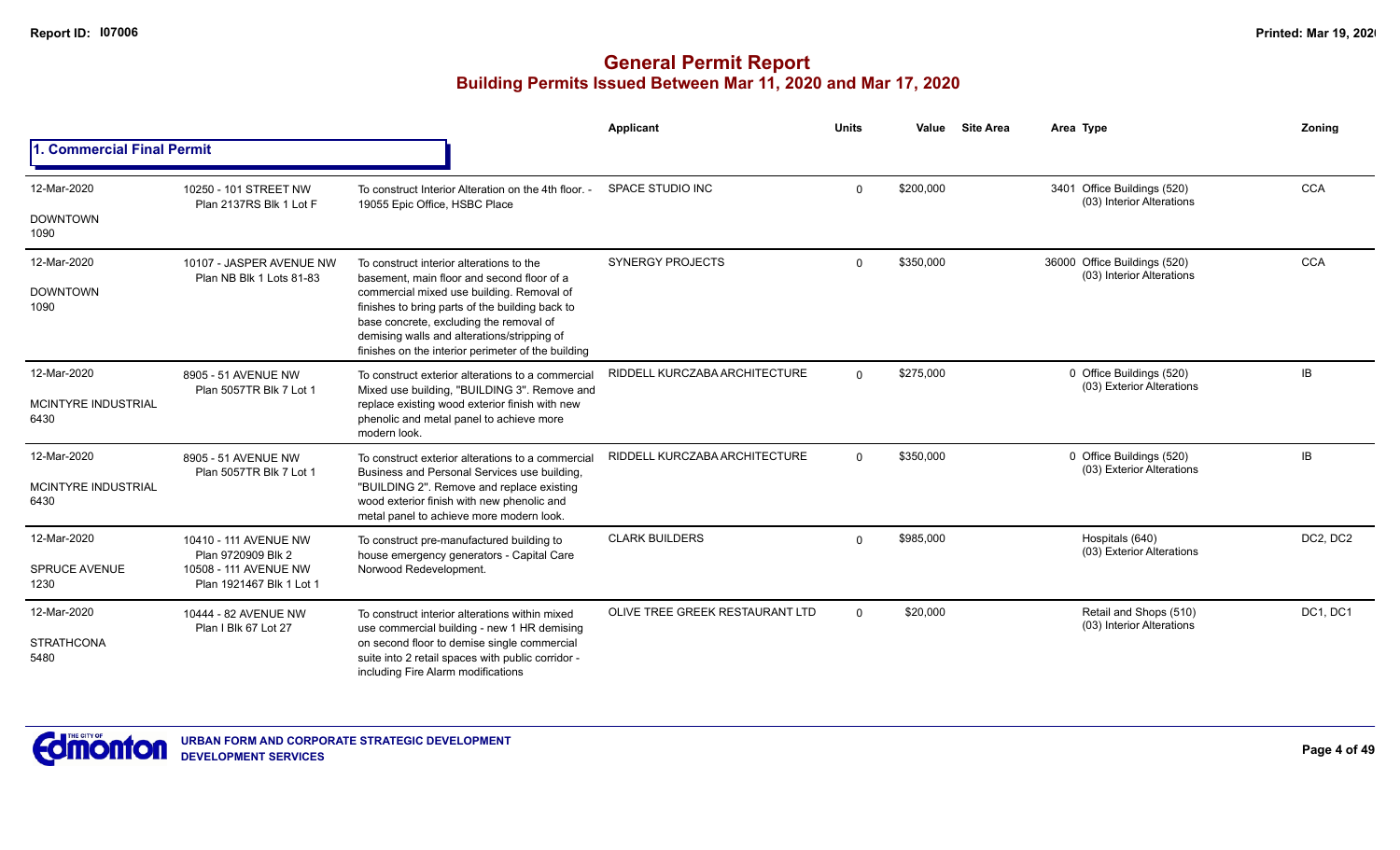|                                                   |                                                             |                                                                                                                                                                                                                                                                                                                                                             | Applicant                      | <b>Units</b> | Value        | <b>Site Area</b> | Area Type                                                    | Zoning          |
|---------------------------------------------------|-------------------------------------------------------------|-------------------------------------------------------------------------------------------------------------------------------------------------------------------------------------------------------------------------------------------------------------------------------------------------------------------------------------------------------------|--------------------------------|--------------|--------------|------------------|--------------------------------------------------------------|-----------------|
| 1. Commercial Final Permit                        |                                                             |                                                                                                                                                                                                                                                                                                                                                             |                                |              |              |                  |                                                              |                 |
| 12-Mar-2020<br><b>EDGEMONT</b><br>4462            | 3603 - ELSTON GATE NW<br>Plan 1822939 Blk 5 Lot 12          | To construct an Apartment building on an<br>existing parkade, Carlisle Edgemont Estates,<br>"Building 2000". 136 dwelling units.                                                                                                                                                                                                                            | <b>CARLISLE GROUP, JIM</b>     | 136          | \$22,871,900 |                  | 123632 Apartments (310)<br>$(01)$ New                        | RA <sub>8</sub> |
| 12-Mar-2020<br><b>BLACKBURNE</b><br>5590          | 85 - BLACKBURN DRIVE WEST<br>SW<br>Plan 9221155 Blk 5 Lot 3 | To construct interior alterations within existing<br>single detached residence - change the use<br>within a portion of main floor from residential to<br>business/personal services - for hair salon<br>"LISA CHOI"                                                                                                                                         | N/A                            | $\Omega$     | \$200        |                  | 400 Single Detached House (110)<br>(03) Interior Alterations | RF1             |
| 12-Mar-2020<br><b>BANNERMAN</b><br>2030           | 14003 - VICTORIA TRAIL NW<br>Plan 7820116 Blk 63 Lot 121    | To construct interior alterations - to add MAIL<br>ROOM, STORAGE ROOM, AND MIXING LAB to<br>existing retail occupancy "Clareview Drug Mart"                                                                                                                                                                                                                 | OGGI INC O/A OGGI HOMES, MARIO | $\Omega$     | \$150,000    |                  | 1804 Retail and Shops (510)<br>(03) Interior Alterations     | <b>CSC</b>      |
| 12-Mar-2020<br><b>MISTATIM INDUSTRIAL</b><br>4320 | 14940 - 131 AVENUE NW<br>Plan 0224531 Blk 104 Lot 5         | To construct a General Industrial use Cold<br>Storage building.                                                                                                                                                                                                                                                                                             | <b>SCOTT BUILDERS</b>          | $\Omega$     | \$840,100    |                  | Storage Buildings, Warehouses (460)<br>$(01)$ New            | IM              |
| 12-Mar-2020<br><b>DOWNTOWN</b><br>1090            | 10130 - 103 STREET NW<br>Plan NB1 Blk 3 Lot 216             | To construct interior alterations (for Electrical &<br>Mechanical upgrade in diesel generator & fuel<br>storage rooms) within office building<br>- Bell Office Tower                                                                                                                                                                                        | THE STATE GROUP                | $\Omega$     | \$875,000    |                  | 1800 Office Buildings (520)<br>(03) Interior Alterations     | HA              |
| 12-Mar-2020<br>PARKDALE<br>1160                   | 11713 - 82 STREET NW<br>Plan 5850R Blk 6 Lots 1-5           | To construct interior alterations to a commercial<br>Assembly/Business & Personal Service use<br>building, "EMCN". Re-configure interior partition<br>wall layout (Additional classrooms to be added<br>to the first and third floor of the building,<br>reduction in the quantity of offices.),<br>redistribute HVAC system, update Emergency<br>Lighting. | AVISON YOUNG REAL ESTATE       | $\Omega$     | \$300,000    |                  | 18175 Mixed Use (522)<br>(03) Interior Alterations           | CB <sub>2</sub> |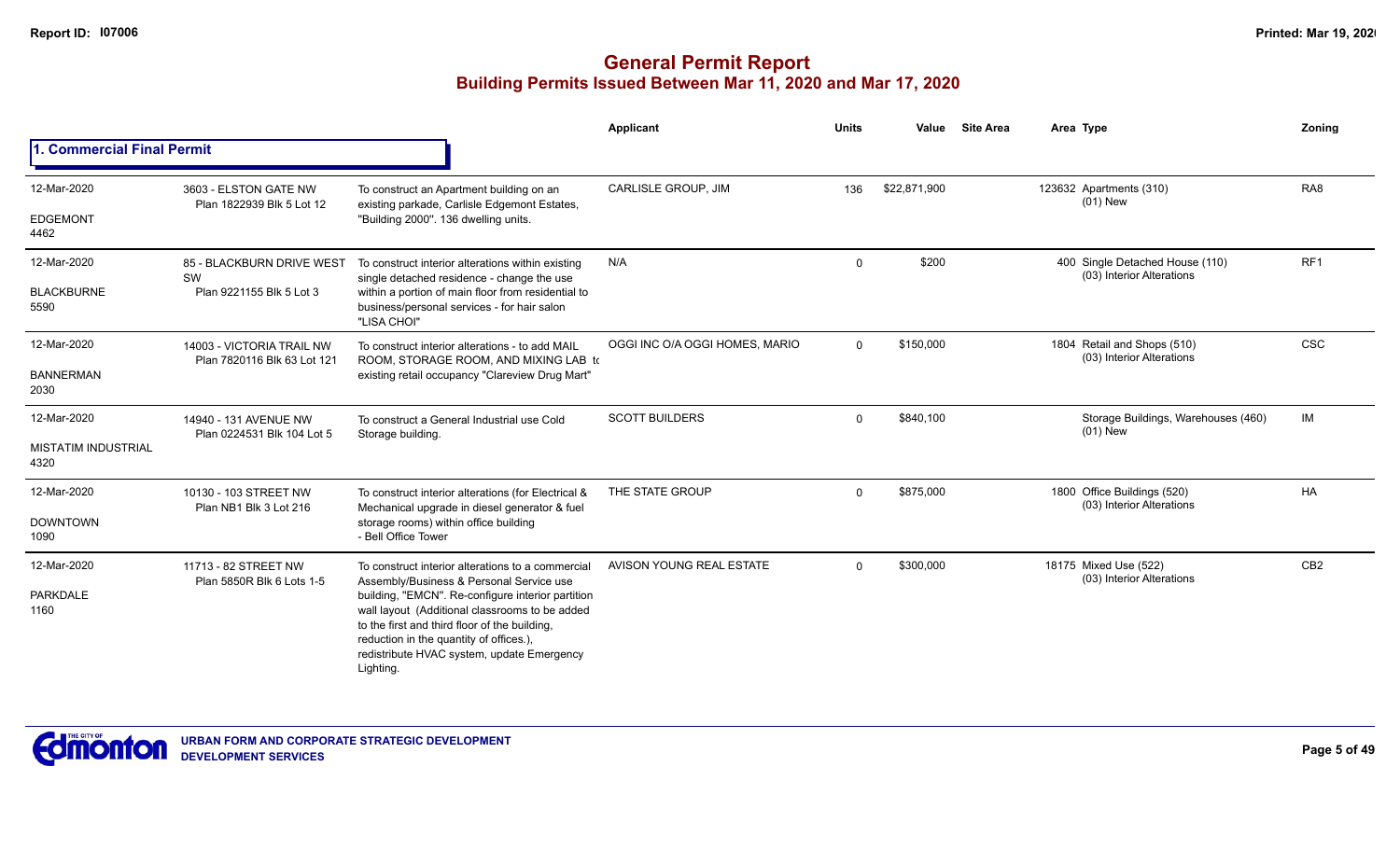|                                    |                                                              |                                                                                                                                                                  | Applicant                                                  | <b>Units</b>         | Value     | <b>Site Area</b> | Area Type                                                            | Zoning          |
|------------------------------------|--------------------------------------------------------------|------------------------------------------------------------------------------------------------------------------------------------------------------------------|------------------------------------------------------------|----------------------|-----------|------------------|----------------------------------------------------------------------|-----------------|
| 1. Commercial Final Permit         |                                                              |                                                                                                                                                                  |                                                            |                      |           |                  |                                                                      |                 |
| 12-Mar-2020                        | 12222 - 137 AVENUE NW<br>Plan 7922542 Blk 35 Lot 29          | To construct Interior Alteration for a new retail<br>store - Fire & Flower White Oaks - (Interior                                                                | FIRE & FLOWER INC                                          | $\Omega$             | \$400,000 |                  | 1624 Retail and Shops (510)<br>(03) Interior Alterations             | RA7, CSC        |
| <b>BARANOW</b><br>3020             |                                                              | alterations to cannabis retail store per attached<br>plans)                                                                                                      |                                                            |                      |           |                  |                                                                      |                 |
| 12-Mar-2020                        | 11611C - 107 AVENUE NW                                       | To construct interior alterations to a Suite in a                                                                                                                | N/A                                                        | $\mathbf 0$          | \$20,000  |                  | 1984 Mixed Use (522)<br>(03) Interior Alterations                    | DC <sub>1</sub> |
| <b>QUEEN MARY PARK</b><br>1180     | Condo Common Area (Plan<br>1823047)<br>12420 - 104 AVENUE NW | commercial mixed use building, 3rd floor, Suite<br>301, "Rabbit Rabbit Tattoo". First tenant fit-up in<br>shell space, includes electrical and plumbing<br>work. |                                                            | \$80,000<br>$\Omega$ |           |                  |                                                                      |                 |
| 12-Mar-2020                        |                                                              | To construct interior alterations to office building<br>- tenant improvement - expansion of existing                                                             | HODGSON SCHILF EVANS ARCHITECTS                            |                      |           |                  | 2600 Office Buildings (520)<br>(03) Interior Alterations             | DC2, CB1        |
| WESTMOUNT<br>3440                  | Plan 9723862 Blk 31 Lot 4                                    | office suite                                                                                                                                                     |                                                            |                      |           |                  |                                                                      |                 |
| 12-Mar-2020                        | 4635 - GATEWAY BOULEVARD<br><b>NW</b>                        | To construct selective Demolition (interior demo<br>only, no exterior work) to an existing                                                                       | TRI-STAD DESIGNS LTD (TRI-STAD<br><b>CONSTRUCTION LTD)</b> | $\Omega$             | \$25,000  |                  | Restaurants and Bars (540)<br>(03) Interior Alterations              | CHY             |
| <b>CALGARY TRAIL NORTH</b><br>5110 | Plan 8520356 Lots J.K                                        | commercial building due to fire damage -<br>"diamonds gentlemens club"                                                                                           |                                                            |                      |           |                  |                                                                      |                 |
| 12-Mar-2020                        | 6707 - 59 STREET NW<br>SE-23-52-24-4                         | To construct interior alterations within General<br>industrial building - Install a paint spray booth.                                                           | SEAGATE CONTRACT MANAGEMENT<br>LTD.                        | $\mathbf 0$          | \$1,000   |                  | 215 Storage Buildings, Warehouses (460)<br>(03) Interior Alterations | IM, IM          |
| <b>ROPER INDUSTRIAL</b><br>6640    |                                                              | (see also BP#332463302-002 for M&E<br>systems)                                                                                                                   |                                                            |                      |           |                  |                                                                      |                 |
| 13-Mar-2020                        | 5503 - 48 STREET NW<br>Plan 0627094 Blk 23 Lot 4             | TO construct Interior Alteration to an existing<br>suite - AIT Edmonton Renovations (Interior                                                                    | <b>KEMWAY BUILDERS INC.</b>                                | $\Omega$             | \$85,000  |                  | 6000 Office Buildings (520)<br>(03) Interior Alterations             | H.              |
| <b>PYLYPOW INDUSTRIAL</b><br>6590  |                                                              | renovations to an existing office space<br>including moving partition walls, duct<br>distribution, and lighting layout.)                                         |                                                            |                      |           |                  |                                                                      |                 |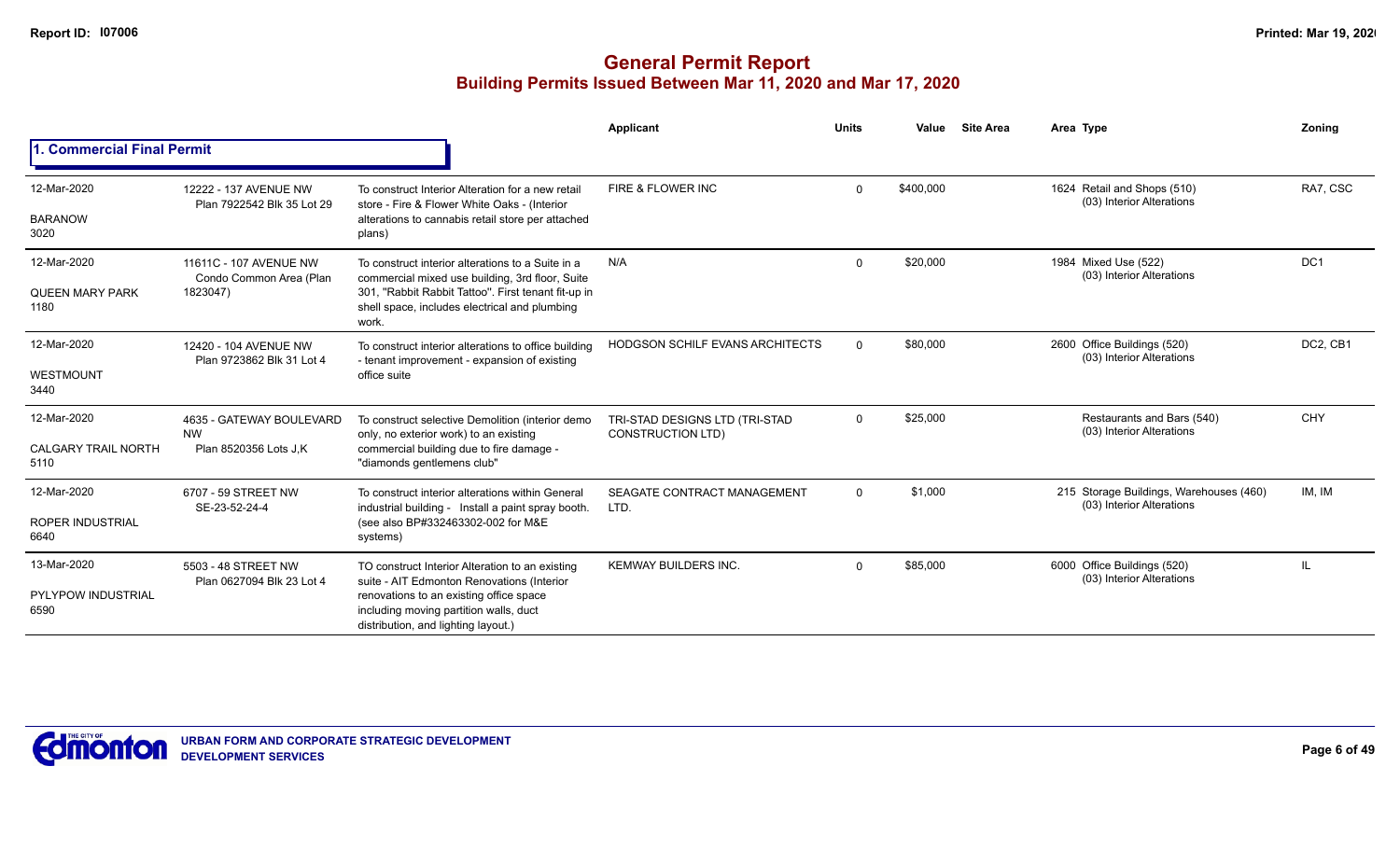|                                                      |                                                                                                        |                                                                                                                                                                                                                                                                                                                                                   | Applicant                                         | <b>Units</b> | Value    | <b>Site Area</b> | Area Type                                                             | Zoning          |
|------------------------------------------------------|--------------------------------------------------------------------------------------------------------|---------------------------------------------------------------------------------------------------------------------------------------------------------------------------------------------------------------------------------------------------------------------------------------------------------------------------------------------------|---------------------------------------------------|--------------|----------|------------------|-----------------------------------------------------------------------|-----------------|
| 1. Commercial Final Permit                           |                                                                                                        |                                                                                                                                                                                                                                                                                                                                                   |                                                   |              |          |                  |                                                                       |                 |
| 13-Mar-2020<br><b>DOWNTOWN</b><br>1090               | 10025 - JASPER AVENUE NW<br>Plan 882RS Lot 10A                                                         | To construct interior alterations to parts of the<br>4th and 5th floor of a commercial building.<br>Tenant fit-up, includes patch and repair of<br>existing interior components (walls, flooring,<br>ceiling), alterations to electrical on 5th floor only<br>to suit new furniture layout. 4th floor to remain<br>as is without any alterations. | KASIAN ARCHITECTURE AND INTERIOR<br><b>DESIGN</b> | $\Omega$     | \$56,000 |                  | 7255 Office Buildings (520)<br>(03) Interior Alterations              | <b>CCA</b>      |
| 13-Mar-2020<br><b>EMPIRE PARK</b><br>5170            | 4420 - CALGARY TRAIL NW<br>Plan 1820228 Blk 30 Lot 16                                                  | To construct Interior Alteration for a pizza<br>restaurant & add 1 rooftop MUA<br>- Red Swan Pizza                                                                                                                                                                                                                                                | <b>GSKSC GROUP INC</b>                            | $\Omega$     | \$85,000 |                  | 1250 Restaurants and Bars (540)<br>(03) Exterior Alterations          | DC <sub>2</sub> |
| 13-Mar-2020<br><b>EASTGATE BUSINESS PARK</b><br>6180 | 4770 - 94 AVENUE NW<br>Plan 7820294 Blk 4 Lot 17                                                       | To construct interior and exterior alterations to a<br>Suite in a commercial General Industrial use<br>building. Construct interior office space inside<br>of existing warehouse, addition of windows<br>and door to exterior wall.                                                                                                               | <b>CVL ENGINEERS INC.</b>                         | $\Omega$     | \$95,000 |                  | 1404 Storage Buildings, Warehouses (460)<br>(03) Interior Alterations | IB              |
| 13-Mar-2020<br><b>GARNEAU</b><br>5200                | 11145 - 87 AVENUE NW<br>Plan 644CL Lots 1-3, OT                                                        | To construct interior alterations, within group D<br>suite of mixed use building.<br>Construct non rated interior partition in existing<br>office floor area.                                                                                                                                                                                     | ROCK AND STONE CONSTRUCTION LTD                   | $\Omega$     | \$4,500  |                  | 950 Mixed Use (522)<br>(03) Interior Alterations                      | CO              |
| 13-Mar-2020<br><b>DOWNTOWN</b><br>1090               | 10324 - 103 STREET NW<br>Plan 1722545 Blk 2 Lot 7<br>10305 - 104 AVENUE NW<br>Plan 1722545 Blk 2 Lot 8 | To construct a STRUCTURAL FRAME ONLY for<br>an Addition, 3 storey commercial Retail Podium,<br>to an existing underground parking structure,<br>"Podium B".                                                                                                                                                                                       | DIALOG. CAROLYN KEELEY                            | $\Omega$     | \$15,000 |                  | 146927 Retail and Shops (510)<br>(05) Structural Frame                | <b>AED</b>      |
| 13-Mar-2020<br><b>BOYLE STREET</b><br>1020           | 9611 - 101A AVENUE NW<br>Plan 226CL Blk 2 Lots<br>7A, 8A, 9A, 9B                                       | To construct Interior Alteration - Office<br>Expansion with minor renovations that consist<br>of extending existing partitions to the underside<br>of the ceiling, one new door                                                                                                                                                                   | WOLSKI DESIGN GROUP LTD.                          | $\Omega$     | \$20,000 |                  | 1171 Office Buildings (520)<br>(03) Interior Alterations              | DC1, DC1        |

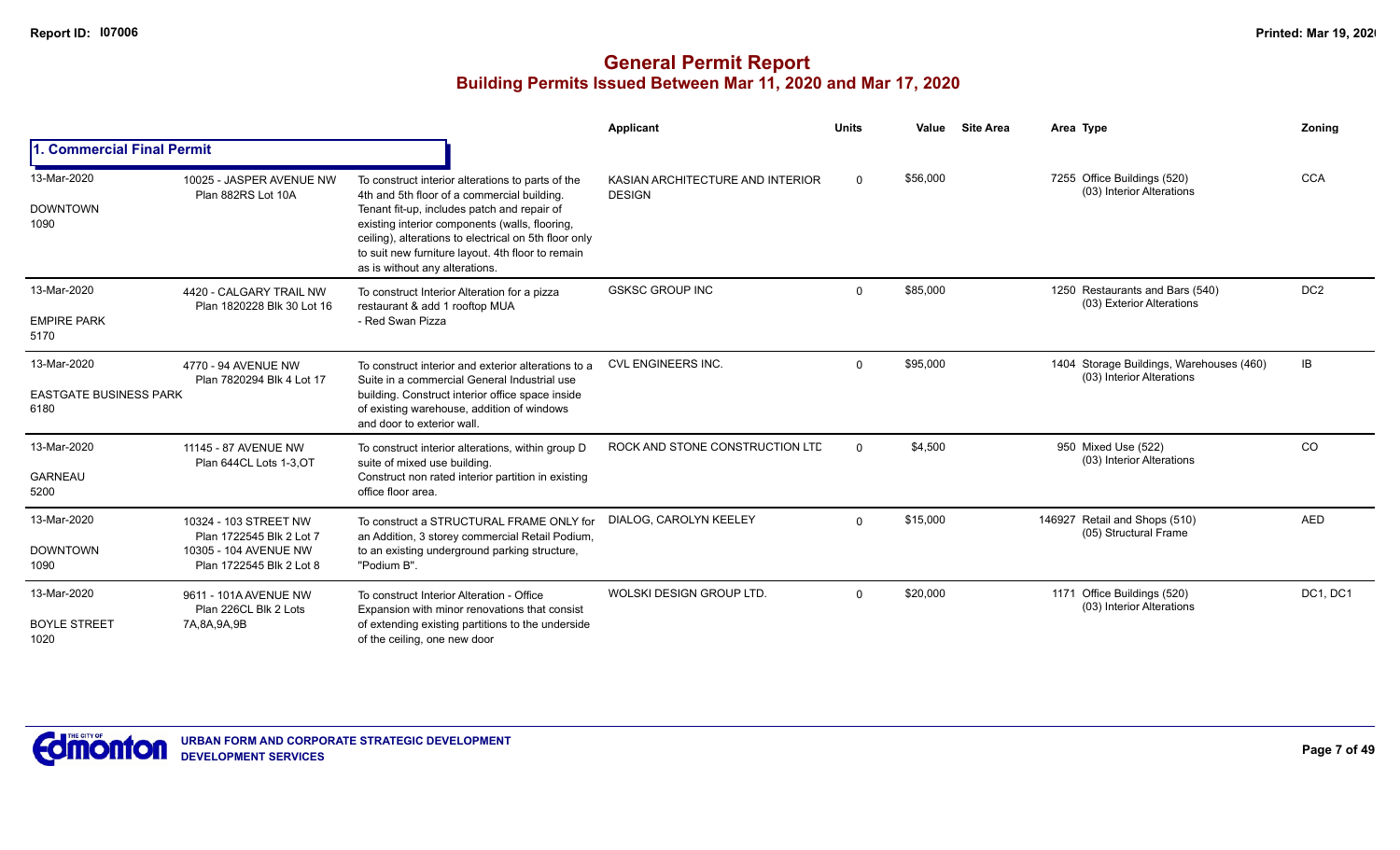|                                    |                                                    |                                                                                                                                                                                                                                                                                      | <b>Applicant</b>                                             | <b>Units</b> | Value     | <b>Site Area</b> | Area Type                                                             | Zoning          |
|------------------------------------|----------------------------------------------------|--------------------------------------------------------------------------------------------------------------------------------------------------------------------------------------------------------------------------------------------------------------------------------------|--------------------------------------------------------------|--------------|-----------|------------------|-----------------------------------------------------------------------|-----------------|
| 1. Commercial Final Permit         |                                                    |                                                                                                                                                                                                                                                                                      |                                                              |              |           |                  |                                                                       |                 |
| 13-Mar-2020                        | 14305 - 121A AVENUE NW<br>Plan 4637MC Blk 1 Lot 6A | To construct Interior Alteration to existing                                                                                                                                                                                                                                         | CARLSON CONSTRUCTION LTD                                     | $\mathbf 0$  | \$35,000  |                  | 2184 Storage Buildings, Warehouses (460)<br>(03) Interior Alterations | IB              |
| <b>DOMINION INDUSTRIAL</b><br>3160 |                                                    | warehouse - Old Spindle Factory                                                                                                                                                                                                                                                      |                                                              |              |           |                  |                                                                       |                 |
| 14-Mar-2020                        | 11144 - 124 STREET NW<br>Plan 2531AB Blk 4 Lot 9   | To construct interior alterations to a Apartment                                                                                                                                                                                                                                     | <b>LYDALE CONSTRUCTION</b>                                   | $\Omega$     | \$85,000  |                  | 650 Apartments (310)<br>(03) Interior Alterations                     | RA <sub>8</sub> |
| <b>INGLEWOOD</b><br>3240           |                                                    | building- Fire Restoration - interior repairs to<br>unit 301, new entry doors for unit 101, 201, and<br>301. Exterior and/or structural work not<br>included.                                                                                                                        |                                                              |              |           |                  |                                                                       |                 |
| 14-Mar-2020                        | 16315 - 109 STREET NW<br>Plan 7723013 Lot 34R      | To construct Interior Alteration to the fire alarm<br>in an existing junior high school. - Mary                                                                                                                                                                                      | <b>EDMONTON PUBLIC SCHOOL</b><br><b>BOARD(JOHN ANDERSEN)</b> | $\Omega$     | \$85,000  |                  | 61918 Secondary Schools (622)<br>(03) Interior Alterations            | US              |
| <b>LORELEI</b><br>3280             |                                                    | Butterworth Junior High - Removal and<br>replacement of existing fire alarm system                                                                                                                                                                                                   |                                                              |              |           |                  |                                                                       |                 |
| 15-Mar-2020                        | 6533 - 111 STREET NW<br>Plan 2412HW Blk 12 Lot 80  | To change the use of a Suite from Health<br>Service/Commercial School/General Retail Store                                                                                                                                                                                           | THE DAPPER BEAVER COFFEE COMPAI                              | $\Omega$     | \$15,000  |                  | 200 Mixed Use (522)<br>(03) Interior Alterations                      | CNC             |
| <b>PARKALLEN</b><br>5310           |                                                    | to a Specialty Food Service with 30 m2 Public<br>Space and to construct interior alterations,<br>"Dapper Beaver Coffee Company". Tenant<br>fit-up, interior work to establish an assembly<br>(A2) use commercial space.                                                              |                                                              |              |           |                  |                                                                       |                 |
| 16-Mar-2020                        | Plan 1922313 Blk 101 Lot 4                         | 14055 - WEST BLOCK DRIVE NV To construct interior alterations for an initial fitup<br>for a coffee shop - Square 1 Coffee.                                                                                                                                                           | SQUARE 1 COFFEE                                              | $\Omega$     | \$40,000  |                  | Mixed Use (522)<br>(03) Interior Alterations                          | DC <sub>2</sub> |
| <b>GLENORA</b><br>3200             |                                                    |                                                                                                                                                                                                                                                                                      |                                                              |              |           |                  |                                                                       |                 |
| 16-Mar-2020                        | 920 - 156 STREET NW<br>Plan 0922542 Unit 115       | To construct exterior alterations to a commercial<br>Apartment building. Proposed work includes the                                                                                                                                                                                  | RBKS CONSTRUCTION LTD., SHADI                                | $\Omega$     | \$850,000 |                  | 4000 Apartment Condos (315)<br>(03) Exterior Alterations              | RA7             |
| SOUTH TERWILLEGAR<br>5642          |                                                    | removal and reinstatement of components of<br>the exterior envelope cladding and vinyl deck<br>membranes and restoration plaza deck<br>waterproofing in a specific areas around the<br>building. Hardie Board cladding will replace the<br>existing vinyl and brock cladding system. |                                                              |              |           |                  |                                                                       |                 |

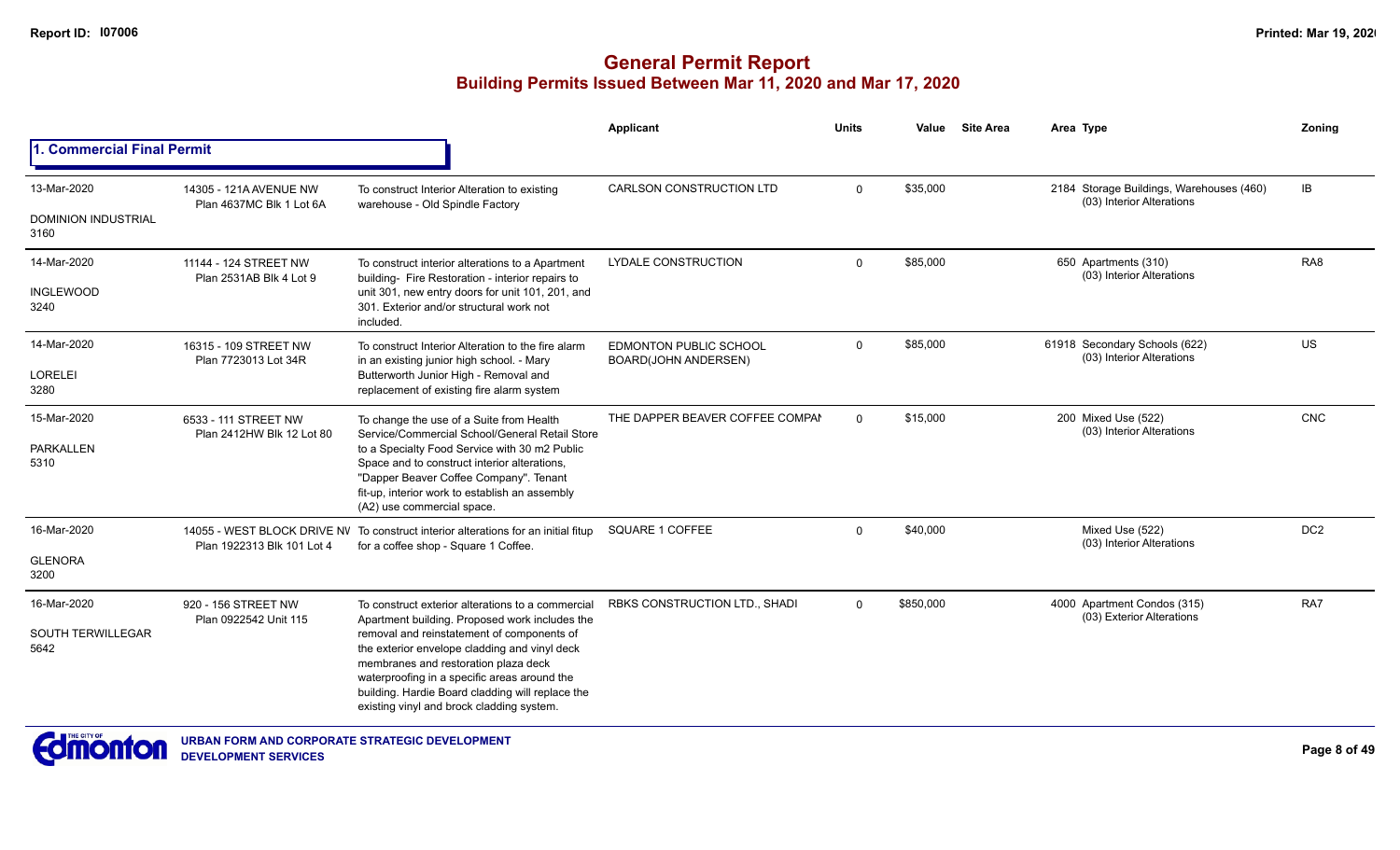|                                    |                                                                       |                                                                                                                      | Applicant                                                   | <b>Units</b> | Value     | <b>Site Area</b> | Area Type                                                             | Zonina          |
|------------------------------------|-----------------------------------------------------------------------|----------------------------------------------------------------------------------------------------------------------|-------------------------------------------------------------|--------------|-----------|------------------|-----------------------------------------------------------------------|-----------------|
| 1. Commercial Final Permit         |                                                                       |                                                                                                                      |                                                             |              |           |                  |                                                                       |                 |
| 16-Mar-2020                        | 10139 - 117 STREET NW<br>Condo Common Area (Plan                      | To construct Interior Alteration to an existing<br>apartment building - Oliver Gardens Apartments                    | <b>ESE-LSS LIFE SAFETY SYSTEMS</b><br><b>TECHNOLOGIES</b>   | $\mathbf 0$  | \$26,200  |                  | 0 Apartments (310)<br>(03) Interior Alterations                       | RA7             |
| <b>OLIVER</b><br>1150              | 8021098)                                                              | - Fire Alarm System Replacement/Upgrade                                                                              |                                                             |              |           |                  |                                                                       |                 |
| 16-Mar-2020                        | 10011 - 123 STREET NW<br>Condo Common Area (Plan                      | To construct a covered hoarding on the<br>sidewalk in front of an existing building to                               | <b>CARLSON CONSTRUCTION LTD.</b>                            | $\Omega$     | \$1,000   |                  | Hoarding (910)<br>(03) Exterior Alterations                           | DC <sub>1</sub> |
| <b>OLIVER</b><br>1150              | 8321881)                                                              | facilitate facade work - Gainsborough                                                                                |                                                             |              |           |                  |                                                                       |                 |
| 16-Mar-2020                        | 5138 - GATEWAY BOULEVARD<br><b>NW</b>                                 | To construct interior alterations to a Suite in a<br>commercial building, "Edo Japan". Tenant fit-up,                | <b>G.L. SMITH PLANNING AND DESIGN INC</b>                   | $\Omega$     | \$200,000 |                  | 1520 Restaurants and Bars (540)<br>(03) Interior Alterations          | CB <sub>2</sub> |
| <b>CALGARY TRAIL NORTH</b><br>5110 | Plan 1920849 Blk 94 Lot 1B                                            | 1 new RTU, 1 new 2 hour demising wall at<br>grid-line 5.                                                             |                                                             |              |           |                  |                                                                       |                 |
| 16-Mar-2020                        | 6611 - 93A AVENUE NW<br>Plan 3073TR Blk 34 Lot 9A                     | To operate a daycare in an existing assembly<br>use building, "Ottewell United Church". Convert                      | <b>GREENFIELD SCHOOL AGE DAY CARE</b><br><b>ASSOCIATION</b> | $\Omega$     | \$10,000  |                  | 2000 Religious Buildings (660)<br>(03) Interior Alterations           | RF <sub>1</sub> |
| <b>OTTEWELL</b><br>6550            |                                                                       | rooms in the lower level into child care space<br>for 39 children.                                                   |                                                             |              |           |                  |                                                                       |                 |
| 16-Mar-2020                        | 9143 - SCOTT CRESCENT NW<br>Plan 0525260 Blk 91 Lot 37B               | To construct interior alterations to a Residential<br>home. "Lori's Eats and Treats". Construct                      | THORNEY-PLUNKETT, ANDREA                                    | $\Omega$     | \$1.000   |                  | 100 Single Detached House (110)<br>(03) Interior Alterations          | RF4             |
| <b>SOUTH TERWILLEGAR</b><br>5642   |                                                                       | kitchen in basement for baking, selling at<br>farmers market.                                                        |                                                             |              |           |                  |                                                                       |                 |
| 16-Mar-2020                        | 9419 - 95 STREET NW                                                   | To change the use of a portion of an existing<br>church (gymnasium)                                                  | <b>HOPE MISSION</b>                                         | $\Omega$     | \$10,000  |                  | Other Accommodation (534)<br>(03) Interior Alterations                | <b>US</b>       |
| <b>BONNIE DOON</b><br>6040         | Plan 1921130 Blk 12 Lot 17                                            | to a TEMPORARY homeless shelter (PERMIT<br>EXPIRES FEB 04/22) work done without permits<br>- Central Baptist Church. |                                                             |              |           |                  |                                                                       |                 |
| 16-Mar-2020                        | 10410C - 102 AVENUE NW<br>Condo Common Area (Plan<br>1821310,1721739) | To Change the Use from General Retail Store to<br>an Indoor Participant Recreation Service (Circuit                  | TECK SITE SERVICES, SHANE KOZMINU                           | $\Omega$     | \$75,000  |                  | 2733 Indoor Recreational Buildings (560)<br>(03) Interior Alterations | HA              |
| <b>DOWNTOWN</b><br>1090            |                                                                       | Training) and to construct interior alterations.<br>Full new Tenant fit-up.                                          |                                                             |              |           |                  |                                                                       |                 |

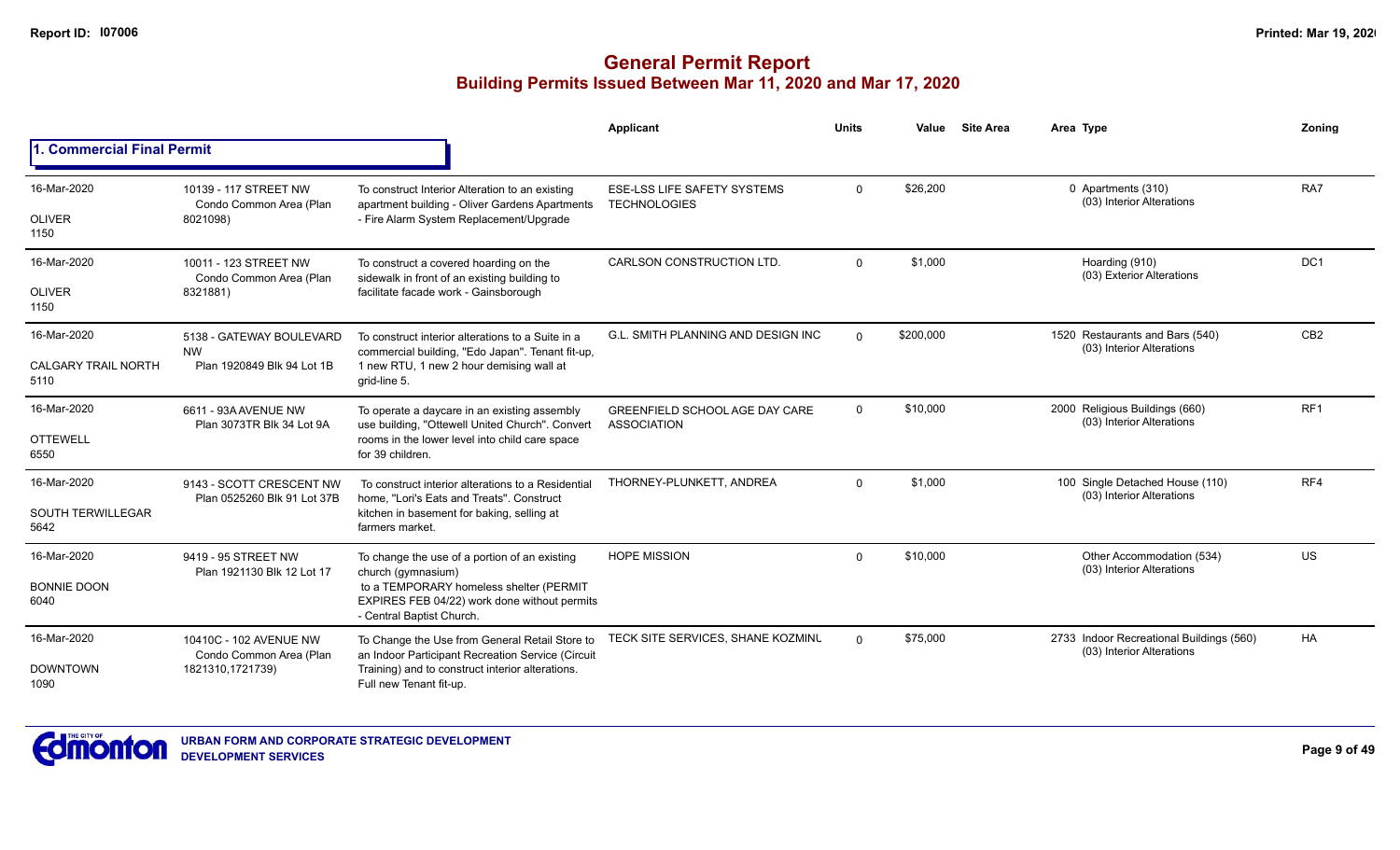|                                                                                                                                                                                                                                                                                                                                                                                                                                                                                                                                                                                                                                                                                                                                                                                                                                                                                                                                                                                                                                                                                                                                                                                                                                                                                                                                                                                                                                                                                                                                                                                                                                                                                                                                                                                                                                                                                                                                                                                                                                                                                                                                                                                                                                                                                             |  |          | Applicant | <b>Units</b> | Value | <b>Site Area</b> | Area Type | Zoning          |
|---------------------------------------------------------------------------------------------------------------------------------------------------------------------------------------------------------------------------------------------------------------------------------------------------------------------------------------------------------------------------------------------------------------------------------------------------------------------------------------------------------------------------------------------------------------------------------------------------------------------------------------------------------------------------------------------------------------------------------------------------------------------------------------------------------------------------------------------------------------------------------------------------------------------------------------------------------------------------------------------------------------------------------------------------------------------------------------------------------------------------------------------------------------------------------------------------------------------------------------------------------------------------------------------------------------------------------------------------------------------------------------------------------------------------------------------------------------------------------------------------------------------------------------------------------------------------------------------------------------------------------------------------------------------------------------------------------------------------------------------------------------------------------------------------------------------------------------------------------------------------------------------------------------------------------------------------------------------------------------------------------------------------------------------------------------------------------------------------------------------------------------------------------------------------------------------------------------------------------------------------------------------------------------------|--|----------|-----------|--------------|-------|------------------|-----------|-----------------|
| <b>Commercial Final Permit</b><br>1352 Restaurants and Bars (540)<br>16-Mar-2020<br>\$35,000<br>$\mathbf 0$<br>13756 - 50 STREET NW<br>To construct Interior Alteration for a new<br>PROFESSIONAL STRUCTURAL<br>(03) Interior Alterations<br>Plan 0520351 Unit 4<br>Mercantile pizza/donair store. (seating for 10<br>DEVELOPMENT, MACK<br><b>CLAREVIEW TOWN CENTRE</b><br>people - JOYOUS PIZZA)<br>2145<br><b>WILMAX CONSTRUCTION LTD.</b><br>16-Mar-2020<br>\$194,000<br>Office Buildings (520)<br>$\Omega$<br>10235 - 101 STREET NW<br>To construct interior alterations. Demolition of<br>(03) Interior Alterations<br>Plan 8822518 Lot 79B<br>part of the 24th and 25th floors of the MNP<br><b>DOWNTOWN</b><br>10235 - 101 STREET NW<br>Building, to bring back to base building. Future<br>Plan 8822518 Lot 79C<br>tenants to pull tenant improvements permits.<br>1090<br>10235 - 101 STREET NW<br>Plan 8822519 Blk A<br>10235 - 101 STREET NW<br>Plan 8822520 Blk B<br>16-Mar-2020<br>\$120,000<br>1015 Clinics, Health Units (642)<br>$\Omega$<br>19910 - LESSARD ROAD NW<br>To construct Interior Alteration Physiotherapy<br>ELIAS ENTERPRISES INC. O/A WOLFE<br>(03) Interior Alterations<br>Plan 1421209 Blk 3 Lot 2<br>Center. - Proactive Physio.<br><b>CONSTRUCTION</b><br>THE HAMPTONS<br>4461<br>16-Mar-2020<br><b>SPAN ARCHITECTURE INC</b><br>\$120,000<br>2540 Restaurants and Bars (540)<br>$\Omega$<br>8109 - 101 STREET NW<br>To construct exterior alterations to an existing<br>(03) Exterior Alterations<br>A2 assembly building - MakiMaki restaurant<br>Plan I Blk 59 Lots 28-30<br><b>RITCHIE</b><br>6610<br>CARLISLE GROUP, JIM<br>16-Mar-2020<br>\$26,416,700<br>142793 Apartments (310)<br>160<br>3603 - ELSTON GATE NW<br>To construct a six story (wood frame)<br>$(01)$ New<br>apartment building on an existing Parkade (160<br>Plan 1822939 Blk 5 Lot 12<br>dwelling units) - Carlisle Edgemont Estates,<br><b>EDGEMONT</b><br>4462<br>Building 1000.<br>CAM INDUSTRIAL SUPPLY LTD<br>17500 Storage Buildings, Warehouses (460)<br>17-Mar-2020<br>\$55,000<br>$\Omega$<br>1005 - EBY ROAD SW<br>To construct Interior Alteration to an existing<br>(03) Interior Alterations<br>Plan 1522448 Blk 5 Lot 13<br>warehouse - XTREME WEAR PARTS - Pallet |  |          |           |              |       |                  |           |                 |
|                                                                                                                                                                                                                                                                                                                                                                                                                                                                                                                                                                                                                                                                                                                                                                                                                                                                                                                                                                                                                                                                                                                                                                                                                                                                                                                                                                                                                                                                                                                                                                                                                                                                                                                                                                                                                                                                                                                                                                                                                                                                                                                                                                                                                                                                                             |  |          |           |              |       |                  |           | CB2             |
|                                                                                                                                                                                                                                                                                                                                                                                                                                                                                                                                                                                                                                                                                                                                                                                                                                                                                                                                                                                                                                                                                                                                                                                                                                                                                                                                                                                                                                                                                                                                                                                                                                                                                                                                                                                                                                                                                                                                                                                                                                                                                                                                                                                                                                                                                             |  |          |           |              |       |                  |           | <b>CCA</b>      |
|                                                                                                                                                                                                                                                                                                                                                                                                                                                                                                                                                                                                                                                                                                                                                                                                                                                                                                                                                                                                                                                                                                                                                                                                                                                                                                                                                                                                                                                                                                                                                                                                                                                                                                                                                                                                                                                                                                                                                                                                                                                                                                                                                                                                                                                                                             |  |          |           |              |       |                  |           | <b>CSC</b>      |
|                                                                                                                                                                                                                                                                                                                                                                                                                                                                                                                                                                                                                                                                                                                                                                                                                                                                                                                                                                                                                                                                                                                                                                                                                                                                                                                                                                                                                                                                                                                                                                                                                                                                                                                                                                                                                                                                                                                                                                                                                                                                                                                                                                                                                                                                                             |  |          |           |              |       |                  |           | CB <sub>2</sub> |
|                                                                                                                                                                                                                                                                                                                                                                                                                                                                                                                                                                                                                                                                                                                                                                                                                                                                                                                                                                                                                                                                                                                                                                                                                                                                                                                                                                                                                                                                                                                                                                                                                                                                                                                                                                                                                                                                                                                                                                                                                                                                                                                                                                                                                                                                                             |  |          |           |              |       |                  |           | RA <sub>8</sub> |
| <b>ELLERSLIE INDUSTRIAL</b><br>6214                                                                                                                                                                                                                                                                                                                                                                                                                                                                                                                                                                                                                                                                                                                                                                                                                                                                                                                                                                                                                                                                                                                                                                                                                                                                                                                                                                                                                                                                                                                                                                                                                                                                                                                                                                                                                                                                                                                                                                                                                                                                                                                                                                                                                                                         |  | racking. |           |              |       |                  |           | <b>EIM</b>      |

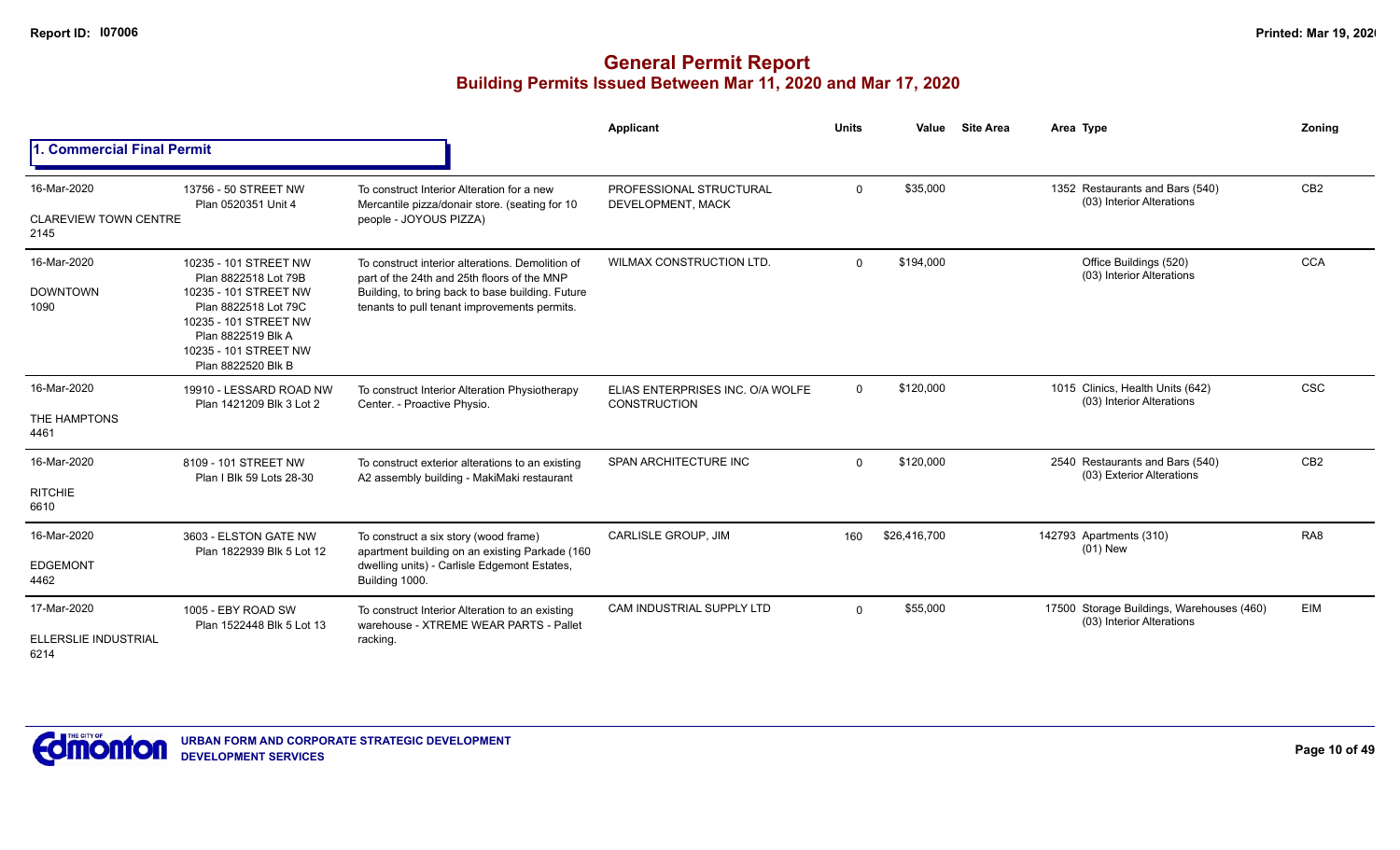|                                              |                                                       |                                                                                                                                                                                                                                                                                                                     | <b>Applicant</b>                                  | <b>Units</b> | Value       | <b>Site Area</b> | Area Type                                                                 | Zoning          |
|----------------------------------------------|-------------------------------------------------------|---------------------------------------------------------------------------------------------------------------------------------------------------------------------------------------------------------------------------------------------------------------------------------------------------------------------|---------------------------------------------------|--------------|-------------|------------------|---------------------------------------------------------------------------|-----------------|
| 1. Commercial Final Permit                   |                                                       |                                                                                                                                                                                                                                                                                                                     |                                                   |              |             |                  |                                                                           |                 |
| 17-Mar-2020                                  | 16724 - 92 STREET NW<br>Plan 8722524 Blk 1 Lot 156    | To operate a group home for persons with<br>developmental disabilities (3 residents PDD                                                                                                                                                                                                                             | LOSECA FOUNDATION, CARMEN<br><b>HARPESTAD</b>     | $\mathbf 0$  | \$0         |                  | Day Cares, Nursing Homes (650)<br>(03) Interior Alterations               | RF <sub>1</sub> |
| <b>LAGO LINDO</b><br>2450                    |                                                       | Exemption).                                                                                                                                                                                                                                                                                                         |                                                   |              |             |                  |                                                                           |                 |
| 17-Mar-2020                                  | 10860 - 113 STREET NW<br>Plan 8221967 Blk 13A Lot 10A | To construct interior and exterior alterations to<br>residential apartment building - repair damage                                                                                                                                                                                                                 | SAT CONSULTING & CONSTRUCTION IN<br><b>THOMAS</b> | $\mathbf{0}$ | \$200,000   |                  | 3000 Apartments (310)<br>(03) Exterior Alterations                        | RA7             |
| <b>QUEEN MARY PARK</b><br>1180               |                                                       | related to Fire (Report in job 309781908-001) -<br>roof and walls repair in Unit 27, 28, 37 & 38                                                                                                                                                                                                                    |                                                   |              |             |                  |                                                                           |                 |
| 17-Mar-2020                                  | 10319 - 111 STREET NW<br>Plan 0620422 Unit 385        | To construct exterior alterations to a Apartment<br>building, Suite/Condo unit 202. Construct Roof                                                                                                                                                                                                                  | <b>CLARK BUILDERS</b>                             | $\Omega$     | \$29,000    |                  | 151 Apartment Condos (315)<br>(03) Exterior Alterations                   | DC <sub>2</sub> |
| <b>DOWNTOWN</b><br>1090                      | 202. 10319 - 111 STREET NW<br>Plan 0620422 Unit 202   | over exterior patio.                                                                                                                                                                                                                                                                                                |                                                   |              |             |                  |                                                                           |                 |
| 17-Mar-2020<br><b>DOWNTOWN</b><br>1090       | 10180 - 103 STREET NW<br>Plan NB1 Blk 3 Lots 209-210  | To construct a TEMPORARY hoarding<br>(exculsive use fenced area & covered<br>pedestrian and bike pathway) for future multi<br>use building - Encore Condominiums. Expiry<br>date: February 16, 2020.<br>Extended until March 16, 2020<br>Extended until May 15, 2020                                                | <b>WESTRICH ENCORE INC.</b>                       | $\Omega$     | \$5,000     |                  | Hoarding (910)<br>$(01)$ New                                              | <b>HA</b>       |
| 17-Mar-2020                                  | 9720 - 102 AVENUE NW<br>Plan 9824093 Blk 5 Lot 9      | To construct FOOTINGS AND FOUNDATIONS<br>ONLY an underground parkade addition -                                                                                                                                                                                                                                     | <b>CLARK BUILDERS.</b>                            | $\Omega$     | \$5,100,000 |                  | Theatre and Performing Arts Ctrs (550)<br>(04) Footing & Foundation       | DC <sub>2</sub> |
| <b>DOWNTOWN</b><br>1090                      |                                                       | Francis Winspear Centre for Music.                                                                                                                                                                                                                                                                                  |                                                   |              |             |                  |                                                                           |                 |
| 17-Mar-2020<br>UNIVERSITY OF ALBERTA<br>5520 | 11455 - 87 AVENUE NW<br>Plan 3991KS Blk B             | To construct interior alterations to A1<br>occupancy - back of house upgrade and freight<br>elevator - Royal Alberta Jubilee Auditorium<br>(Adding new Barrier-Free Washroom, Interior<br>Barrier-Free Ramp, new vertical platform lift<br>and Replacing two existing showers with two<br>new Barrier-Free Showers) | PROLOGIC CONSTRUCTION LTD.                        | $\Omega$     | \$600,000   |                  | 11639 Theatre and Performing Arts Ctrs (550)<br>(03) Interior Alterations | AJ              |

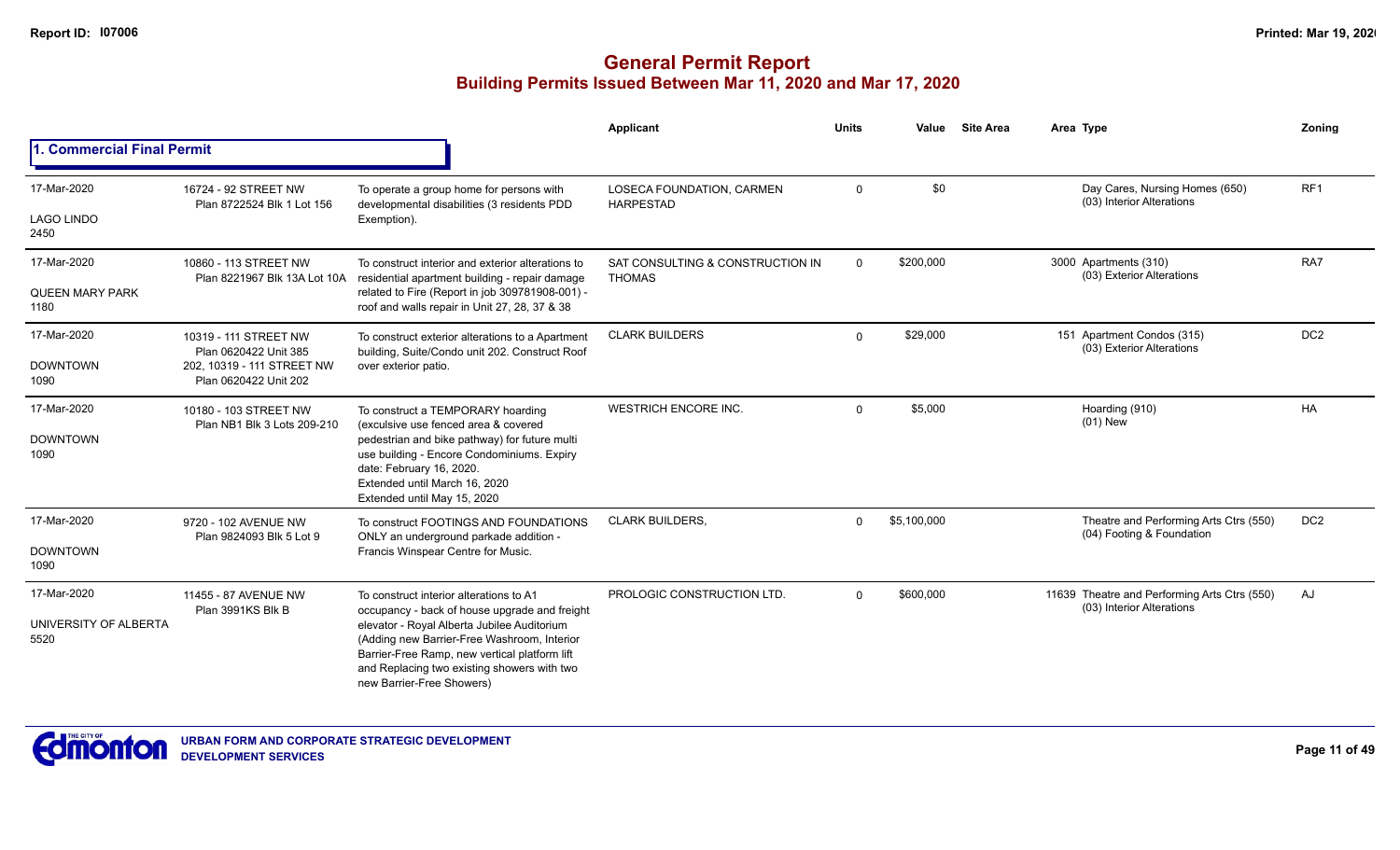|                                                    |                                                               |                                                                                                                                                                                           | <b>Applicant</b>                      | <b>Units</b> | Value     | <b>Site Area</b> | Area Type                                                           | Zoning          |
|----------------------------------------------------|---------------------------------------------------------------|-------------------------------------------------------------------------------------------------------------------------------------------------------------------------------------------|---------------------------------------|--------------|-----------|------------------|---------------------------------------------------------------------|-----------------|
| 1. Commercial Final Permit                         |                                                               |                                                                                                                                                                                           |                                       |              |           |                  |                                                                     |                 |
| 17-Mar-2020<br><b>ELLERSLIE INDUSTRIAL</b><br>6214 | 1005 - EBY ROAD SW<br>Plan 1522448 Blk 5 Lot 13               | To construct Interior Alterations (construct<br>interior demising wall & electrical updates)<br>- ACCURATE SCREEN & GRATING                                                               | SPACE STUDIO INC                      | $\mathbf 0$  | \$30,000  |                  | 50 Storage Buildings, Warehouses (460)<br>(03) Interior Alterations | <b>EIM</b>      |
| 17-Mar-2020<br><b>BOYLE STREET</b><br>1020         | 10954 - 84 STREET NW<br>Plan 1723564 Blk 6 Lot 2              | To construct a COVERED WAY HOARDING for<br>construction of a new apartment building.<br>(Expires December 6 2020)                                                                         | ROHIT COMMUNITIES INC                 | $\Omega$     | \$10,000  |                  | Hoarding (910)<br>(03) Exterior Alterations                         | DC1             |
| 17-Mar-2020<br><b>CENTRAL MCDOUGALL</b><br>1030    | 10610 - 101 STREET NW<br>Plan 1721813 Blk 1 Lot 273           | To Demolish an existing commercial building.<br>Restaurant - Urban China                                                                                                                  | RBI DEVELOPMENT INC.                  | $\Omega$     | \$10,000  |                  | Restaurants and Bars (540)<br>(99) Demolition                       | CB <sub>2</sub> |
| 6. House Building Permit                           |                                                               |                                                                                                                                                                                           |                                       |              |           |                  |                                                                     |                 |
| 11-Mar-2020<br>PLEASANTVIEW<br>5320                | 5723 - 110 STREET NW<br>Plan 1823136 Blk 12 Lot 4C            | To construct a Single Detached House with<br>front attached Garage, fireplace, veranda,<br>Covered 2nd Storey Patio and NO BASEMENT<br>DEVELOPMENT AT THIS TIME.                          | <b>ACCENT INFILLS LTD</b>             |              | \$275,800 |                  | 2398 Single Detached House (110)<br>(01) Building - New<br>2-storey | RF <sub>1</sub> |
| 11-Mar-2020<br><b>WINDSOR PARK</b><br>5580         | 8455 - 118 STREET NW<br>Plan 1821720 Blk 14 Lot 35            | To construct a Single Detached House with<br>Unenclosed Front Porch, rear uncovered deck<br>(3.05m x 7.16m), fireplace(s), side door and to<br>develop a Secondary Suite in the Basement. | DREAMSTAR CUSTOM HOMES LTD            | 2            | \$278,400 |                  | 2421 Single Detached House (110)<br>(01) Building - New<br>2-storey | RF <sub>1</sub> |
| 11-Mar-2020<br><b>SCHONSEE</b><br>2700             | 6075 - SCHONSEE WAY NW<br>Condo Common Area (Plan<br>1026255) | To construct a 4 Dwelling (units 53-56) Row<br>House on existing foundation with Unenclosed<br>Front Porch, rear Balcony over rear attached<br>Garage. (Foundation repair)                | BRIO TOWNHOMES CONDOMINIUM<br>1026255 | 4            | \$603,600 |                  | 5030 Row House (330)<br>(01) Building - New<br>2-storey             | RA7             |

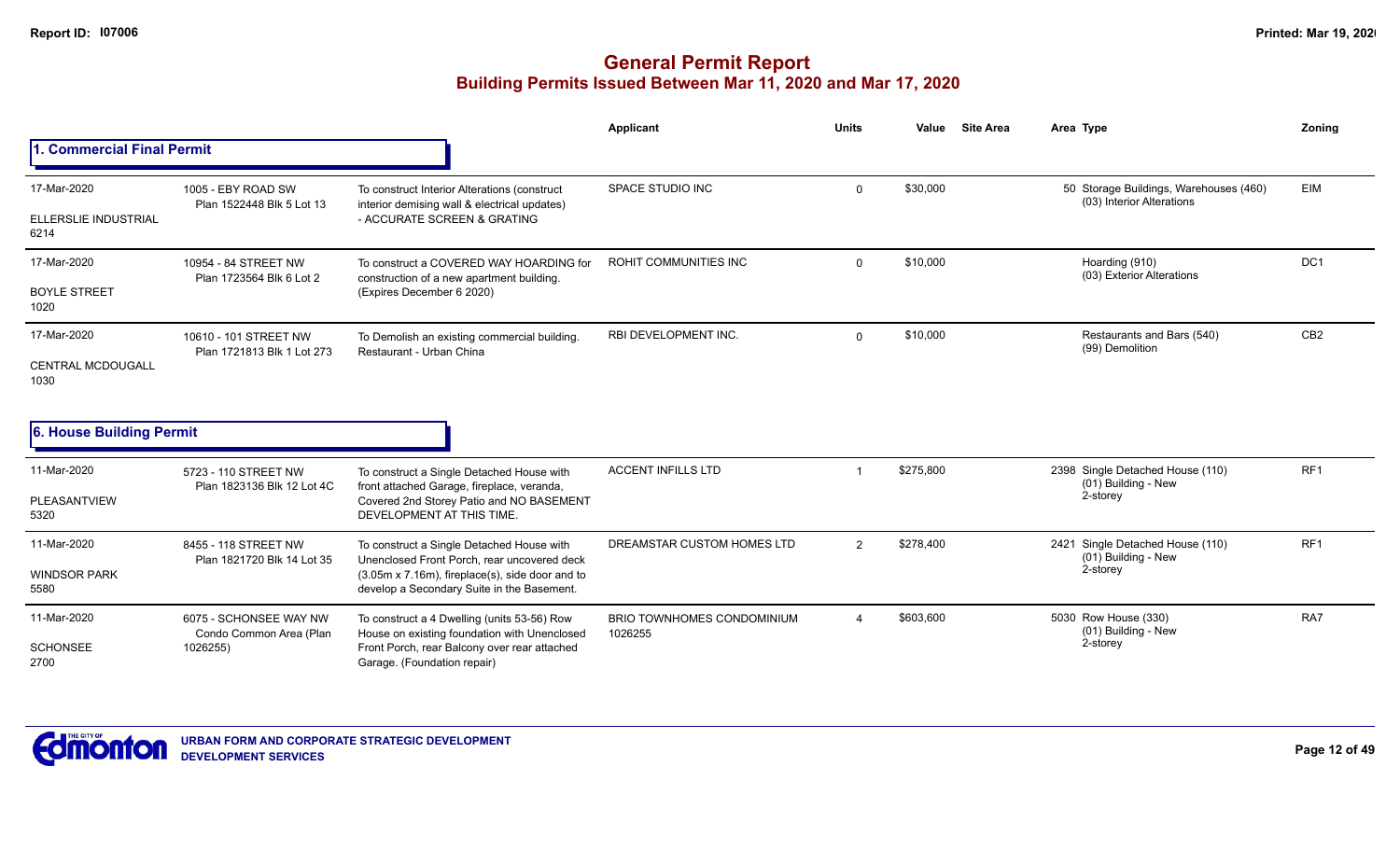|                                                            |                                                                                                                                                                                                                                                                                                                                  |                                                                                                                                                                                                   | Applicant                     | <b>Units</b>   | Value       | <b>Site Area</b> | Area Type                                                           | <b>Zoning</b>   |
|------------------------------------------------------------|----------------------------------------------------------------------------------------------------------------------------------------------------------------------------------------------------------------------------------------------------------------------------------------------------------------------------------|---------------------------------------------------------------------------------------------------------------------------------------------------------------------------------------------------|-------------------------------|----------------|-------------|------------------|---------------------------------------------------------------------|-----------------|
| 6. House Building Permit                                   |                                                                                                                                                                                                                                                                                                                                  |                                                                                                                                                                                                   |                               |                |             |                  |                                                                     |                 |
| 11-Mar-2020<br>ALBERTA AVENUE<br>1010                      | 11840 - 93 STREET NW<br>Plan 6286R Blk 3 Lot 5                                                                                                                                                                                                                                                                                   | To construct a Semi-detached House with<br>Unenclosed Front Porches and fireplaces.                                                                                                               | TECH VIEW HOMES LTD           | 2              | \$241,500   |                  | 2100 Semi-Detached House (210)<br>(01) Building - New<br>2-storey   | RF <sub>3</sub> |
| 11-Mar-2020<br><b>STILLWATER</b><br>4468                   | 20304 - 16 AVENUE NW<br>Plan 1923073 Blk 12 Lot 19<br>1606 - 203 STREET NW<br>Plan 1923073 Blk 12 Lot 20<br>1608 - 203 STREET NW<br>Plan 1923073 Blk 12 Lot 21<br>1610 - 203 STREET NW<br>Plan 1923073 Blk 12 Lot 22<br>1612 - 203 STREET NW<br>Plan 1923073 Blk 12 Lot 23<br>1614 - 203 STREET NW<br>Plan 1923073 Blk 12 Lot 24 | To Construct 6 Dwellings of Multi Unit Housing                                                                                                                                                    | <b>MATTAMY HOMES</b>          | 6              | \$1,011,400 |                  | 8428 Row House (330)<br>(01) Building - New                         | SRH             |
| 11-Mar-2020<br>WESTMOUNT<br>3440                           | 10936 - 130 STREET NW<br>Plan 1921137 Blk 1 Lot 8A                                                                                                                                                                                                                                                                               | To construct a Single Detached House with<br>Unenclosed Front Porch, rear uncovered deck<br>(3.66m x 5.18m), fireplace and Basement<br>development (NOT to be used as an additional<br>Dwelling). | PLATINUM LIVING HOMES         |                | \$226,800   |                  | 1890 Single Detached House (110)<br>(01) Building - New<br>2-storey | RF1             |
| 11-Mar-2020<br>THE ORCHARDS AT<br><b>ELLERSLIE</b><br>6216 | 4904 - HAWTHORN PLACE SW<br>Plan 1723624 Blk 24 Lot 1                                                                                                                                                                                                                                                                            | To construct a Single Detached House with<br>front attached Garage, Unenclosed Front<br>Porch, rear uncovered deck, fireplace,<br>Secondary Suite and side entrance.                              | FIVE STAR HOMES INC           | 2              | \$305,500   |                  | 2546 Single Detached House (110)<br>(01) Building - New             | <b>RMD</b>      |
| 11-Mar-2020<br><b>PRINCE RUPERT</b><br>1170                | 11190 - 118 STREET NW<br>Plan 3453HW Blk 18A Lot 35                                                                                                                                                                                                                                                                              | To construct a Single Detached House with<br>fireplace, uncovered deck (11.13m x 3.81m)<br>and Unenclosed Front Porch                                                                             | OMNI HOMES MASTER BUILDER LTD | $\overline{1}$ | \$274,400   |                  | 2287 Single Detached House (110)<br>(01) Building - New<br>2-storey | RF <sub>1</sub> |

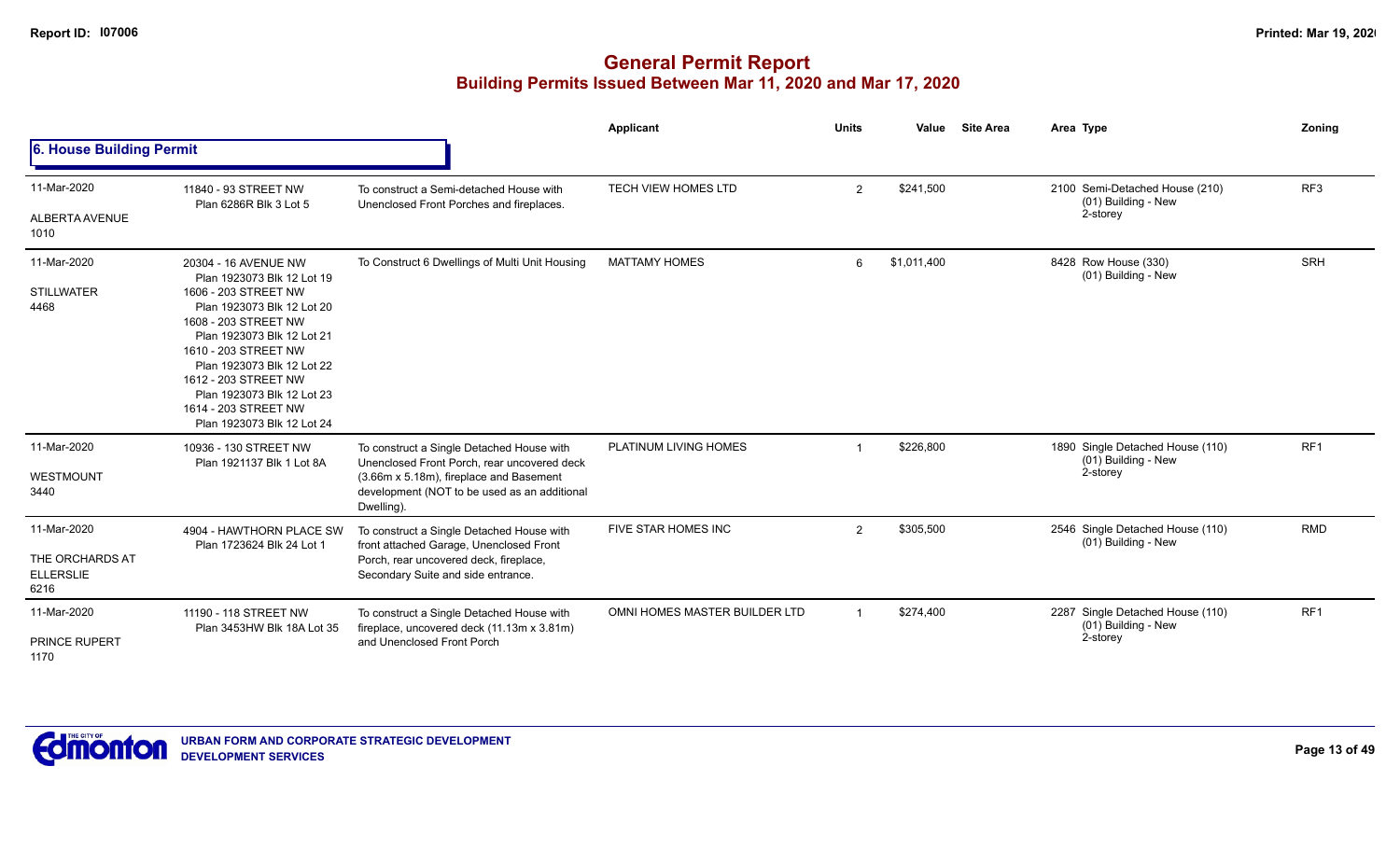|                                                     |                                                                                                                                                                                                                      |                                                                                                                                                                                                                                                                                  | Applicant                 | <b>Units</b>   | <b>Site Area</b><br>Value | Area Type                                                           | Zoning          |
|-----------------------------------------------------|----------------------------------------------------------------------------------------------------------------------------------------------------------------------------------------------------------------------|----------------------------------------------------------------------------------------------------------------------------------------------------------------------------------------------------------------------------------------------------------------------------------|---------------------------|----------------|---------------------------|---------------------------------------------------------------------|-----------------|
| 6. House Building Permit                            |                                                                                                                                                                                                                      |                                                                                                                                                                                                                                                                                  |                           |                |                           |                                                                     |                 |
| 11-Mar-2020<br><b>EBBERS</b><br>2251                | 34 - EBBERS CLOSE NW<br>Plan 1823312 Blk 11 Lot 33<br>32 - EBBERS CLOSE NW<br>Plan 1823312 Blk 11 Lot 34<br>30 - EBBERS CLOSE NW<br>Plan 1823312 Blk 11 Lot 35<br>28 - EBBERS CLOSE NW<br>Plan 1823312 Blk 11 Lot 36 | To construct a 4 Dwelling unit Row Housing<br>Development with front attached Garages,<br>Unenclosed Front Porches, rear uncovered<br>deck (Lot 28-34 - 2.44m x 3.05m), and<br>Basement development with wet-bar (Lot 33<br>only) (NOT to be used as an additional<br>Dwelling). | LINCOLNBERG HOMES LTD     |                | \$690.500                 | 5754 Row House (330)<br>(01) Building - New<br>2-storey             | RF <sub>5</sub> |
| 11-Mar-2020<br><b>SECORD</b><br>4487                | 22831 - 96 AVENUE NW<br>Plan 1920924 Blk 18 Lot 96                                                                                                                                                                   | To construct a Single Detached House with<br>front attached Garage and Unenclosed Front<br>Porch.                                                                                                                                                                                | PACESETTER HOMES LTD      |                | \$177,100                 | 1476 Single Detached House (110)<br>(01) Building - New<br>2-storey | <b>RMD</b>      |
| 11-Mar-2020<br><b>SECORD</b><br>4487                | 22835 - 96 AVENUE NW<br>Plan 1920924 Blk 18 Lot 97                                                                                                                                                                   | To construct a Single Detached House with<br>front attached Garage, Unenclosed Front Porch<br>and fireplace.                                                                                                                                                                     | PACESETTER HOMES LTD      |                | \$188,800                 | 1573 Single Detached House (110)<br>(01) Building - New<br>2-storey | <b>RMD</b>      |
| 11-Mar-2020<br><b>MAPLE</b><br>6441                 | 2138 - MAPLE ROAD NW<br>Plan 1922185 Blk 2 Lot 35<br>2136 - MAPLE ROAD NW<br>Plan 1922185 Blk 2 Lot 36                                                                                                               | To construct a Semi-Detached House with<br>Unenclosed Front Porches and uncovered<br>decks (lot 36 - 3.05m x 3.51m, lot 35 - 2.64m x<br>$3.05m$ ).                                                                                                                               | <b>HOMES BY AVI</b>       | $\overline{2}$ | \$320,300                 | 2669 Semi-Detached House (210)<br>(01) Building - New<br>2-storey   | <b>RMD</b>      |
| 11-Mar-2020<br><b>ROSENTHAL</b><br>4750             | 22316 - 80 AVENUE NW<br>Plan 1624112 Blk 4 Lot 20                                                                                                                                                                    | To construct a Single Detached House with<br>Unenclosed Front Porch, fireplace, side door,<br>and to develop a Secondary Suite in the<br>Basement. 1 Bedroom, 1 Bathroom, 1 Mech<br>Room, 1 Living Room, 1 Kithchen,                                                             | <b>ACTIVE HOMES LTD</b>   | $\overline{2}$ | \$186,400                 | 1553 Single Detached House (110)<br>(01) Building - New<br>2-storey | <b>RPL</b>      |
| 11-Mar-2020<br><b>CRYSTALLINA NERA WEST</b><br>2463 | 7727 - 174B AVENUE NW<br>Plan 1923466 Blk 16 Lot 28A                                                                                                                                                                 | To construct a Single Detached House with<br>front attached Garage and Unenclosed Front<br>Porch.                                                                                                                                                                                | <b>COVENTRY HOMES INC</b> |                | \$221,200                 | 1843 Single Detached House (110)<br>(01) Building - New<br>2-storey | <b>RLD</b>      |

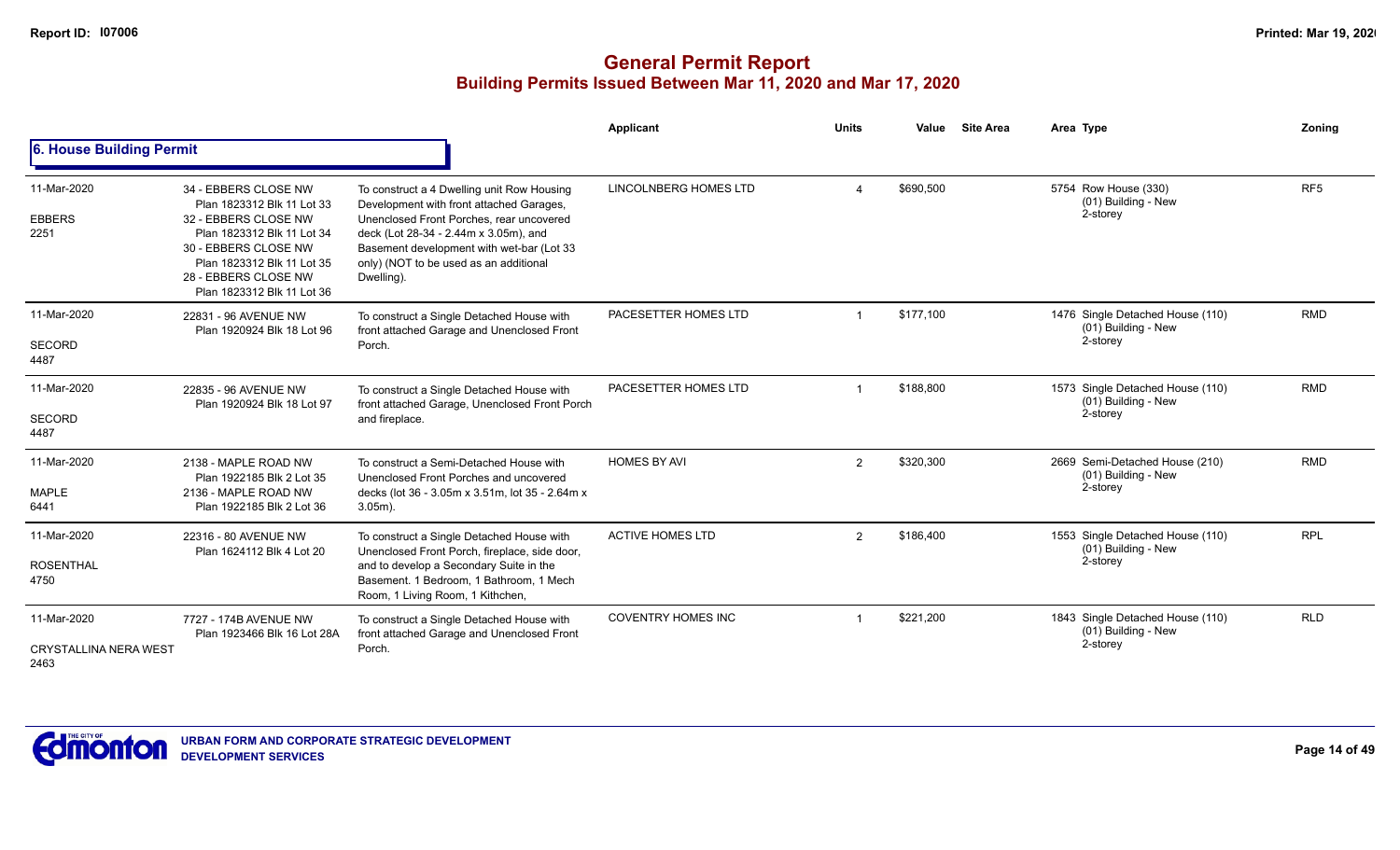|                                |                                                       |                                                                                                                                                                                  | Applicant                                   | <b>Units</b>   | Value     | <b>Site Area</b> | Area Type                                               | Zoning          |
|--------------------------------|-------------------------------------------------------|----------------------------------------------------------------------------------------------------------------------------------------------------------------------------------|---------------------------------------------|----------------|-----------|------------------|---------------------------------------------------------|-----------------|
| 6. House Building Permit       |                                                       |                                                                                                                                                                                  |                                             |                |           |                  |                                                         |                 |
| 11-Mar-2020                    | 17151 - 46 STREET NW<br>Plan 1923410 Blk 15 Lot 43    | To construct a Single Detached House with<br>front attached Garage, Unenclosed Front                                                                                             | PACESETTER HOMES LTD                        |                | \$221,900 |                  | 1849 Single Detached House (110)<br>(01) Building - New | <b>RSL</b>      |
| <b>CY BECKER</b><br>2611       |                                                       | Porch, fireplace and side door.                                                                                                                                                  |                                             |                |           |                  | 2-storey                                                |                 |
| 11-Mar-2020                    | 2862 - DUKE CRESCENT SW<br>Plan 1723641 Blk 13 Lot 35 | To construct a Single Detached House with<br>Unenclosed Front Porch and to install a                                                                                             | JAYMAN MASTERBUILT INC                      | $\mathbf 1$    | \$194,000 |                  | 1617 Single Detached House (110)<br>(01) Building - New | <b>RMD</b>      |
| <b>DESROCHERS AREA</b><br>5463 |                                                       | Renewable Energy Device (6 Solar-electric<br>(PV) panels on the roof).                                                                                                           |                                             |                |           |                  | 2-storey                                                |                 |
| 11-Mar-2020                    | 8935 - 183 AVENUE NW<br>Plan 1922067 Blk 31 Lot 34    | To construct a Single Detached House with<br>front attached Garage, Unenclosed Front Porch                                                                                       | <b>BEDROCK HOMES LTD.</b>                   | $\overline{1}$ | \$291.800 |                  | 2432 Single Detached House (110)<br>(01) Building - New | <b>RSL</b>      |
| <b>KLARVATTEN</b><br>2440      |                                                       | and fireplace.                                                                                                                                                                   |                                             |                |           | 2-storey         |                                                         |                 |
| 11-Mar-2020                    | 9518 - DONNELL ROAD NW<br>Plan 8296ET Blk 2 Lot 31    | To construct a Single Detached House with<br>balcony, Basement development (NOT to be                                                                                            | HOMES BY ANTHONY DEVELOPMENTS<br>(2012) LTD |                | \$405,400 |                  | 3525 Single Detached House (110)<br>(01) Building - New | RF <sub>1</sub> |
| <b>STRATHEARN</b><br>6710      |                                                       | used as an additional Dwelling) (1 bedroom, 1<br>bathroom, mechanical room, 1 office, storage<br>room) covered deck, exterior hot tub, fireplace,<br>uncovered deck and veranda. |                                             |                |           |                  | 2-storey                                                |                 |
| 11-Mar-2020                    | 1516 - ERKER LINK NW<br>Plan 1920341 Blk 2 Lot 26     | To construct a Single Detached House with<br>front attached Garage, Unenclosed Front Porch                                                                                       | AKASH HOMES LTD                             | $\mathbf 1$    | \$242,300 |                  | 2019 Single Detached House (110)<br>(01) Building - New | <b>RSL</b>      |
| <b>EDGEMONT</b><br>4462        |                                                       | and rear uncovered deck (4.27 m x 2.44 m).                                                                                                                                       |                                             |                |           |                  | 2-storey                                                |                 |
| 12-Mar-2020                    | 12846 - 204 STREET NW                                 | To construct a Single Detached House with<br>front attached Garage, Unenclosed Front                                                                                             | <b>SANGAM HOMES LTD</b>                     |                | \$280.200 |                  | 2335 Single Detached House (110)<br>(01) Building - New | <b>RSL</b>      |
| <b>TRUMPETER AREA</b><br>4471  | Plan 1624048 Blk 7 Lot 5                              | Porch, rear covered deck (3.66m x 4.42m),<br>fireplace and side door.                                                                                                            |                                             |                |           |                  | 2-storey                                                |                 |
| 12-Mar-2020                    | 112 - 37 STREET SW                                    | LIVE BETTER HOMES<br>To construct a Single Detached House with<br>front attached Garage, Unenclosed Front<br>Plan 1922728 Blk 12 Lot 14                                          |                                             |                | \$237,500 |                  | 2065 Single Detached House (110)<br>(01) Building - New | <b>RMD</b>      |
| CHARLESWORTH<br>6661           |                                                       | Porch, rear uncovered deck (5.18m x 3.05m),<br>fireplace and side door.                                                                                                          |                                             |                |           |                  |                                                         |                 |

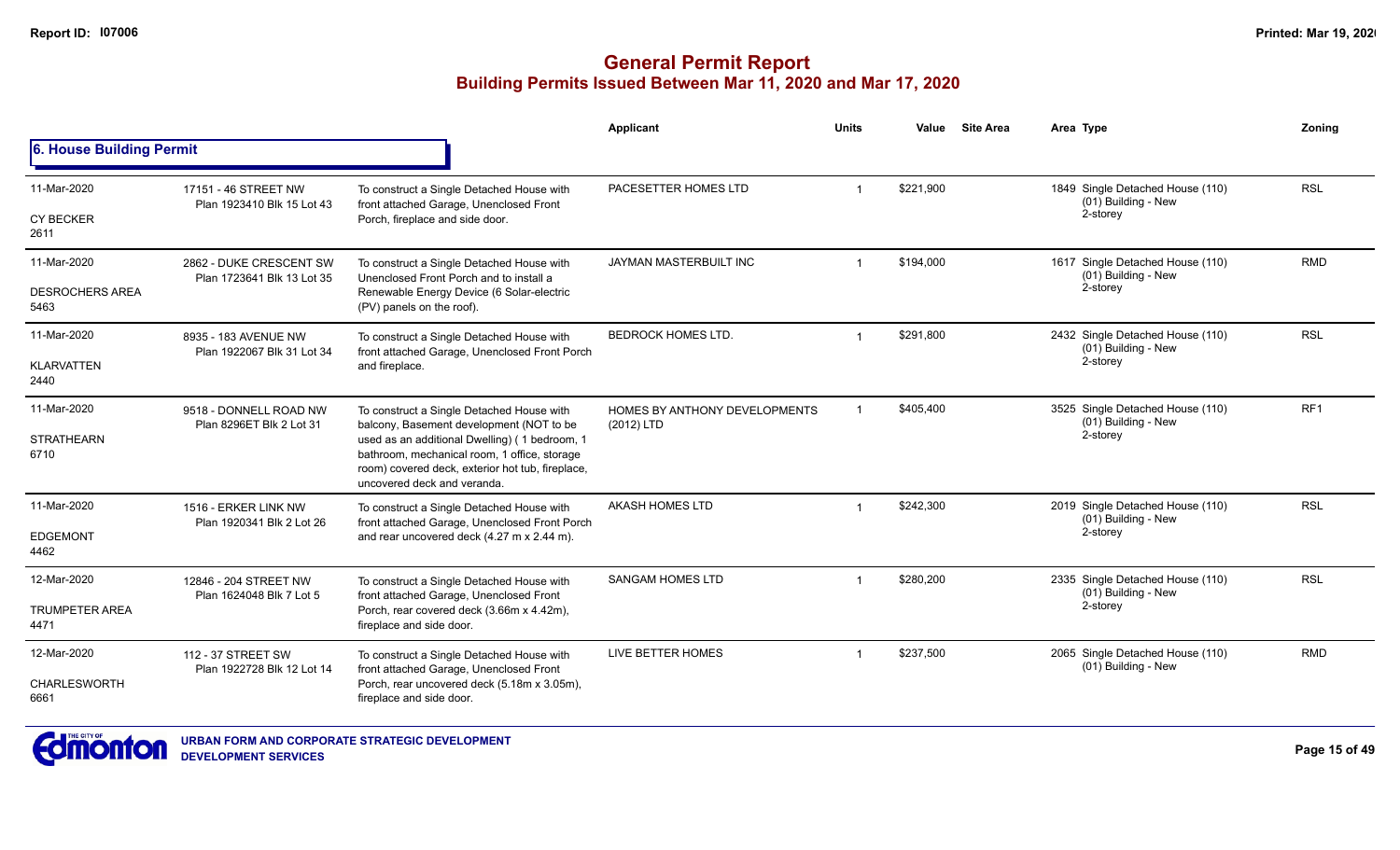|                                                                             |                                                                                                                |                                                                                                                                                           | Applicant                               | <b>Units</b>   | Value     | <b>Site Area</b> | Area Type                                                              | Zonina          |
|-----------------------------------------------------------------------------|----------------------------------------------------------------------------------------------------------------|-----------------------------------------------------------------------------------------------------------------------------------------------------------|-----------------------------------------|----------------|-----------|------------------|------------------------------------------------------------------------|-----------------|
| 6. House Building Permit                                                    |                                                                                                                |                                                                                                                                                           |                                         |                |           |                  |                                                                        |                 |
| 354248790-002<br>12-Mar-2020<br>THE ORCHARDS AT<br><b>ELLERSLIE</b><br>6216 | SW<br>Plan 1822450 Blk 16 Lot 71                                                                               | 3019 - CHOKECHERRY COMMO To construct a Single Detached House with<br>front attached Garage and Unenclosed Front<br>Porch.                                | <b>BROOKFIELD RESIDENTIAL PROPERTIE</b> |                | \$255,600 |                  | 2130 Single Detached House (110)<br>(01) Building - New                | <b>RMD</b>      |
| 354405279-002<br>12-Mar-2020<br><b>CRYSTALLINA NERA WEST</b><br>2463        | 7731 - 174B AVENUE NW<br>Plan 1923466 Blk 16 Lot 27A                                                           | To construct a Single Detached House with<br>front attached Garage, and Unenclosed Front<br>Porch.                                                        | <b>COVENTRY HOMES INC</b>               |                | \$212,400 |                  | 1770 Single Detached House (110)<br>(01) Building - New<br>2-storey    | <b>RLD</b>      |
| 354153937-002<br>12-Mar-2020<br><b>CHAPPELLE AREA</b><br>5462               | 2113 - CASSIDY WYND SW<br>Plan 1921984 Blk 10 Lot 159<br>2111 - CASSIDY WYND SW<br>Plan 1921984 Blk 10 Lot 160 | To construct a Semi-Detached House with front<br>attached Garages and Unenclosed Front<br>Porches.                                                        | <b>BROOKFIELD RESIDENTIAL PROPERTIE</b> | $\overline{2}$ | \$349,700 |                  | 2914 Semi-Detached House (210)<br>(01) Building - New<br>split-level   | RF <sub>5</sub> |
| 354188450-002<br>12-Mar-2020<br>THE ORCHARDS AT<br><b>ELLERSLIE</b><br>6216 | 8353 - MAYDAY LINK SW<br>Plan 1820076 Blk 1 Lot 8                                                              | To construct a Single Detached House with<br>front attached Garage, Unenclosed Front<br>Porch, rear uncovered deck (3.66m x 3.05m),<br>and side entrance. | SATCHA INVESTMENTS LTD                  | $\overline{1}$ | \$247.600 |                  | 2063 Single Detached House (110)<br>(01) Building - New                | DC <sub>1</sub> |
| 354529876-002<br>12-Mar-2020<br><b>CHAPPELLE AREA</b><br>5462               | 6337 - CARTMELL ROAD SW<br>Plan 1820782 Blk 28 Lot 27<br>6339 - CARTMELL ROAD SW<br>Plan 1820782 Blk 28 Lot 28 | To construct a Semi-Detached House with front<br>attached Garages, fireplaces and side<br>entrances.                                                      | KLAIR CUSTOM HOMES (EDMONTON) LT        | $\overline{2}$ | \$395,500 |                  | 3296 Semi-Detached House (210)<br>(01) Building - New<br>2-storey      | RF4             |
| 353615060-002<br>12-Mar-2020<br>THE UPLANDS<br>4464                         | 19319 - 27 AVENUE NW<br>Plan 1923051 Blk 15 Lot 4                                                              | To construct a Single Detached House with<br>Unenclosed Front Porch and side door.                                                                        | STERLING HOMES EDMONTON LTD.            | $\overline{1}$ | \$170.000 |                  | 1417 Single Detached House (110)<br>(01) Building - New<br>2-storey    | <b>RPL</b>      |
| 354622894-002<br>12-Mar-2020<br><b>LAUREL</b><br>6444                       | 1903 - 26A STREET NW<br>Plan 1722382 Blk 9 Lot 35                                                              | To construct a Single Detached House with<br>Unenclosed Front Porch, rear landing and side<br>door.                                                       | LANDMARK LEGACY HOMES INC               | $\overline{1}$ | \$200,500 |                  | Single Detached House (110)<br>1671<br>(01) Building - New<br>2-storey | DC <sub>1</sub> |

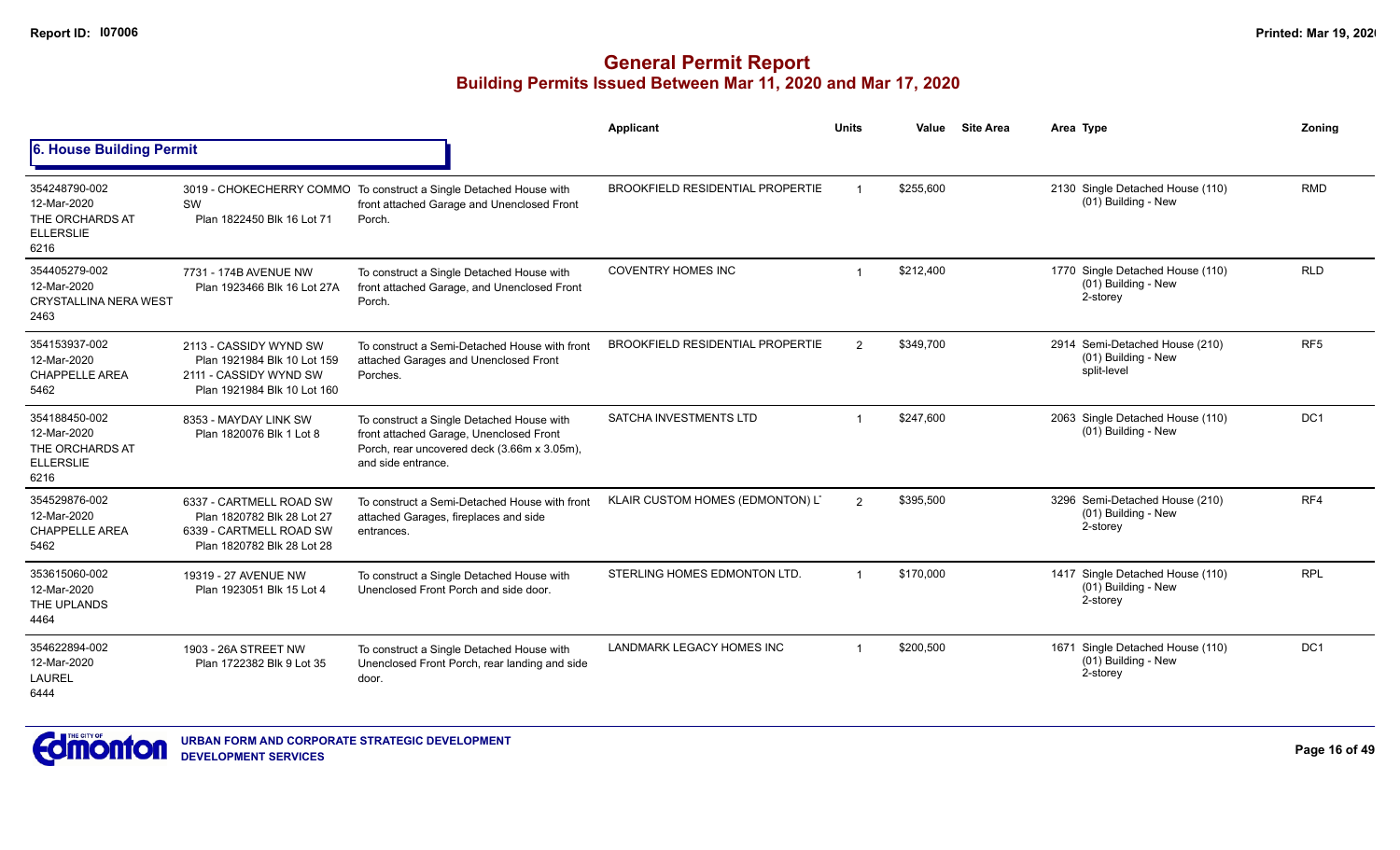|                                            |                                                                                                                                                                                                                     |                                                                                                                                                                 | <b>Applicant</b>                                | <b>Units</b>   | Value     | <b>Site Area</b> | Area Type                                                            | Zonina          |
|--------------------------------------------|---------------------------------------------------------------------------------------------------------------------------------------------------------------------------------------------------------------------|-----------------------------------------------------------------------------------------------------------------------------------------------------------------|-------------------------------------------------|----------------|-----------|------------------|----------------------------------------------------------------------|-----------------|
| 6. House Building Permit                   |                                                                                                                                                                                                                     |                                                                                                                                                                 |                                                 |                |           |                  |                                                                      |                 |
| 12-Mar-2020<br><b>CHARLESWORTH</b><br>6661 | 536 - 35 STREET SW<br>Plan 1923068 Blk 15 Lot 7                                                                                                                                                                     | To construct a Single Detached House with<br>Unenclosed Front Porch.                                                                                            | N/A                                             |                | \$192,100 |                  | 1601 Single Detached House (110)<br>(01) Building - New              | <b>RLD</b>      |
| 12-Mar-2020<br><b>STARLING</b><br>4474     | 3709 - HUMMINGBIRD WAY NW<br>Plan 1524288 Blk 5 Lot 17                                                                                                                                                              | To construct a Single Detached House with<br>front attached Garage, Unenclosed Front<br>Porch, rear uncovered deck (5.18m x 3.05m)<br>and fireplace.            | 1110722 ALBERTA LTD O/A FINESSE<br><b>HOMES</b> | $\overline{1}$ | \$165,000 |                  | 1435 Single Detached House (110)<br>(01) Building - New<br>bungalow  | <b>RSL</b>      |
| 12-Mar-2020<br>MAPLE<br>6441               | 3724 - 4 STREET NW<br>Plan 1922185 Blk 5 Lot 7<br>3722 - 4 STREET NW<br>Plan 1922185 Blk 5 Lot 8                                                                                                                    | To construct a Semi-Detached House with front<br>attached Garages, Unenclosed Front Porches<br>and rear uncovered decks (3.05m x 3.05m).                        | <b>LOOK MASTER BUILDER EDMONTON IN</b>          | $\overline{2}$ | \$363,000 |                  | 3025 Semi-Detached House (210)<br>(01) Building - New<br>split-level | <b>RMD</b>      |
| 12-Mar-2020<br><b>SECORD</b><br>4487       | 9839 - 225 STREET NW<br>Plan 1521541 Blk 19 Lot 50                                                                                                                                                                  | To construct a Single Detached House with<br>front attached Garage and Unenclosed Front<br>Porch.                                                               | NEW VALLEY HOMES LTD.                           |                | \$261,300 |                  | 2272 Single Detached House (110)<br>(01) Building - New<br>2-storey  | <b>RSL</b>      |
| 12-Mar-2020<br><b>SECORD</b><br>4487       | 9844 - 224 STREET NW<br>Plan 1521541 Blk 19 Lot 31                                                                                                                                                                  | To construct a Single Detached House with<br>front attached Garage, Unenclosed Front<br>Porch, rear uncovered deck (4.72m x 3.05m),<br>fireplace and side door. | NEW VALLEY HOMES LTD.                           |                | \$291,800 |                  | 2537 Single Detached House (110)<br>(01) Building - New<br>2-storey  | <b>RSL</b>      |
| 12-Mar-2020<br><b>ROSENTHAL</b><br>4750    | 1259 - ROSENTHAL<br><b>BOULEVARD NW</b><br>Plan 1923107 Blk 7 Lot 9<br>1261 - ROSENTHAL<br><b>BOULEVARD NW</b><br>Plan 1923107 Blk 7 Lot 10<br>1263 - ROSENTHAL<br><b>BOULEVARD NW</b><br>Plan 1923107 Blk 7 Lot 11 | To construct a 3 Dwelling unit Row Housing<br>Development with Unenclosed Front Porches.                                                                        | PACESETTER HOMES LTD                            | 3              | \$448,400 |                  | 3737 Row House (330)<br>(01) Building - New<br>2-storey              | RF <sub>5</sub> |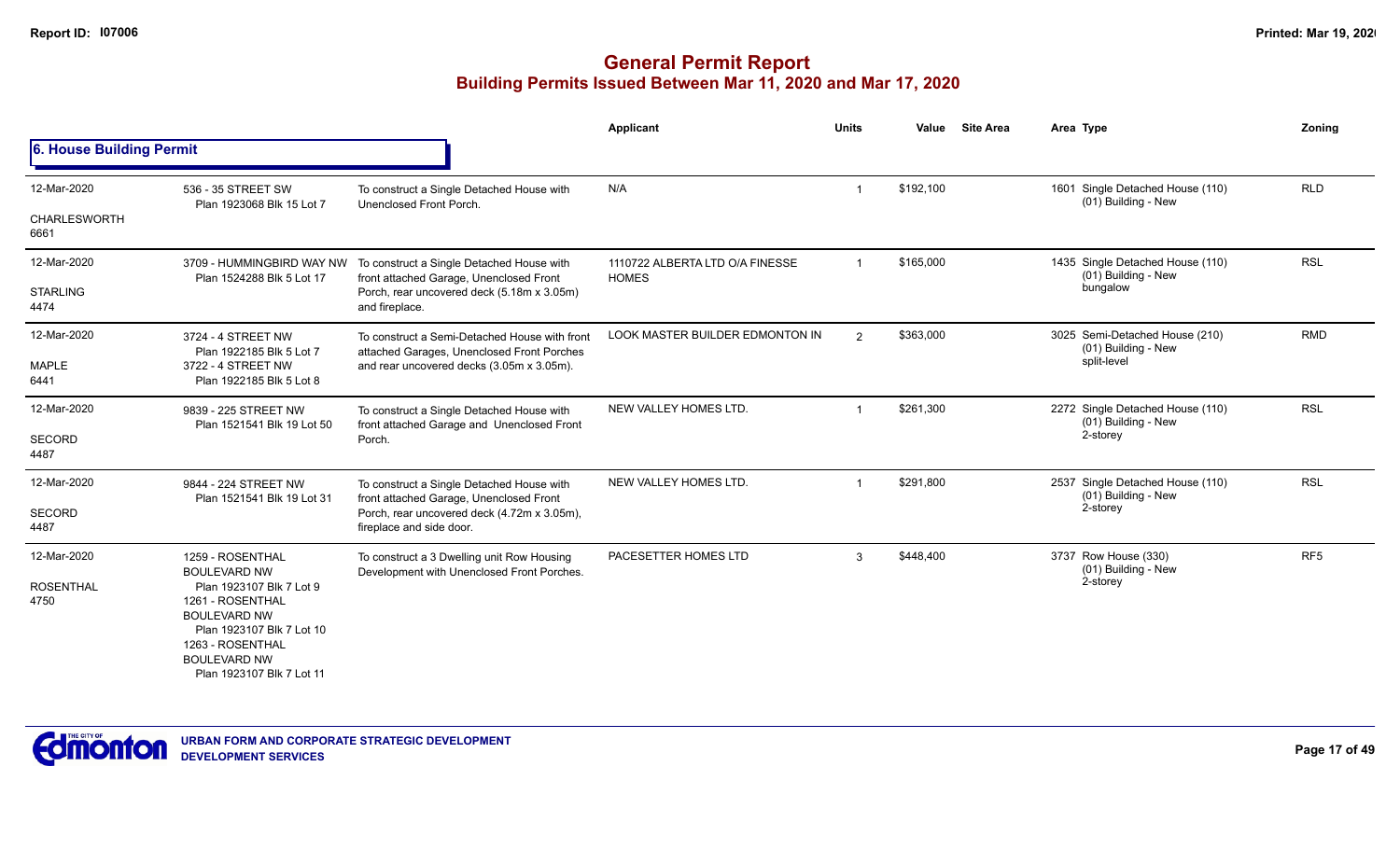|                                                            |                                                                                                      |                                                                                                                                                                                                                                      | Applicant                           | <b>Units</b>   | Value     | <b>Site Area</b> | Area Type                                                             | Zoning          |
|------------------------------------------------------------|------------------------------------------------------------------------------------------------------|--------------------------------------------------------------------------------------------------------------------------------------------------------------------------------------------------------------------------------------|-------------------------------------|----------------|-----------|------------------|-----------------------------------------------------------------------|-----------------|
| 6. House Building Permit                                   |                                                                                                      |                                                                                                                                                                                                                                      |                                     |                |           |                  |                                                                       |                 |
| 12-Mar-2020<br><b>STEWART GREENS</b><br>4486               | 9981 - 205A STREET NW<br>Plan 1920902 Blk 10 Lot 28                                                  | To construct a Single Detached House with<br>front attached Garage and Unenclosed Front<br>Porch.                                                                                                                                    | CITY HOMES MASTER BUILDER INC       | $\overline{1}$ | \$222,200 |                  | 1852 Single Detached House (110)<br>$(01)$ Building - New<br>2-storey | <b>RMD</b>      |
| 12-Mar-2020<br>THE ORCHARDS AT<br><b>ELLERSLIE</b><br>6216 | 9334 - PEAR LINK SW<br>Plan 1822610 Blk 2 Lot 45<br>9332 - PEAR LINK SW<br>Plan 1822610 Blk 2 Lot 46 | To construct a Semi detached House with front<br>attached Garages, Unenclosed Front Porches,<br>fireplaces and side entrances.                                                                                                       | <b>DOLCE VITA HOMES</b>             | 2              | \$408,200 |                  | 3402 Semi-Detached House (210)<br>(01) Building - New<br>2-storey     | RF4, RF4        |
| 12-Mar-2020<br><b>KESWICK AREA</b><br>5576                 | 4421 - KINSELLA GREEN SW<br>Plan 1920220 Blk 5 Lot 14                                                | To construct a Single Detached House with rear<br>attached Garage and Unenclosed Front Porch.                                                                                                                                        | PACESETTER HOMES LTD                |                | \$203.300 |                  | 1694 Single Detached House (110)<br>(01) Building - New<br>2-storey   | <b>RMD</b>      |
| 12-Mar-2020<br><b>WALKER</b><br>6662                       | 5307 - 24 AVENUE SW<br>Plan 1823364 Blk 10 Lot 45                                                    | To construct a Single Detached House with<br>front attached Garage and Unenclosed Front<br>Porch and side entrance.                                                                                                                  | <b>MONTORIO HOMES</b>               |                | \$205,900 |                  | 1716 Single Detached House (110)<br>(01) Building - New<br>2-storey   | <b>RSL</b>      |
| 12-Mar-2020<br><b>EAUX CLAIRES</b><br>2241                 | 9231 - 160 AVENUE NW<br>Plan 0821939 Blk 92 Lot 53                                                   | To construct a Single Detached House with<br>front attached Garage, Unenclosed Front<br>Porch, fireplace, and to develop a Secondary<br>Suite in the basement. 2 Bedrooms, 1 Bathroom,<br>1 Living Room, 1 Dining Room, 1 Mech Room. | VIVID 1 CONCEPTS LTD O/A VIVID HOME | 2              | \$482,000 |                  | 4017 Single Detached House (110)<br>(01) Building - New<br>2-storey   | RF <sub>1</sub> |
| 12-Mar-2020<br>SECORD<br>4487                              | 22421 - 99A AVENUE NW<br>Plan 1521541 Blk 19 Lot 3                                                   | To construct a Single Detached House with<br>front attached Garage and Unenclosed Front<br>Porch.                                                                                                                                    | <b>HOMES BY AVI</b>                 |                | \$232,600 |                  | 1938 Single Detached House (110)<br>(01) Building - New<br>2-storey   | <b>RSL</b>      |
| 12-Mar-2020<br><b>GLENRIDDING RAVINE</b><br>5579           | 15627 - 16 AVENUE SW<br>Plan 1922609 Blk 25 Lot 11                                                   | To construct a Single Detached House with<br>front attached Garage, Unenclosed Front<br>Porch, rear uncovered deck (4.12m x 3.05m),<br>fireplace and walkout Basement.                                                               | PARKWOOD MASTER BUILDER INC         |                | \$282,100 |                  | 2351 Single Detached House (110)<br>(01) Building - New<br>2-storey   | <b>RSL</b>      |

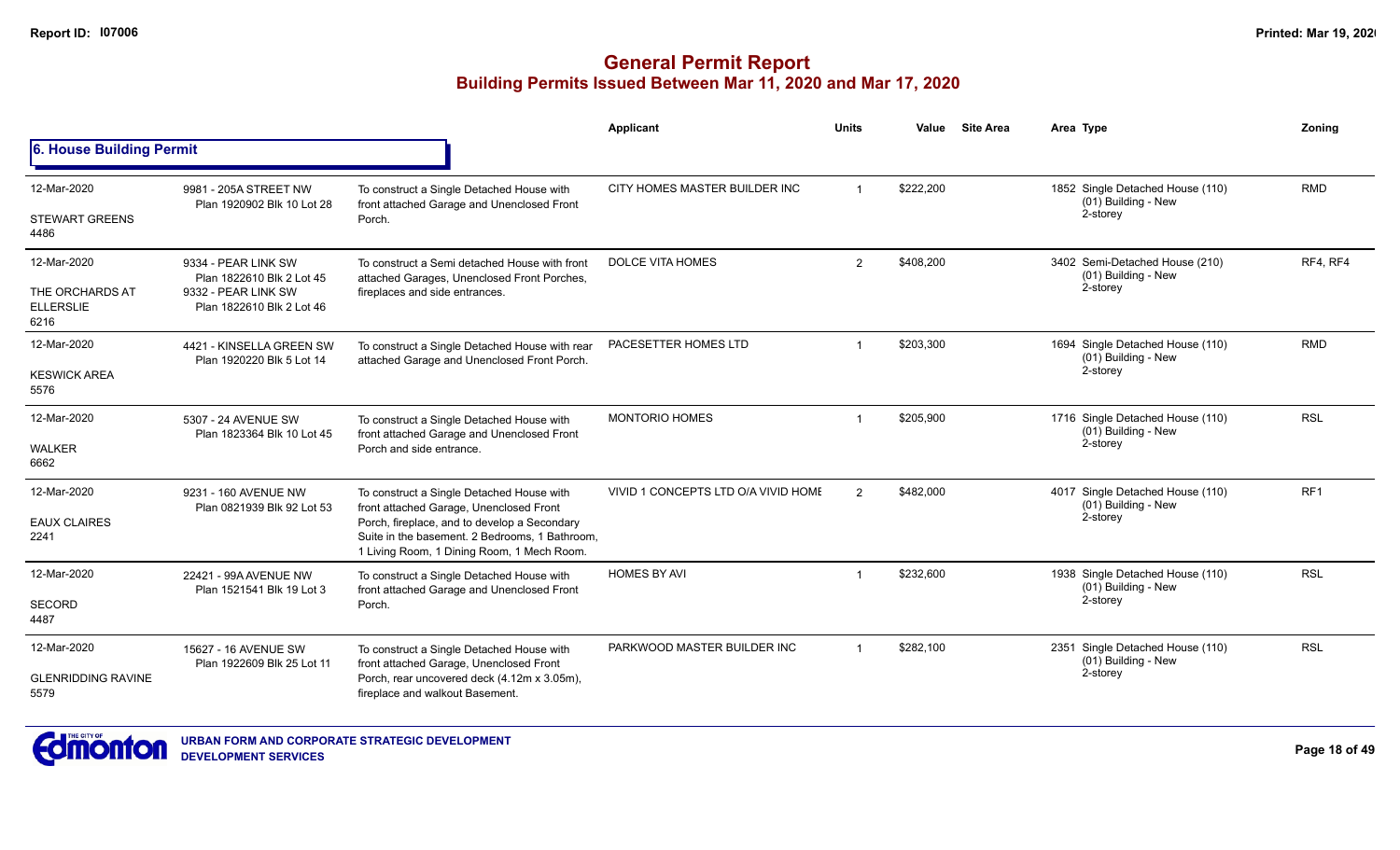|                                                            |                                                                                                                              |                                                                                                                                                                                                                                         | Applicant                     | <b>Units</b> | Value     | <b>Site Area</b> | Area Type                                                           | Zoning          |
|------------------------------------------------------------|------------------------------------------------------------------------------------------------------------------------------|-----------------------------------------------------------------------------------------------------------------------------------------------------------------------------------------------------------------------------------------|-------------------------------|--------------|-----------|------------------|---------------------------------------------------------------------|-----------------|
| 6. House Building Permit                                   |                                                                                                                              |                                                                                                                                                                                                                                         |                               |              |           |                  |                                                                     |                 |
| 12-Mar-2020<br><b>GLENRIDDING RAVINE</b><br>5579           | 1344 - 157 STREET SW<br>Plan 1822721 Blk 19 Lot 12                                                                           | To construct a Single Detached House with<br>front attached Garage, Unenclosed Front<br>Porch, Basement development (NOT to be used<br>as an additional Dwelling) and fireplace.                                                        | PARKWOOD MASTER BUILDER INC   |              | \$288,600 |                  | 2405 Single Detached House (110)<br>(01) Building - New             | <b>RSL</b>      |
| 13-Mar-2020<br><b>GLENORA</b><br>3200                      | 14007 - 101 AVENUE NW<br>Plan 2602HW Blk 5 Lot 6                                                                             | To construct a Single Detached House with<br>front attached Garage, Unenclosed Front Porch<br>side and rear uncovered deck (irregular shape,<br>2.01m x 18.95m) and Basement development<br>(NOT to be used as an additional Dwelling). | N/A                           |              | \$288,000 |                  | 2400 Single Detached House (110)<br>(01) Building - New<br>2-storey | RF <sub>1</sub> |
| 13-Mar-2020<br>LAUREL<br>6444                              | 1915 - 20 AVENUE NW<br>Plan 1920713 Blk 12 Lot 2                                                                             | To construct a Single Detached House with<br>front attached Garage, uncovered deck (4.22m<br>x 3.05m) and Unenclosed Front Porch.                                                                                                       | N/A                           |              | \$314,500 |                  | 2735 Single Detached House (110)<br>(01) Building - New<br>2-storey | <b>RSL</b>      |
| 13-Mar-2020<br>THE ORCHARDS AT<br><b>ELLERSLIE</b><br>6216 | 291 - ORCHARDS BOULEVARD<br>SW<br>Plan 1822472 Blk 22 Lot 19<br>289 - ORCHARDS BOULEVARD<br>SW<br>Plan 1822472 Blk 22 Lot 20 | To construct a Semi-Detached House with<br>Unenclosed Front Porches, rear uncovered<br>decks (both Lots - $2.44m \times 2.44m$ ), and<br>Secondary Suites in the basements.                                                             | <b>FIVE STAR HOMES INC</b>    |              | \$425,500 |                  | 3546 Semi-Detached House (210)<br>(01) Building - New<br>2-storey   | RF4             |
| 13-Mar-2020<br><b>STILLWATER</b><br>4468                   | 1603 - 202 STREET NW<br>Plan 1923073 Blk 11 Lot 11                                                                           | To construct a Single Detached House with<br>front balcony over attached Garage,<br>Unenclosed Front Porch, rear uncovered deck<br>(3.05m x 3.05m), and rear Basement stairwell<br>with door.                                           | <b>MATTAMY CORP</b>           |              | \$281,500 |                  | 2346 Single Detached House (110)<br>(01) Building - New<br>2-storey | <b>SLD</b>      |
| 13-Mar-2020<br><b>MCCONACHIE AREA</b><br>2521              | 6360 - 174 AVENUE NW<br>Plan 1822646 Blk 13 Lot 51                                                                           | To construct a Single Detached House with<br>front attached Garage, Unenclosed Front<br>Porch, fireplace and walkout Basement.                                                                                                          | MORRISON HOMES (EDMONTON) LTD |              | \$195,700 |                  | 1631 Single Detached House (110)<br>(01) Building - New<br>2-storey | <b>RMD</b>      |

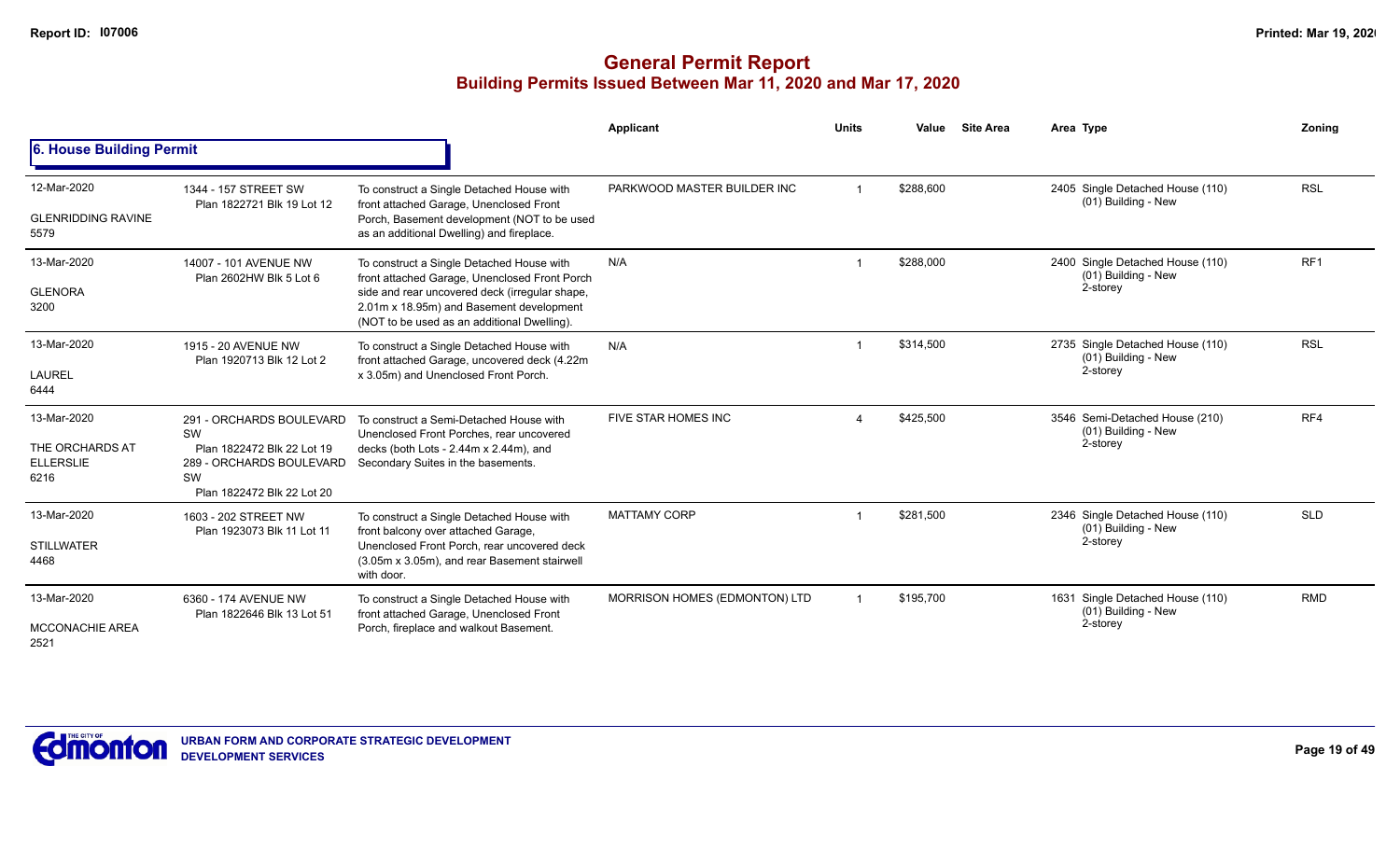|                                                  |                                                                                                                |                                                                                                                                                                                            | <b>Applicant</b>              | <b>Units</b>   | Value     | <b>Site Area</b> | Area Type                                                           | Zoning     |
|--------------------------------------------------|----------------------------------------------------------------------------------------------------------------|--------------------------------------------------------------------------------------------------------------------------------------------------------------------------------------------|-------------------------------|----------------|-----------|------------------|---------------------------------------------------------------------|------------|
| 6. House Building Permit                         |                                                                                                                |                                                                                                                                                                                            |                               |                |           |                  |                                                                     |            |
| 13-Mar-2020<br><b>KESWICK AREA</b><br>5576       | 2383 - KELLY CIRCLE SW<br>Plan 1723548 Blk 13 Lot 34                                                           | To construct a Single Detached House with<br>Unenclosed Front Porch and side entrance.                                                                                                     | LANDMARK LEGACY HOMES INC     | $\overline{1}$ | \$193,000 |                  | 1608 Single Detached House (110)<br>(01) Building - New<br>2-storey | <b>RPL</b> |
| 13-Mar-2020<br><b>SOUTH TERWILLEGAR</b><br>5642  | 9659 - SIMPSON PLACE NW<br>Plan 1920913 Blk 97 Lot 63<br>9661 - SIMPSON PLACE NW<br>Plan 1920913 Blk 97 Lot 64 | To construct a Semi-Detached House with front<br>attached Garages, Unenclosed Front Porches,<br>and rear uncovered decks (both Lots - 3.25m x<br>$3.05m$ ).                                | <b>GLOBAL NETWORKS CANADA</b> | $\overline{2}$ | \$472,300 |                  | 3936 Semi-Detached House (210)<br>(01) Building - New<br>2-storey   | RF4        |
| 13-Mar-2020<br><b>GLENRIDDING RAVINE</b><br>5579 | 15615 - 16 AVENUE SW<br>Plan 1922609 Blk 25 Lot 14                                                             | To construct a Single Detached House with<br>front attached Garage, Unenclosed Front Porch<br>and fireplace.                                                                               | PARKWOOD MASTER BUILDER INC   |                | \$276,800 |                  | 2307 Single Detached House (110)<br>(01) Building - New<br>2-storey | <b>RSL</b> |
| 13-Mar-2020<br><b>GRIESBACH</b><br>3111          | 7044 - NEWSON ROAD NW<br>Plan 1423823 Blk 31 Lot 62                                                            | To construct a Single Detached House with<br>Unenclosed Front Porch and Basement<br>development (NOT to be used as an additional<br>Dwelling).                                             | <b>IMPACT HOMES LTD</b>       |                | \$264.600 |                  | 2205 Single Detached House (110)<br>(01) Building - New<br>2-storey | <b>GLG</b> |
| 13-Mar-2020<br>LAUREL<br>6444                    | 1483 - 25 STREET NW<br>Plan 1922772 Blk 11 Lot 31                                                              | To construct a Single Detached House with<br>front attached Garage, fireplace, and<br>Unenclosed Front Porch                                                                               | <b>COVENTRY HOMES INC</b>     |                | \$281,400 |                  | 2345 Single Detached House (110)<br>(01) Building - New<br>2-storey | <b>RSL</b> |
| 13-Mar-2020<br>LAUREL<br>6444                    | 2407 - 14 AVENUE NW<br>Plan 1722980 Blk 8 Lot 146                                                              | To construct a Single Detached House with<br>Unenclosed Front Porch and Basement<br>development (NOT to be used as an additional<br>Dwelling) (1 bedroom, 1 bathroom, mechanical<br>room). | <b>COVENTRY HOMES</b>         | $\overline{1}$ | \$86,300  |                  | 719 Single Detached House (110)<br>(01) Building - New<br>2-storey  | <b>RPL</b> |
| 13-Mar-2020<br>THE UPLANDS<br>4464               | 19337 - 26A AVENUE NW<br>Plan 1923051 Blk 16 Lot 2                                                             | To construct a Single Detached House with<br>front attached Garage and Unenclosed Front<br>Porch.                                                                                          | STERLING HOMES EDMONTON LTD.  | $\mathbf 1$    | \$179,000 |                  | 1492 Single Detached House (110)<br>(01) Building - New<br>2-storey | DC1        |

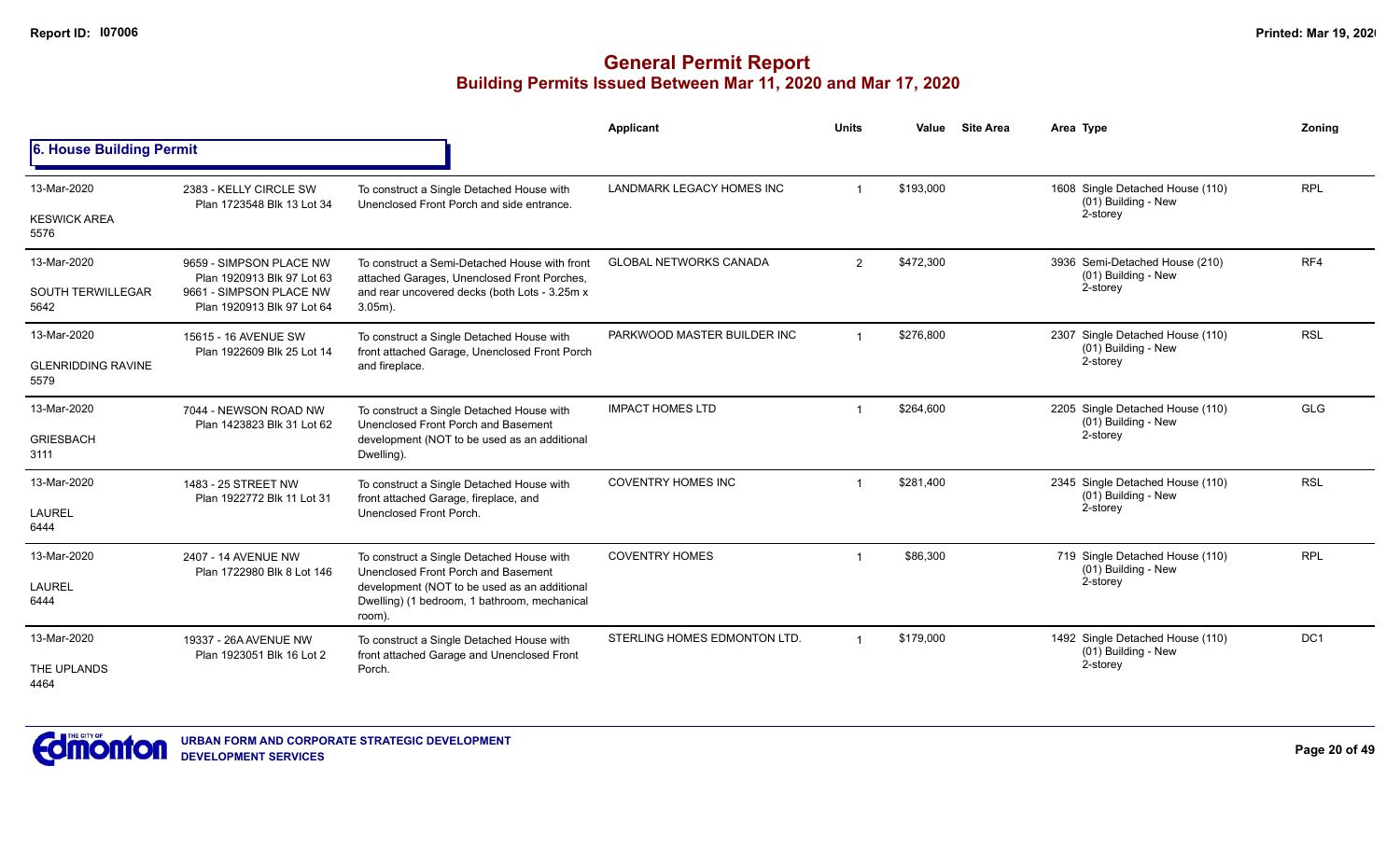|                                             |                                                                                 |                                                                                                 | Applicant                               | <b>Units</b> | Value     | <b>Site Area</b> | Area Type                                               | Zoning          |
|---------------------------------------------|---------------------------------------------------------------------------------|-------------------------------------------------------------------------------------------------|-----------------------------------------|--------------|-----------|------------------|---------------------------------------------------------|-----------------|
| 6. House Building Permit                    |                                                                                 |                                                                                                 |                                         |              |           |                  |                                                         |                 |
| 13-Mar-2020                                 | 11920 - 127 STREET NW<br>Plan 4068HW Blk 1 Lot 11                               | To construct a Garden Suite.                                                                    | SINGLETREE BUILDERS LTD                 |              | \$121,700 |                  | 1058 Garden Suite (110)<br>(01) Building - New          | RF1             |
| <b>SHERBROOKE</b><br>3410                   |                                                                                 |                                                                                                 |                                         |              |           |                  |                                                         |                 |
| 13-Mar-2020                                 | 5648 - 22A AVENUE SW<br>Plan 1823392 Blk 7 Lot 39                               | To construct a Single Detached House with<br>front attached Garage, Unenclosed Front            | <b>BEDROCK HOMES LTD.</b>               | 2            | \$255,500 |                  | 2129 Single Detached House (110)<br>(01) Building - New | RSL, RSL        |
| <b>WALKER</b><br>6662                       |                                                                                 | Porch, fireplace, Secondary Suite and side<br>entrance.                                         |                                         |              |           |                  | 2-storey                                                |                 |
| 13-Mar-2020                                 | 20040 - 28 AVENUE NW<br>Plan 1721594 Blk 2 Lot 32                               | To construct a Single Detached House with<br>front attached Garage, Unenclosed Front            | <b>COVENTRY HOMES</b>                   |              | \$250,300 |                  | 2086 Single Detached House (110)<br>(01) Building - New | <b>RSL</b>      |
| THE UPLANDS<br>4464                         |                                                                                 | Porch, and fireplace.                                                                           |                                         |              |           |                  | 2-storey                                                |                 |
| 13-Mar-2020                                 | 22608 - 82 AVENUE NW<br>Plan 1723497 Blk 3 Lot 67                               | To construct a Single Detached House with<br>front attached Garage and Unenclosed Front         | <b>HOMES BY AVI</b>                     |              | \$235,000 |                  | 1958 Single Detached House (110)<br>(01) Building - New | <b>RMD</b>      |
| <b>ROSENTHAL</b><br>4750                    |                                                                                 | Porch.                                                                                          |                                         |              |           |                  | 2-storey                                                |                 |
| 13-Mar-2020                                 | Plan 1822450 Blk 18 Lot 45                                                      | 3111 - CHOKECHERRY BEND S\ To construct a Single Detached House with<br>Unenclosed Front Porch. | <b>BROOKFIELD RESIDENTIAL PROPERTIE</b> |              | \$172,100 |                  | 1434 Single Detached House (110)<br>(01) Building - New | <b>RMD</b>      |
| THE ORCHARDS AT<br><b>ELLERSLIE</b><br>6216 |                                                                                 |                                                                                                 |                                         |              |           |                  | 2-storey                                                |                 |
| 13-Mar-2020                                 | 1203 - KESWICK DRIVE SW<br>Plan 1920220 Blk 3 Lot 74                            | To construct a 4 unit Row Housing Development<br>with Unenclosed Front Porches, and rear        | STREETSIDE DEVELOPMENTS                 | $\Delta$     | \$601,100 |                  | 5009 Row House (330)<br>(01) Building - New             | RF <sub>5</sub> |
| <b>KESWICK AREA</b><br>5576                 | 1201 - KESWICK DRIVE SW<br>Plan 1920220 Blk 3 Lot 75<br>1199 - KESWICK DRIVE SW | uncovered decks (each - 2.44 m x 2.44 m).                                                       |                                         |              |           | 2-storey         |                                                         |                 |
|                                             | Plan 1920220 Blk 3 Lot 76                                                       |                                                                                                 |                                         |              |           |                  |                                                         |                 |
|                                             | 1197 - KESWICK DRIVE SW<br>Plan 1920220 Blk 3 Lot 77                            |                                                                                                 |                                         |              |           |                  |                                                         |                 |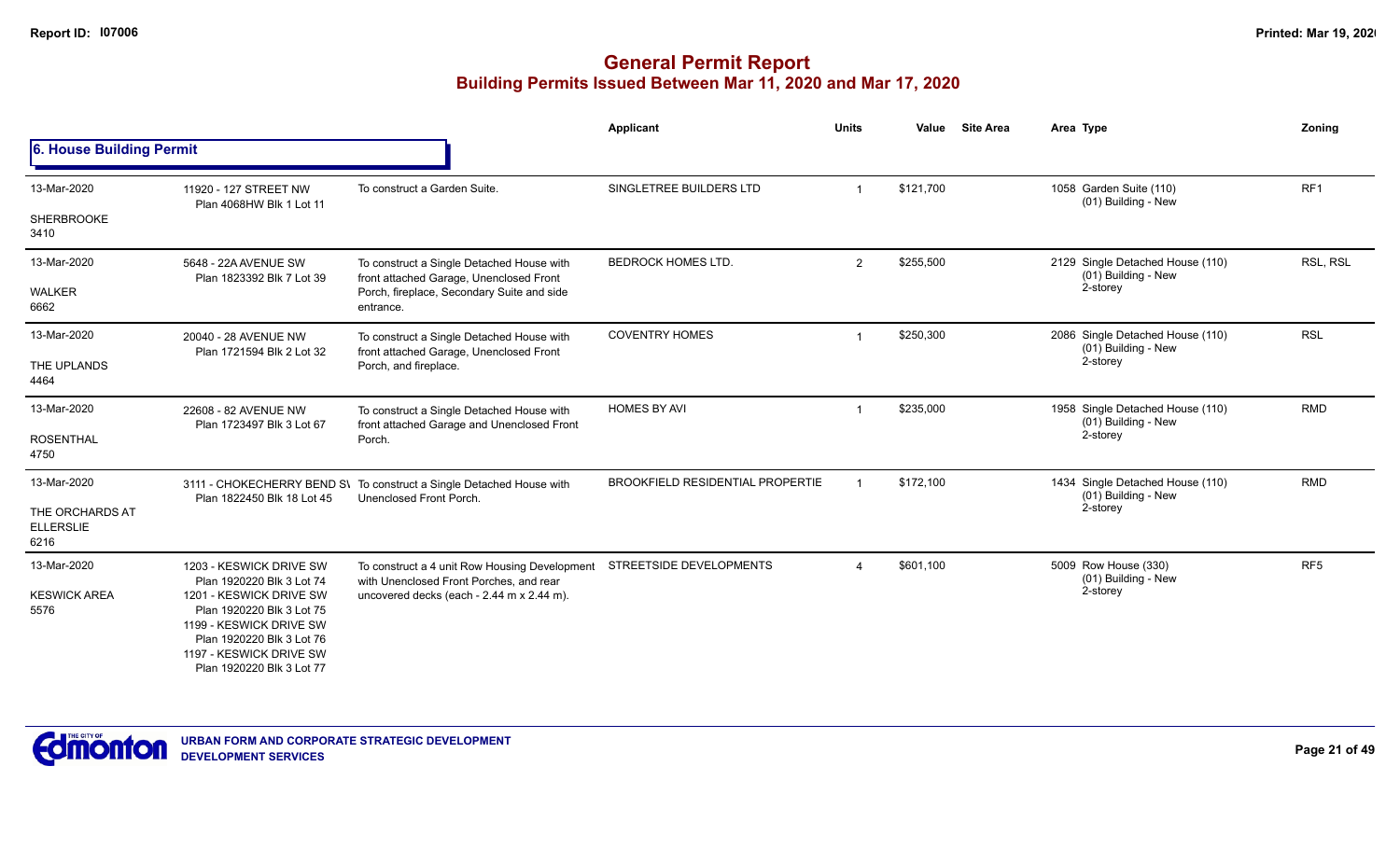|                                                     |                                                                                                          |                                                                                                                                                                                  | Applicant                               | <b>Units</b>   | Value     | <b>Site Area</b> | Area Type                                                           | Zoning     |
|-----------------------------------------------------|----------------------------------------------------------------------------------------------------------|----------------------------------------------------------------------------------------------------------------------------------------------------------------------------------|-----------------------------------------|----------------|-----------|------------------|---------------------------------------------------------------------|------------|
| 6. House Building Permit                            |                                                                                                          |                                                                                                                                                                                  |                                         |                |           |                  |                                                                     |            |
| 13-Mar-2020<br><b>EDGEMONT</b><br>4462              | 7542 - ELMER BEND NW<br>Plan 1823031 Blk 1 Lot 130<br>7540 - ELMER BEND NW<br>Plan 1823031 Blk 1 Lot 131 | To construct a Semi - Detached House with<br>front attached Garage and Unenclosed Front<br>Porch.                                                                                | <b>BROOKFIELD RESIDENTIAL PROPERTIE</b> | $\overline{2}$ | \$346,100 |                  | 2884 Semi-Detached House (210)<br>(01) Building - New<br>2-storey   | <b>RMD</b> |
| 13-Mar-2020<br><b>CRYSTALLINA NERA WEST</b><br>2463 | 7416 - 178 AVENUE NW<br>Plan 1920842 Blk 9 Lot 31                                                        | To construct a Single Detached House with<br>Unenclosed Front Porch.                                                                                                             | <b>IMPACT HOMES LTD</b>                 |                | \$198,100 |                  | 1651 Single Detached House (110)<br>(01) Building - New<br>2-storey | RPL. RPL   |
| 13-Mar-2020<br><b>LAUREL</b><br>6444                | 1768 - 25 STREET NW<br>Plan 1722382 Blk 8 Lot 22                                                         | To construct a Single Detached House with<br>Unenclosed Front Porch.                                                                                                             | <b>HOMES BY AVI</b>                     | -1             | \$170,600 |                  | 1422 Single Detached House (110)<br>(01) Building - New<br>2-storey | DC1        |
| 13-Mar-2020<br><b>GLENRIDDING RAVINE</b><br>5579    | 1332 - 157 STREET SW<br>Plan 1822721 Blk 19 Lot 15                                                       | To construct a Single Detached House with<br>front attached Garage, Unenclosed Front<br>Porch, fireplace and side entrance.                                                      | PARKWOOD MASTER BUILDER                 |                | \$252,100 |                  | 2101 Single Detached House (110)<br>(01) Building - New<br>2-storey | <b>RSL</b> |
| 13-Mar-2020<br><b>RAPPERSWILL</b><br>3370           | 17552 - 122 STREET NW<br>Plan 1525031 Blk 111 Lot 11                                                     | To construct a Single Detached House with<br>front attached Garage, Unenclosed Front<br>Porch, Basement development (NOT to be used<br>as an additional Dwelling) and fireplace. | STERLING HOMES EDMONTON LTD.            |                | \$155,200 |                  | 1293 Single Detached House (110)<br>(01) Building - New<br>2-storey | <b>RSL</b> |
| 14-Mar-2020<br>SECORD<br>4487                       | 22803 - 96 AVENUE NW<br>Plan 1920924 Blk 18 Lot 90                                                       | To construct a Single Detached House with<br>front attached Garage, Unenclosed Front Porch<br>and side door.                                                                     | STERLING HOMES EDMONTON LTD.            |                | \$179,000 |                  | 1492 Single Detached House (110)<br>(01) Building - New             | <b>RMD</b> |
| 16-Mar-2020<br><b>MAPLE</b><br>6441                 | 2170 - MAPLE ROAD NW<br>Plan 1922185 Blk 2 Lot 19<br>2168 - MAPLE ROAD NW<br>Plan 1922185 Blk 2 Lot 20   | To construct a Semi-Detached House with<br>Unenclosed Front Porch, rear uncovered deck<br>(lot 19 - 2.59m x 2.74m, lot 20 - 2.9m x 2.74m)<br>and side door.                      | <b>AKASH HOMES LTD</b>                  | $\mathfrak{p}$ | \$344,600 |                  | 2872 Semi-Detached House (210)<br>(01) Building - New               | <b>RMD</b> |

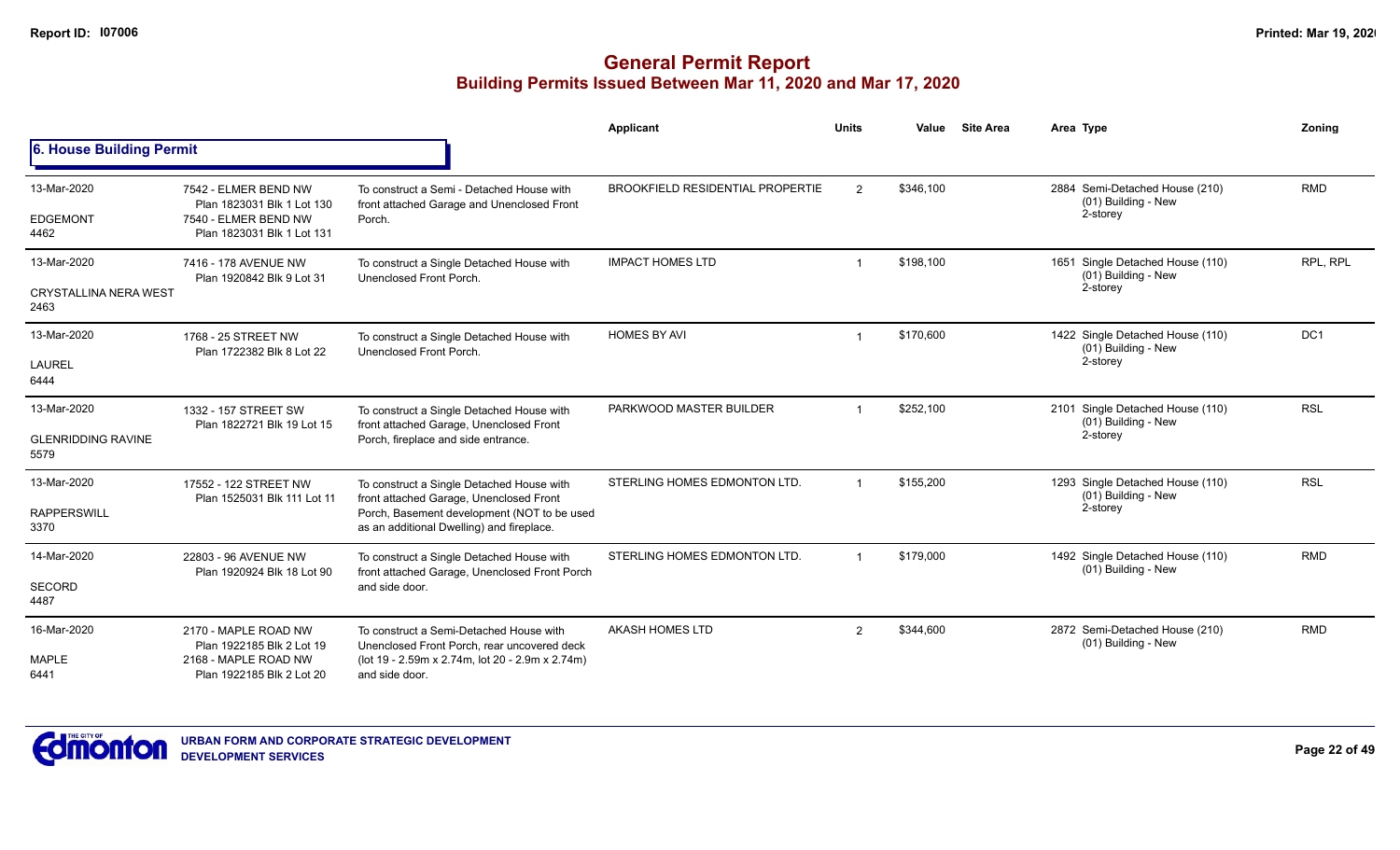|                                              |                                                                                                          |                                                                                                                                                                                                                                       | Applicant                               | <b>Units</b>   | Value     | <b>Site Area</b> | Area Type                                                           | Zoning      |
|----------------------------------------------|----------------------------------------------------------------------------------------------------------|---------------------------------------------------------------------------------------------------------------------------------------------------------------------------------------------------------------------------------------|-----------------------------------------|----------------|-----------|------------------|---------------------------------------------------------------------|-------------|
| <b>6. House Building Permit</b>              |                                                                                                          |                                                                                                                                                                                                                                       |                                         |                |           |                  |                                                                     |             |
| 16-Mar-2020<br><b>STEWART GREENS</b><br>4486 | 20722 - 99B AVENUE NW<br>Plan 1920902 Blk 5 Lot 98<br>20720 - 99B AVENUE NW<br>Plan 1920902 Blk 5 Lot 99 | To construct a Semi-Detached House with<br>Unenclosed Front Porches.                                                                                                                                                                  | CITY HOMES MASTER BUILDER INC           | 2              | \$369,600 |                  | 3080 Semi-Detached House (210)<br>(01) Building - New<br>2-storey   | <b>UCRH</b> |
| 16-Mar-2020<br><b>EDGEMONT</b><br>4462       | 7538 - ELMER BEND NW<br>Plan 1823031 Blk 1 Lot 132<br>7536 - ELMER BEND NW<br>Plan 1823031 Blk 1 Lot 133 | To construct a Semi-detached House with front<br>attached Garage(s), Unenclosed Front Porch(s)<br>and fireplace(s)).                                                                                                                  | <b>BROOKFIELD RESIDENTIAL PROPERTIE</b> | 2              | \$423,100 |                  | 3526 Semi-Detached House (210)<br>(01) Building - New<br>2-storey   | <b>RMD</b>  |
| 16-Mar-2020<br><b>LAUREL</b><br>6444         | 2452 - 15 AVENUE NW<br>Plan 1922772 Blk 12 Lot 38                                                        | To construct a Single Detached House with<br>front attached Garage, Unenclosed Front<br>Porch, rear Uncovered Deck (3.66m x 2.74m),<br>Secondary Suite (2 bedrooms, 1 bathroom,<br>mechanical room, kitchen) and walkout<br>Basement. | <b>VICTORY HOMES LTD</b>                | 2              | \$264,000 |                  | 2200 Single Detached House (110)<br>(01) Building - New<br>2-storey | <b>RSL</b>  |
| 16-Mar-2020<br><b>STILLWATER</b><br>4468     | 20108 - 15 AVENUE NW<br>Plan 1923445 Blk 9 Lot 10                                                        | To construct a Single Detached House with<br>front attached Garage and Unenclosed Front<br>Porch.                                                                                                                                     | <b>MATTAMY CORP</b>                     | $\overline{1}$ | \$219,200 |                  | 1827 Single Detached House (110)<br>(01) Building - New<br>2-storey | <b>SLD</b>  |
| 16-Mar-2020<br><b>MAPLE</b><br>6441          | 4132 - 5 STREET NW<br>Plan 1623032 Blk 6 Lot 134                                                         | To construct a Single Detached House with<br>front attached Garage, Unenclosed Front Porch<br>and fireplace.                                                                                                                          | <b>COVENTRY HOMES INC.</b>              |                | \$252,400 |                  | 2103 Single Detached House (110)<br>(01) Building - New<br>2-storey | <b>RSL</b>  |
| 16-Mar-2020<br><b>STILLWATER</b><br>4468     | 20104 - 15 AVENUE NW<br>Plan 1923445 Blk 9 Lot 11                                                        | To construct a Single Detached House with<br>front attached Garage, Unenclosed Front Porch<br>and fireplace.                                                                                                                          | <b>MATTAMY CORP</b>                     | $\overline{1}$ | \$237,700 |                  | 1981 Single Detached House (110)<br>(01) Building - New<br>2-storey | <b>SLD</b>  |
| 16-Mar-2020<br>LAUREL<br>6444                | 2430 - 14A AVENUE NW<br>Plan 1922780 Blk 11 Lot 23                                                       | To construct a Single Detached House with<br>front attached Garage, Unenclosed Front Porch<br>and fireplace.                                                                                                                          | PARKWOOD MASTER BUILDER INC             |                | \$282,100 |                  | 2351 Single Detached House (110)<br>(01) Building - New<br>2-storey | <b>RSL</b>  |

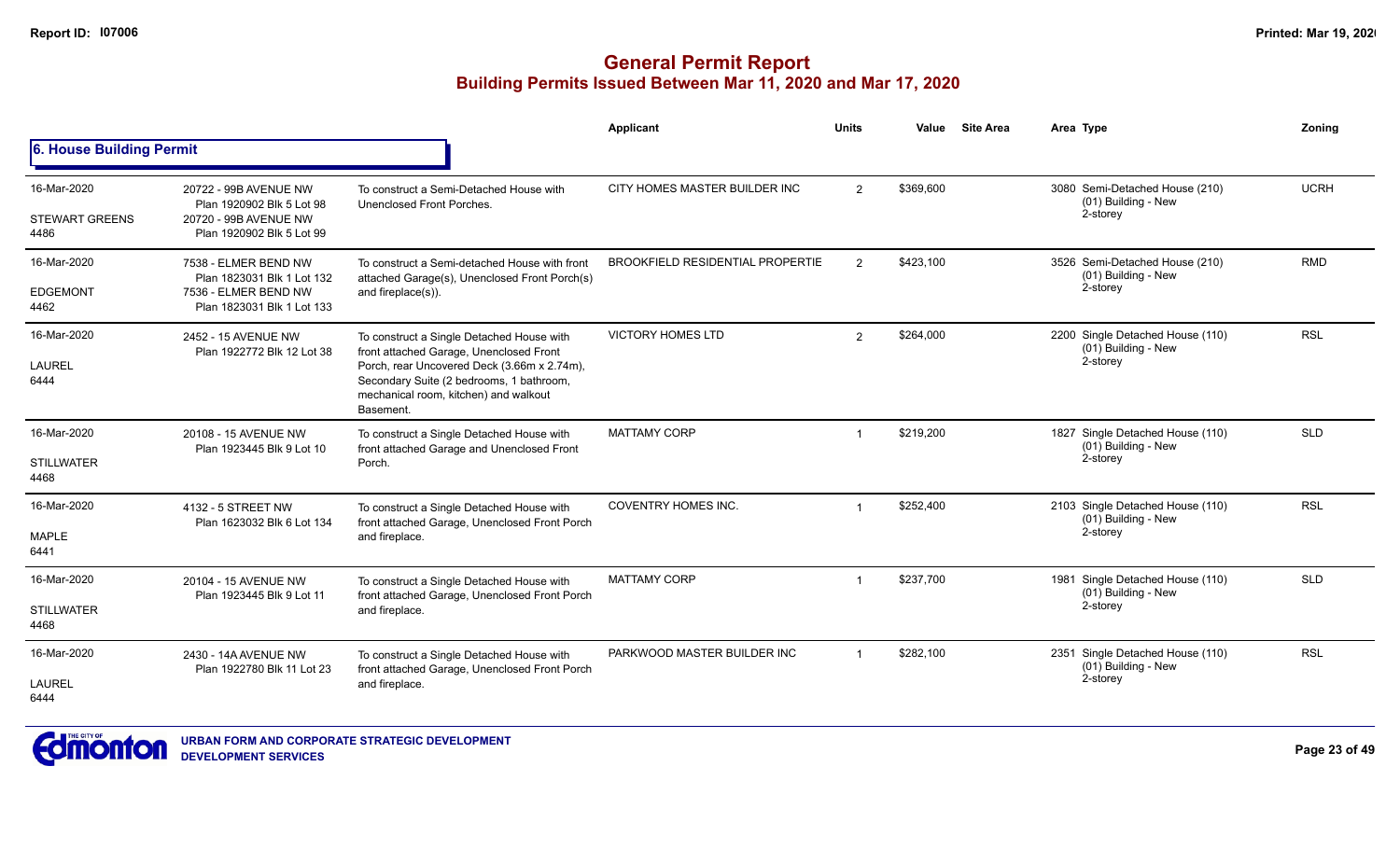|                               |                                                                |                                                                                                                                                                                          | Applicant                                              | <b>Units</b>   | Value       | <b>Site Area</b> | Area Type                                                           | Zoning          |
|-------------------------------|----------------------------------------------------------------|------------------------------------------------------------------------------------------------------------------------------------------------------------------------------------------|--------------------------------------------------------|----------------|-------------|------------------|---------------------------------------------------------------------|-----------------|
| 6. House Building Permit      |                                                                |                                                                                                                                                                                          |                                                        |                |             |                  |                                                                     |                 |
| 16-Mar-2020                   | 230C - EDGEMONT ROAD NW<br>Condo Common Area (Plan             | To construct a 7 Unit Row House (Units 68-74)                                                                                                                                            | E F GOOCH ARCHITECTS INC                               | 7              | \$1,420,800 |                  | 11840 Row House Condo (335)<br>(01) Building - New                  | RA7             |
| <b>EDGEMONT</b><br>4462       | 1920415)                                                       |                                                                                                                                                                                          |                                                        |                |             |                  | 3-storey                                                            |                 |
| 16-Mar-2020                   | 8931 - 183 AVENUE NW<br>Plan 1922067 Blk 31 Lot 33             | To construct a Single Detached House with<br>front attached Garage, Unenclosed Front Porch                                                                                               | <b>BEDROCK HOMES LTD</b>                               |                | \$265,000   |                  | 2208 Single Detached House (110)<br>(01) Building - New             | <b>RSL</b>      |
| <b>KLARVATTEN</b><br>2440     |                                                                | and fireplace.                                                                                                                                                                           |                                                        |                |             |                  | 2-storey                                                            |                 |
| 16-Mar-2020                   | 5813 - KEEPING COURT SW<br>Plan 1920004 Blk 4 Lot 91           | To construct a Single Detached House with                                                                                                                                                | KIMBERLEY CONSTRUCTION                                 | $\mathbf{1}$   | \$359,900   |                  | 2999 Single Detached House (110)<br>(01) Building - New             | <b>RSL</b>      |
| <b>KESWICK AREA</b><br>5576   |                                                                | front attached Garage, Unenclosed Front<br>Porch, Basement development (NOT to be used<br>as an additional Dwelling) and fireplace.                                                      | <b>MANAGEMENT LTD</b>                                  |                |             |                  | 2-storey                                                            |                 |
| 16-Mar-2020                   | 230C - EDGEMONT ROAD NW<br>Condo Common Area (Plan<br>1920415) | To construct a 6 Unit Row House (Units 62-67)                                                                                                                                            | E F GOOCH ARCHITECTS INC                               | 6              | \$1,212,600 |                  | 10105 Row House Condo (335)<br>(01) Building - New                  | RA7             |
| <b>EDGEMONT</b><br>4462       |                                                                |                                                                                                                                                                                          |                                                        |                |             |                  | 3-storey                                                            |                 |
| 16-Mar-2020                   | 20208 - 29 AVENUE NW<br>Plan 1721594 Blk 1 Lot 40              | To construct a Single Detached House with<br>front attached Garage, Unenclosed Front Porch                                                                                               | JAYMAN MASTERBUILT INC                                 |                | \$304,300   |                  | 2536 Single Detached House (110)<br>(01) Building - New<br>2-storey | <b>RSL</b>      |
| THE UPLANDS<br>4464           |                                                                | and solar photovoltaic system.                                                                                                                                                           |                                                        |                |             |                  |                                                                     |                 |
| 16-Mar-2020                   | 9934 - 222A STREET NW                                          | To construct a Single Detached House with                                                                                                                                                | STERLING HOMES EDMONTON LTD.                           | $\mathbf 1$    | \$213,400   |                  | 1778 Single Detached House (110)                                    | <b>RMD</b>      |
| SECORD<br>4487                | Plan 1820330 Blk 20 Lot 74                                     | front attached Garage, Unenclosed Front Porch<br>and side door.                                                                                                                          |                                                        |                |             |                  | (01) Building - New<br>2-storey                                     |                 |
| 17-Mar-2020                   | 5222 - 157A AVENUE NW<br>Plan 1225114 Blk 32 Lot 54            | To construct a Single Detached House with<br>front attached Garage, Unenclosed Front                                                                                                     | <b>HABITAT FOR HUMANITY EDMONTON</b><br><b>SOCIETY</b> | $\overline{1}$ | \$163,400   |                  | 1362 Single Detached House (110)<br>(01) Building - New             | <b>RF1, RF1</b> |
| <b>HOLLICK-KENYON</b><br>2340 |                                                                | Porch, rear uncovered deck (3.86m x 3.89m)<br>and Basement development (NOT to be used as<br>an additional Dwelling, 1 Bedroom, 1 Rec Room,<br>1 Mech Room, 1 Bathroom, 1 Storage Room). |                                                        |                |             |                  | 2-storey                                                            |                 |

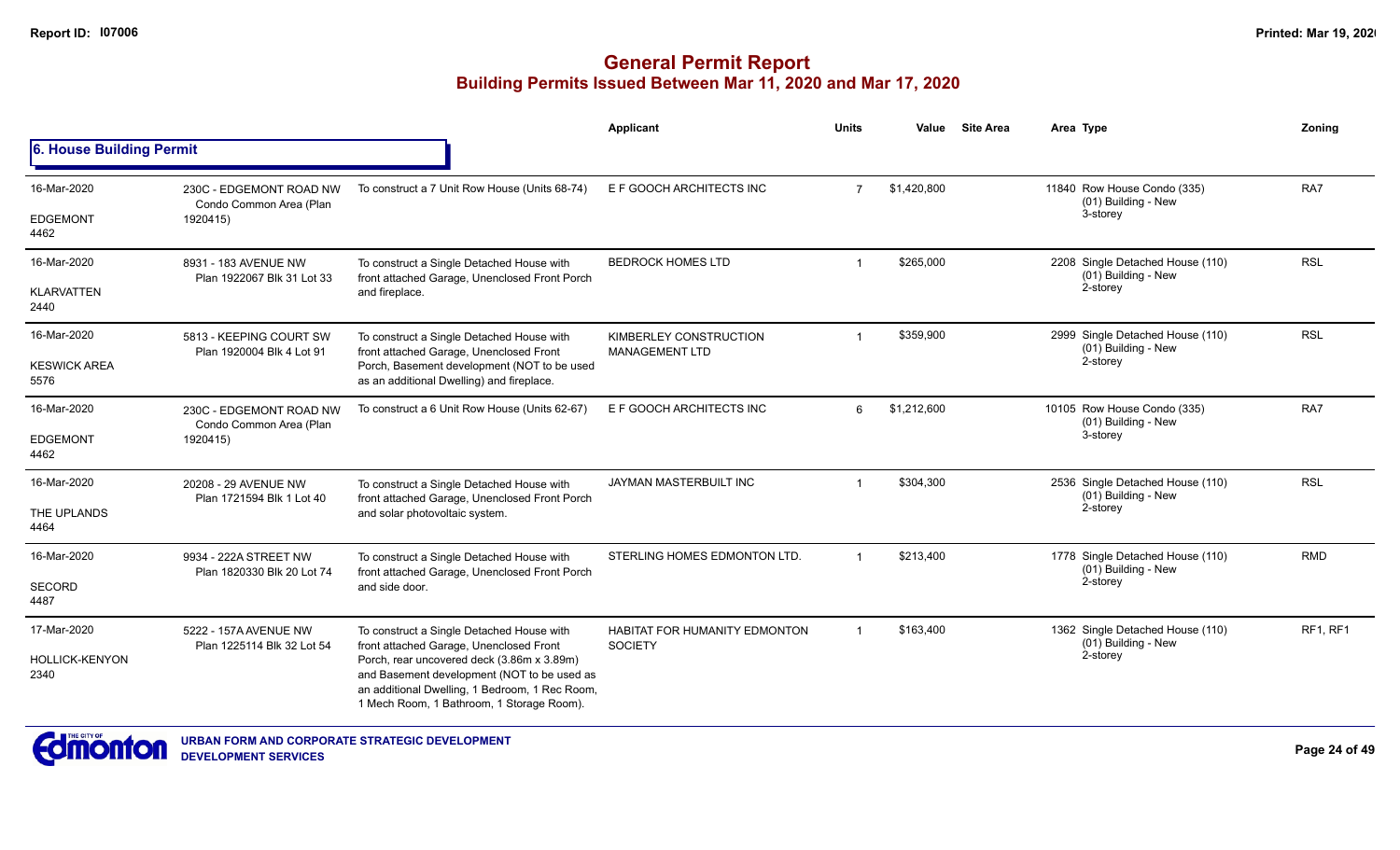|                                                            |                                                       |                                                                                                                                                                                                                                                                                                                                                         | <b>Applicant</b>                                           | <b>Units</b> | Value     | <b>Site Area</b> | Area Type                                                           | Zoning          |
|------------------------------------------------------------|-------------------------------------------------------|---------------------------------------------------------------------------------------------------------------------------------------------------------------------------------------------------------------------------------------------------------------------------------------------------------------------------------------------------------|------------------------------------------------------------|--------------|-----------|------------------|---------------------------------------------------------------------|-----------------|
| 6. House Building Permit                                   |                                                       |                                                                                                                                                                                                                                                                                                                                                         |                                                            |              |           |                  |                                                                     |                 |
| 17-Mar-2020<br>ALLARD<br>5458                              | 2868 - ANTON WYND SW<br>Plan 1723500 Blk 24 Lot 104   | To construct a Single Detached House with<br>front attached Garage, Unenclosed Front<br>Porch, rear uncovered deck (7.47m x 2.74m)<br>and walkout Basement.                                                                                                                                                                                             | <b>RELIABLE HOMES LTD</b>                                  |              | \$228,200 |                  | 1984 Single Detached House (110)<br>(01) Building - New<br>2-storey | <b>RMD</b>      |
| 17-Mar-2020<br><b>MCLEOD</b><br>2530                       | 15003 - 60 STREET NW<br>Plan 1822177 Blk 41 Lot 34    | To construct a Single Detached House with<br>Unenclosed Front Porch, rear uncovered deck<br>(2.44m x 6.10m), side door and to develop a<br>Secondary Suite in the Basement.                                                                                                                                                                             | 956758 ALBERTA LTD O/A DIAMOND<br><b>WEST DEVELOPMENTS</b> | 2            | \$192,100 |                  | 1670 Single Detached House (110)<br>(01) Building - New<br>2-storey | RF <sub>1</sub> |
| 17-Mar-2020<br><b>CHARLESWORTH</b><br>6661                 | 116 - 37 STREET SW<br>Plan 1922728 Blk 12 Lot 15      | To construct a Single Detached House with<br>front attached Garage, Unenclosed Front<br>Porch, rear uncovered deck (4.27m x 2.74m),<br>and side entrance.                                                                                                                                                                                               | 1740968 ALBERTA LTD O/A DK<br><b>CONCRETE WORK</b>         |              | \$232,000 |                  | 1933 Single Detached House (110)<br>(01) Building - New<br>2-storey | <b>RMD</b>      |
| 17-Mar-2020<br><b>FRASER</b><br>2280                       | 15120 - 14 STREET NW<br>Plan 1523406 Blk 115 Lot 21   | To construct a Single Detached House with<br>front attached Garage, fireplace, rear<br>uncovered deck (3.66m x 2.90m) and<br>Unenclosed Front Porch.                                                                                                                                                                                                    | N/A                                                        |              | \$224,700 |                  | 1954 Single Detached House (110)<br>(01) Building - New<br>2-storey | <b>RSL</b>      |
| 17-Mar-2020<br><b>WINDERMERE</b><br>5570                   | 2781 - WHEATON DRIVE NW<br>Plan 1223391 Blk 11 Lot 11 | To construct a Single Detached House with<br>front attached Garage, Basement development<br>(NOT to be used as an additional Dwelling) (2)<br>bedrooms, 2 bathrooms, bar, wine room,<br>mechanical room), covered deck (6.10m x<br>4.87), fireplace, uncovered deck (irregular<br>shape, 4.72m x 2.13m & 4.42m x 3.51m), and<br>Unenclosed Front Porch. | <b>HOMES BY MANAGEN LTD.</b>                               |              | \$286.900 |                  | 2495 Single Detached House (110)<br>(01) Building - New<br>bungalow | <b>RSL</b>      |
| 17-Mar-2020<br>THE ORCHARDS AT<br><b>ELLERSLIE</b><br>6216 | SW<br>Plan 1822463 Blk 16 Lot 109                     | 2933 - CHOKECHERRY COMMO To construct a Single Detached House with<br>front attached Garage, Unenclosed Front Porch<br>and fireplace.                                                                                                                                                                                                                   | <b>BROOKFIELD RESIDENTIAL PROPERTIE</b>                    |              | \$255,600 |                  | 2130 Single Detached House (110)<br>(01) Building - New<br>2-storey | <b>RMD</b>      |

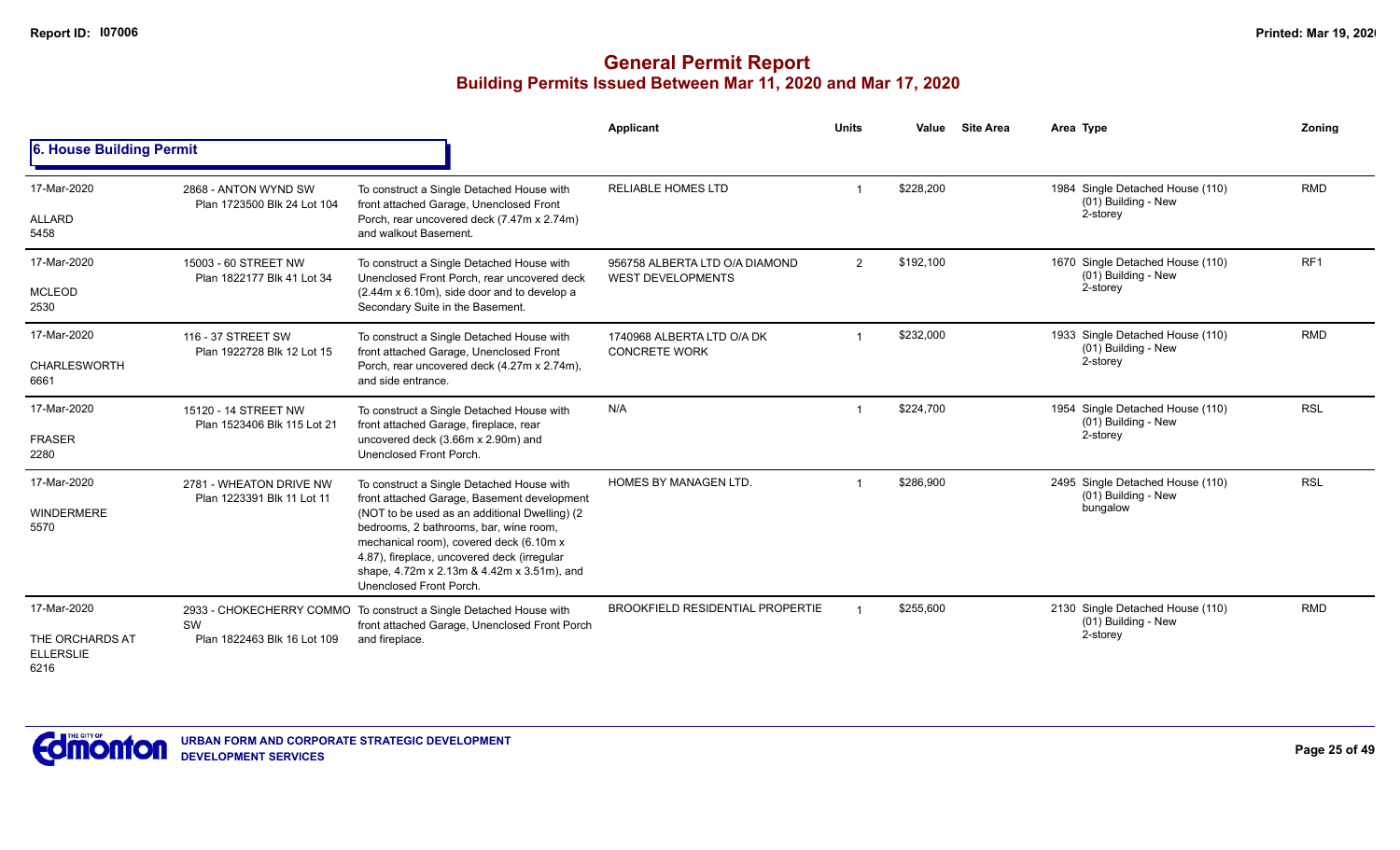|                                                     |                                                     |                                                                                                                                                                                                                                  | <b>Applicant</b>                                       | <b>Units</b>   | Value     | <b>Site Area</b> | Area Type                                                           | Zonina          |
|-----------------------------------------------------|-----------------------------------------------------|----------------------------------------------------------------------------------------------------------------------------------------------------------------------------------------------------------------------------------|--------------------------------------------------------|----------------|-----------|------------------|---------------------------------------------------------------------|-----------------|
| 6. House Building Permit                            |                                                     |                                                                                                                                                                                                                                  |                                                        |                |           |                  |                                                                     |                 |
| 17-Mar-2020<br><b>HOLLICK-KENYON</b><br>2340        | 5112 - 157 AVENUE NW<br>Plan 1225114 Blk 32 Lot 59  | To construct a Single Detached House with<br>front attached Garage, Unenclosed Front<br>Porch, Basement development (NOT to be used<br>as an additional Dwelling) and rear Uncovered<br>Deck (3.89m x 3.86m).                    | <b>HABITAT FOR HUMANITY EDMONTON</b><br><b>SOCIETY</b> | $\overline{1}$ | \$156,600 |                  | 1362 Single Detached House (110)<br>(01) Building - New<br>2-storey | RF <sub>1</sub> |
| 17-Mar-2020<br><b>BONNIE DOON</b><br>6040           | 8829 - 94 STREET NW<br>Plan 1823410 Blk 4 Lot 6A    | To construct a Single Detached House with<br>Unenclosed Front Porch, electric fireplace and<br>Basement development (NOT to be used as an<br>additional Dwelling).                                                               | NEW ACHIEVEMENT DEVELOPMENT LTI                        |                | \$223,200 |                  | 1860 Single Detached House (110)<br>(01) Building - New<br>2-storey | RF <sub>3</sub> |
| 17-Mar-2020<br>PAISLEY<br>5469                      | 3369 - PARKER LOOP SW<br>Plan 1723283 Blk 7 Lot 17  | To construct a Single Detached House with<br>front attached Garage, Unenclosed Front Porch<br>and fireplace.                                                                                                                     | <b>BROOKFIELD RESIDENTIAL PROPERTIE</b>                |                | \$270.200 |                  | 2252 Single Detached House (110)<br>(01) Building - New<br>2-storey | <b>HVLD</b>     |
| 17-Mar-2020<br><b>EDGEMONT</b><br>4462              | Plan 1822455 Blk 28 Lot 20                          | 686 - EAGLESON CRESCENT N\ To construct a Single Detached House with<br>front attached Garage, Unenclosed Front<br>Porch, and rear uncovered deck (3.96m x<br>3.05m) with walkout basement                                       | <b>BROOKFIELD RESIDENTIAL PROPERTIE</b>                |                | \$255,600 |                  | 2130 Single Detached House (110)<br>(01) Building - New<br>2-storey | <b>RMD</b>      |
| 17-Mar-2020<br><b>CRYSTALLINA NERA WEST</b><br>2463 | 7703 - 174B AVENUE NW<br>Plan 1820022 Blk 16 Lot 34 | To construct a Single Detached House with<br>front attached Garage, Unenclosed Front<br>Porch, and Basement development with wet<br>bar (NOT to be used as an additional Dwelling) (<br>1 bedroom, 1 bathroom, mechanical room). | <b>COVENTRY HOMES</b>                                  |                | \$265,000 |                  | 2208 Single Detached House (110)<br>(01) Building - New             | <b>RLD</b>      |
| 17-Mar-2020<br><b>ROSENTHAL</b><br>4750             | 22440 - 80 AVENUE NW<br>Plan 1823281 Blk 4 Lot 59   | To construct a Single Detached House with<br>Unenclosed Front Porch.                                                                                                                                                             | PACESETTER HOMES LTD                                   |                | \$153,600 |                  | 1280 Single Detached House (110)<br>(01) Building - New<br>2-storey | <b>RPL</b>      |
| 17-Mar-2020<br><b>PAISLEY</b><br>5469               | 3331 - PARKER LOOP SW<br>Plan 1723283 Blk 7 Lot 31  | To construct a Single Detached House with<br>front attached Garage, Unenclosed Front Porch<br>and fireplace.                                                                                                                     | <b>BROOKFIELD RESIDENTIAL PROPERTIE</b>                |                | \$255,600 |                  | 2130 Single Detached House (110)<br>(01) Building - New<br>2-storey | <b>HVLD</b>     |

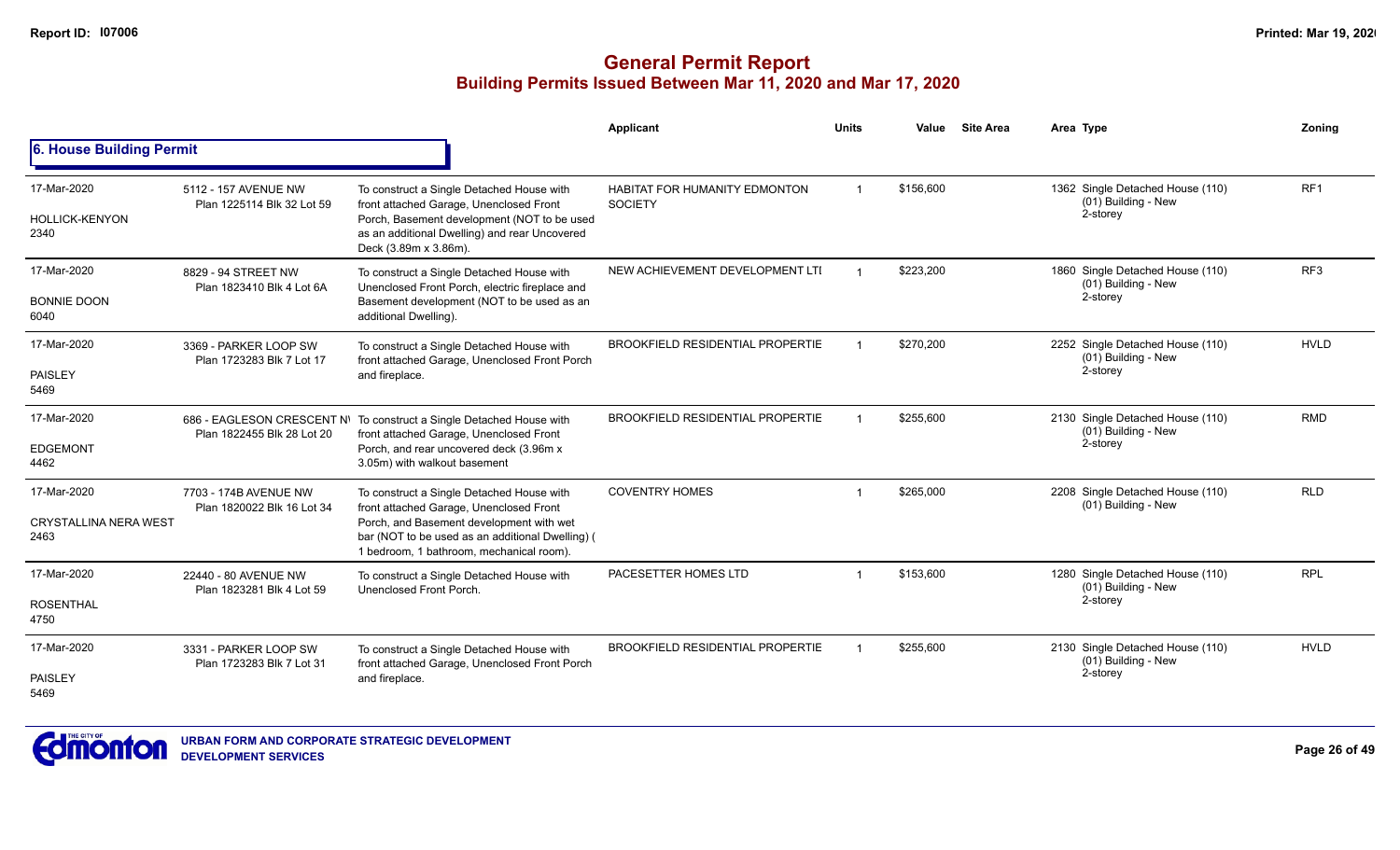|                                             |                                                      |                                                                                                                                                                      | Applicant                     | <b>Units</b>   | Value     | <b>Site Area</b> | Area Type                                                           | Zonina     |
|---------------------------------------------|------------------------------------------------------|----------------------------------------------------------------------------------------------------------------------------------------------------------------------|-------------------------------|----------------|-----------|------------------|---------------------------------------------------------------------|------------|
| 6. House Building Permit                    |                                                      |                                                                                                                                                                      |                               |                |           |                  |                                                                     |            |
| 17-Mar-2020                                 | 528 - 35 STREET SW<br>Plan 1923068 Blk 15 Lot 5      | To construct a Single Detached House with<br>Unenclosed Front Porch.                                                                                                 | <b>BEDROCK HOMES LTD</b>      |                | \$192,100 |                  | 1601 Single Detached House (110)<br>(01) Building - New             | <b>RLD</b> |
| CHARLESWORTH<br>6661                        |                                                      |                                                                                                                                                                      |                               |                |           |                  | 2-storey                                                            |            |
| 17-Mar-2020                                 | 20027 - 29 AVENUE NW<br>Plan 1721594 Blk 2 Lot 21    | To construct a Single Detached House with<br>front attached Garage, Unenclosed Front Porch                                                                           | <b>JAYMAN MASTERBUILT INC</b> |                | \$271.700 |                  | 2264 Single Detached House (110)<br>(01) Building - New             | <b>RSL</b> |
| THE UPLANDS<br>4464                         |                                                      | and solar photovoltaic system.                                                                                                                                       |                               |                |           |                  | 2-storey                                                            |            |
| 17-Mar-2020                                 | 1607 - PLUM CIRCLE SW                                | To construct a Single Detached House with<br>front attached Garage and Unenclosed Front                                                                              | <b>EXCEL HOMES</b>            |                | \$227,200 |                  | 1893 Single Detached House (110)<br>(01) Building - New             | <b>RMD</b> |
| THE ORCHARDS AT<br><b>ELLERSLIE</b><br>6216 | Plan 1923076 Blk 21 Lot 108                          | Porch.                                                                                                                                                               |                               |                |           | 2-storey         |                                                                     |            |
| 17-Mar-2020                                 | 2460 - KELLY CIRCLE SW<br>Plan 1723548 Blk 12 Lot 11 | To construct a Semi-Detached House with front<br>attached Garages, Unenclosed Front Porches,                                                                         | <b>DOLCE VITA HOMES</b>       | $\overline{2}$ | \$377,900 |                  | 3149 Semi-Detached House (210)<br>(01) Building - New               | RF4        |
| <b>KESWICK AREA</b><br>5576                 | 2458 - KELLY CIRCLE SW<br>Plan 1723548 Blk 12 Lot 12 | side entrances, and rear uncovered decks (lot<br>11 - 4.57m x 3.05m, lot 12 - 4.07m x 3.66m).                                                                        |                               |                |           |                  |                                                                     |            |
| 17-Mar-2020                                 | 17208 - 64 STREET NW<br>Plan 1822640 Blk 14 Lot 41   | To construct a Single Detached House with<br>front attached Garage, Unenclosed Front                                                                                 | JAYMAN MASTERBUILT INC        |                | \$257,900 |                  | 2149 Single Detached House (110)<br>(01) Building - New             | <b>RMD</b> |
| <b>MCCONACHIE AREA</b><br>2521              |                                                      | Porch, Basement development (NOT to be used<br>as an additional Dwelling) and to install a<br>Renewable Energy Device (6 Solar-electric<br>(PV) panels on the roof). |                               |                |           |                  | 2-storey                                                            |            |
| 17-Mar-2020<br>CAVANAGH<br>5467             | 1420 - CHERNIAK WAY SW<br>Plan 1923129 Blk 15 Lot 9  | To construct a Single Detached House with<br>Unenclosed Front Porch.                                                                                                 | ROHIT COMMUNITIES INC         |                | \$189,400 |                  | 1578 Single Detached House (110)<br>(01) Building - New<br>2-storey | <b>RMD</b> |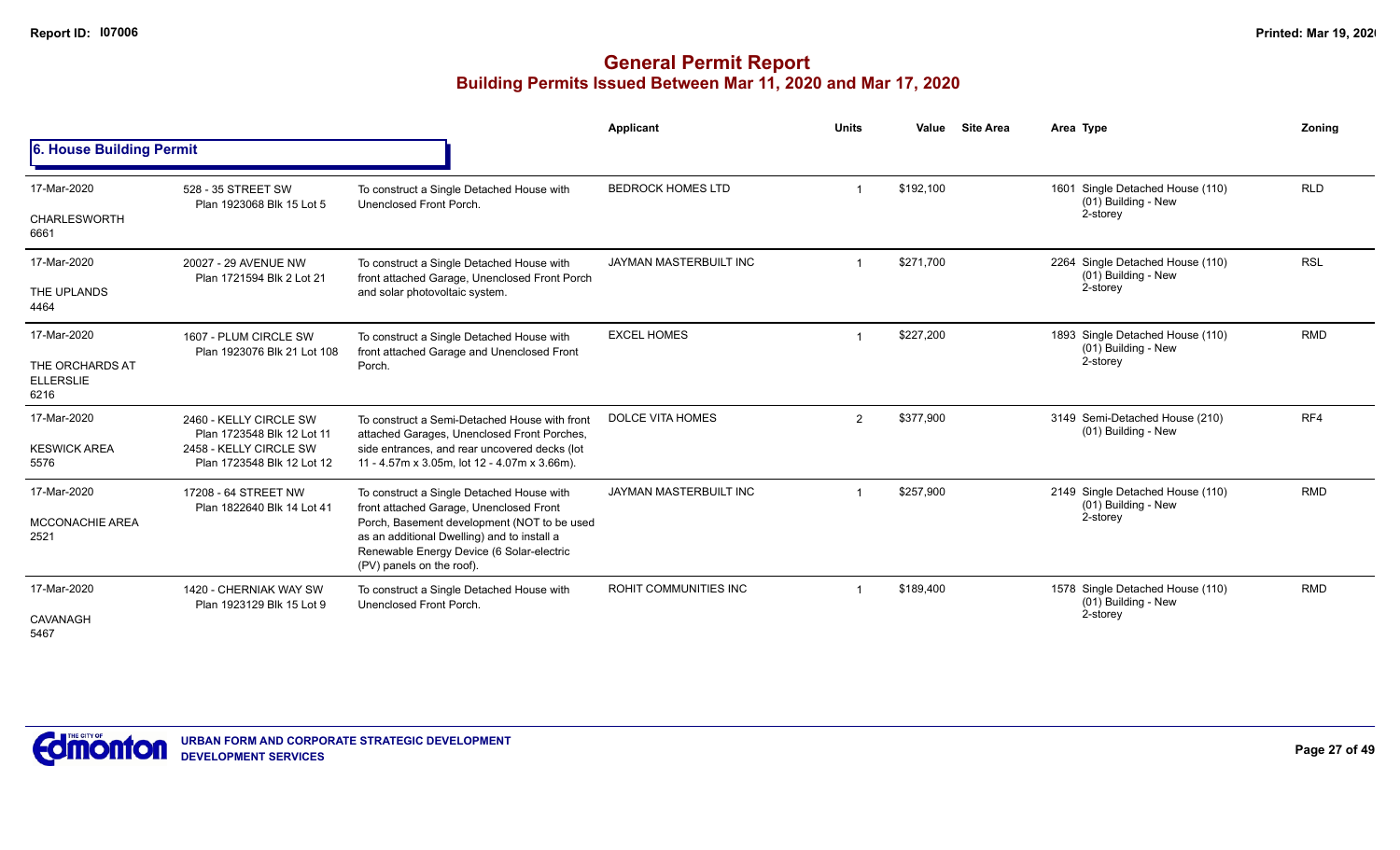|                                                   |                                                                                                                                                |                                                                                                                                                                                               | Applicant                        | <b>Units</b>   | Value     | <b>Site Area</b> | Area Type                                                           | Zonina     |
|---------------------------------------------------|------------------------------------------------------------------------------------------------------------------------------------------------|-----------------------------------------------------------------------------------------------------------------------------------------------------------------------------------------------|----------------------------------|----------------|-----------|------------------|---------------------------------------------------------------------|------------|
| 6. House Building Permit                          |                                                                                                                                                |                                                                                                                                                                                               |                                  |                |           |                  |                                                                     |            |
| 17-Mar-2020<br><b>GRAYDON HILL</b><br>5468        | 2107 - GRAYDON HILL<br><b>CRESCENT SW</b><br>Plan 1822866 Blk 9 Lot 32                                                                         | To construct a Single Detached House with<br>Unenclosed Front Porch and to develop a<br>Secondary Suite in the Basement. 1 Bedroom,<br>1 Bathroom, 1 Kitchen, 1 Mech Room, 1<br>Laundry Room. | STERLING HOMES EDMONTON LTD.     | 2              | \$149.500 |                  | 1246 Single Detached House (110)<br>(01) Building - New<br>2-storey | GHLD       |
| 17-Mar-2020<br><b>ROSENTHAL</b><br>4750           | 8736 - 223 STREET NW<br>Plan 1723490 Blk 20 Lot 46                                                                                             | To construct a Single Detached House with<br>front attached Garage and Unenclosed Front<br>Porch.                                                                                             | <b>ENCORE MASTER BUILDER INC</b> |                | \$214.000 |                  | 1783 Single Detached House (110)<br>(01) Building - New<br>2-storey | <b>RMD</b> |
| 17-Mar-2020<br>CAVANAGH<br>5467                   | 1179 - CHRISTIE VISTA SW<br>Plan 1923129 Blk 13 Lot 31                                                                                         | To construct a Single Detached House with<br>front attached Garage, Unenclosed Front<br>Porch, rear uncovered deck (3.05m x 3.05m)<br>and walkout Basement.                                   | <b>ROHIT COMMUNITIES INC</b>     |                | \$252,500 |                  | 2104 Single Detached House (110)<br>(01) Building - New<br>2-storey | <b>RMD</b> |
| 17-Mar-2020<br><b>GLENRIDDING HEIGHTS</b><br>5578 | 1612 - 169 STREET SW<br>Plan 1623675 Blk 4 Lot 77<br>1614 - 169 STREET SW<br>Plan 1623675 Blk 4 Lot 78                                         | To construct a Semi-Detached House with front<br>attached Garages, Unenclosed Front Porches,<br>rear uncovered decks (3.51m x 2.74m) and<br>fireplaces.                                       | CRIMSON COVE HOMES INC           | 2              | \$361,300 |                  | 3011 Semi-Detached House (210)<br>(01) Building - New<br>2-storey   | <b>RMD</b> |
| 17-Mar-2020<br><b>SECORD</b><br>4487              | 9244 - 224 STREET NW<br>Plan 1920570 Blk 14 Lot 168                                                                                            | To construct a Single Detached House with<br>front attached Garage and Unenclosed Front<br>Porch.                                                                                             | CRIMSON COVE HOMES INC           |                | \$198,200 |                  | 1652 Single Detached House (110)<br>(01) Building - New<br>2-storey | <b>RMD</b> |
| 17-Mar-2020<br><b>MCCONACHIE AREA</b><br>2521     | 1282 - MCCONACHIE<br><b>BOULEVARD NW</b><br>Plan 1823225 Blk 29 Lot 7<br>1284 - MCCONACHIE<br><b>BOULEVARD NW</b><br>Plan 1823225 Blk 29 Lot 8 | To construct a Semi-detached House with<br>Unenclosed Front Porches.                                                                                                                          | STERLING HOMES EDMONTON LTD.     | $\overline{2}$ | \$350,500 |                  | 2921 Semi-Detached House (210)<br>(01) Building - New<br>2-storey   | <b>RLD</b> |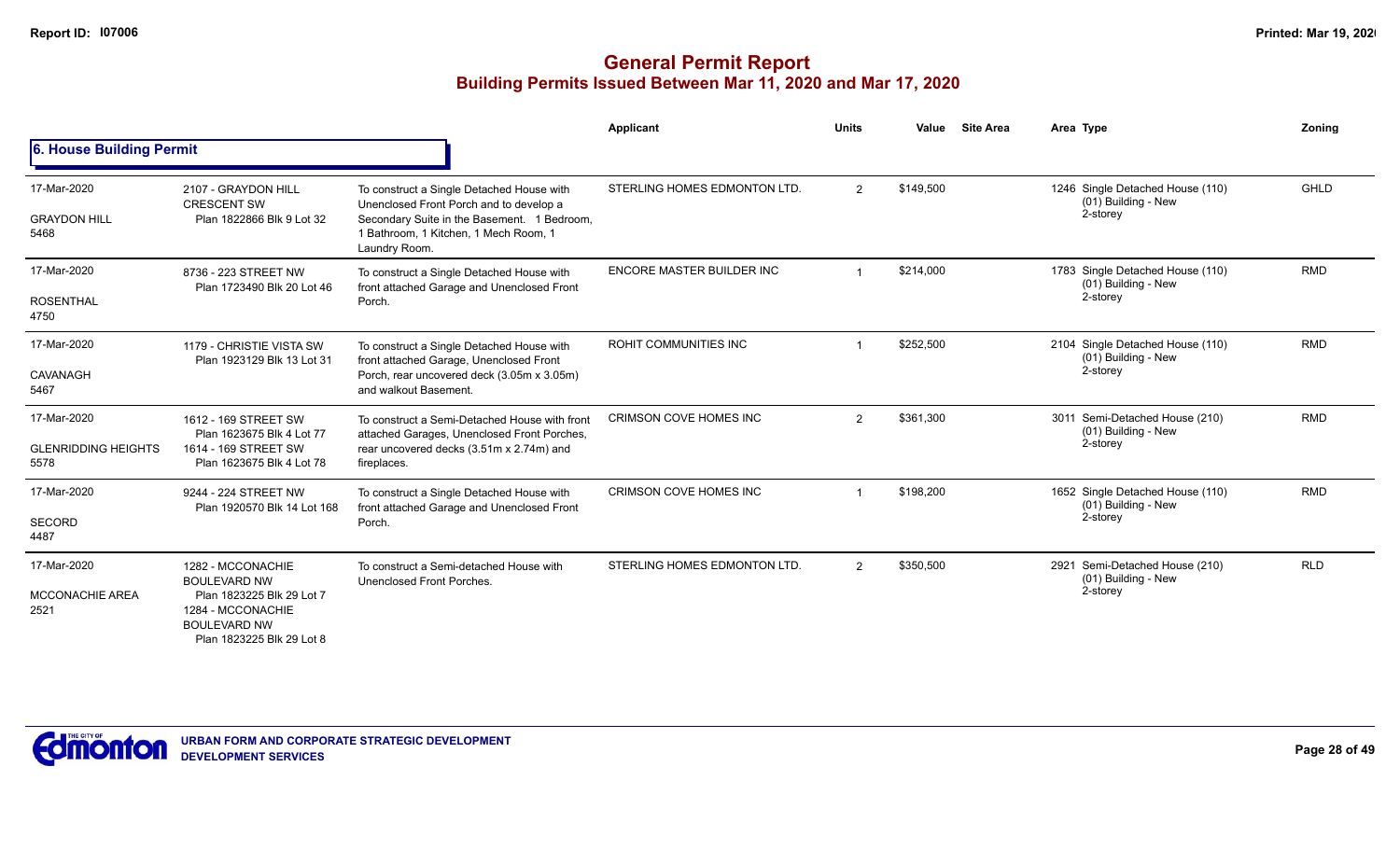|                                               |                                                              |                                                                                                              | Applicant                    | <b>Units</b> | Value<br><b>Site Area</b> | Area Type                                                           | Zoning     |
|-----------------------------------------------|--------------------------------------------------------------|--------------------------------------------------------------------------------------------------------------|------------------------------|--------------|---------------------------|---------------------------------------------------------------------|------------|
| 6. House Building Permit                      |                                                              |                                                                                                              |                              |              |                           |                                                                     |            |
| 17-Mar-2020<br><b>DESROCHERS AREA</b><br>5463 | 2607 - DONAGHEY CRESCENT<br>SW<br>Plan 1923442 Blk 21 Lot 29 | To construct a Single Detached House with<br>front attached Garage and Unenclosed Front<br>Porch.            | PACESETTER HOMES LTD         |              | \$183,200                 | 1527 Single Detached House (110)<br>(01) Building - New<br>2-storey | <b>RMD</b> |
| 17-Mar-2020<br>THE UPLANDS<br>4464            | 20135 - 26 AVENUE NW<br>Plan 1920033 Blk 11 Lot 10           | To construct a Single Detached House with<br>front attached Garage and Unenclosed Front<br>Porch.            | <b>HOMES BY AVI</b>          |              | \$194,300                 | 1619 Single Detached House (110)<br>(01) Building - New<br>2-storey | DC1, DC1   |
| 17-Mar-2020<br><b>KLARVATTEN</b><br>2440      | 9007 - 183 AVENUE NW<br>Plan 1922067 Blk 31 Lot 51           | To construct a Single Detached House with<br>front attached Garage, Unenclosed Front porch<br>and fireplace. | <b>BEDROCK HOMES LTD.</b>    |              | \$291,800                 | 2432 Single Detached House (110)<br>(01) Building - New<br>2-storey | <b>RSL</b> |
| 17-Mar-2020<br><b>SECORD</b><br>4487          | 9930 - 222A STREET NW<br>Plan 1820330 Blk 20 Lot 75          | To construct a Single Detached House with<br>front attached Garage and Unenclosed Front<br>Porch.            | STERLING HOMES EDMONTON LTD. |              | \$179,000                 | 1492 Single Detached House (110)<br>(01) Building - New<br>2-storey | <b>RMD</b> |
| 17-Mar-2020<br>CHARLESWORTH<br>6661           | 519 - 35 STREET SW<br>Plan 1923068 Blk 16 Lot 11             | To construct a Single Detached House with<br>front attached Garage, Unenclosed Front Porch<br>and fireplace. | <b>BEDROCK HOMES LTD</b>     |              | \$250,600                 | 2088 Single Detached House (110)<br>(01) Building - New<br>2-storey | <b>RLD</b> |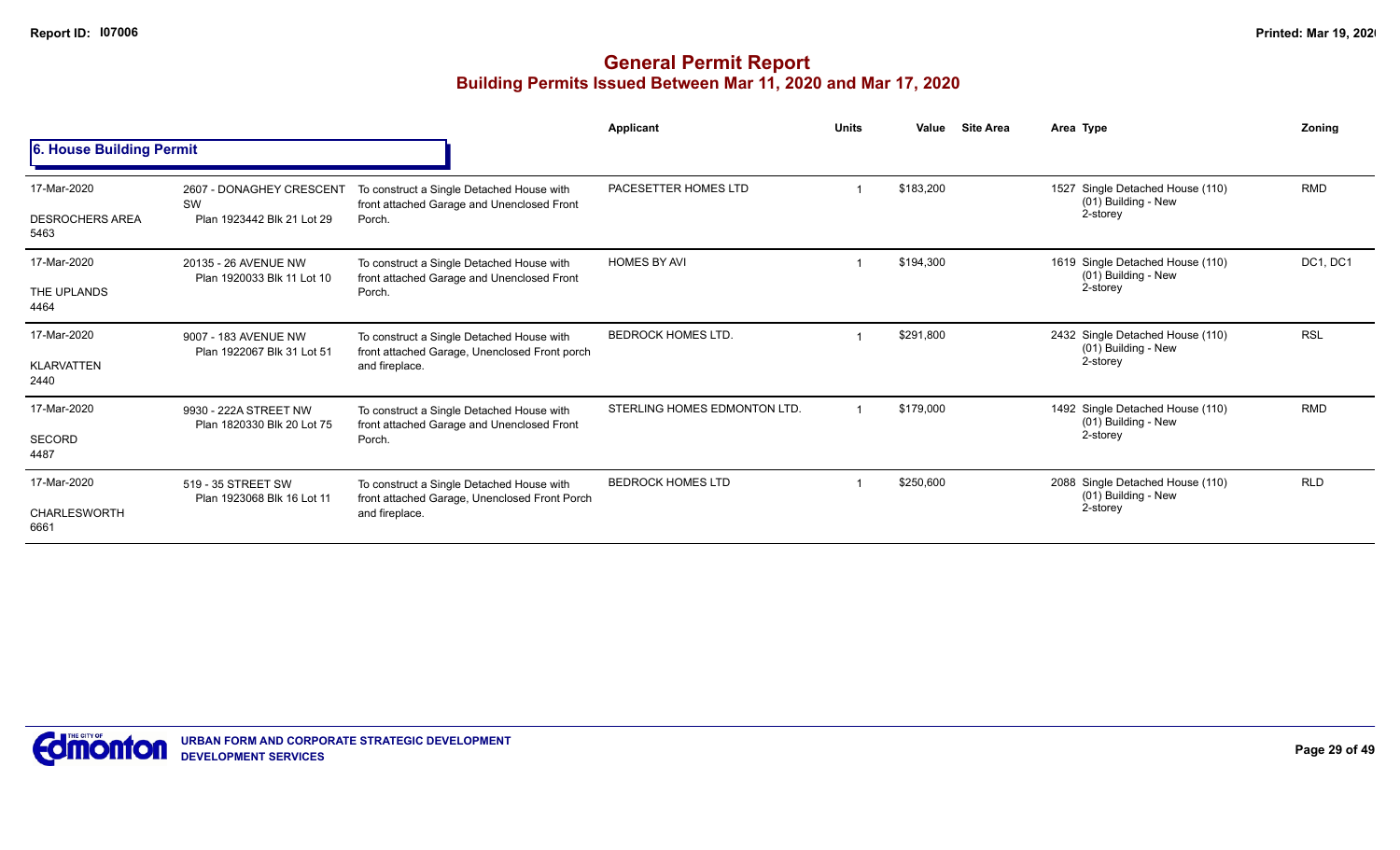| 6. House Building Permit<br><b>MATTAMY HOMES</b><br>8431 Row House (330)<br>17-Mar-2020<br>\$1,011,700<br>850 - STILLWATER BOULEVARD To Construct a 6 Dwelling Multi Unit Housing<br>6<br>(01) Building - New<br>(Row Housing, Lot 18: 5.5m x 1.5m, Lot 17:<br><b>NW</b><br>3.9m x 2.5m, Lot 16: 3.9m x 2.5m, Lot 15: 3.9m<br><b>STILLWATER</b><br>Plan 1923073 Blk 12 Lot 13<br>848 - STILLWATER BOULEVARD x 2.5m, Lot 14: 3.9m x 2.5m and Lot 13: 6.1m x<br>4468<br><b>NW</b><br>2.1m,<br>Plan 1923073 Blk 12 Lot 14<br>846 - STILLWATER BOULEVARD<br><b>NW</b><br>Plan 1923073 Blk 12 Lot 15<br>844 - STILLWATER BOULEVARD<br><b>NW</b><br>Plan 1923073 Blk 12 Lot 16<br>842 - STILLWATER BOULEVARD<br><b>NW</b><br>Plan 1923073 Blk 12 Lot 17<br>20312 - 16 AVENUE NW<br>Plan 1923073 Blk 12 Lot 18<br>17-Mar-2020<br><b>BEDROCK HOMES LTD</b><br>\$300,500<br>2504 Single Detached House (110)<br>18128 - 89 STREET NW<br>To construct a Single Detached House with<br>-1<br>(01) Building - New<br>front attached Garage and Unenclosed Front<br>Plan 1922067 Blk 31 Lot 25<br>2-storey<br><b>KLARVATTEN</b><br>Porch.<br>2440 |                 |  |  |  |  |
|--------------------------------------------------------------------------------------------------------------------------------------------------------------------------------------------------------------------------------------------------------------------------------------------------------------------------------------------------------------------------------------------------------------------------------------------------------------------------------------------------------------------------------------------------------------------------------------------------------------------------------------------------------------------------------------------------------------------------------------------------------------------------------------------------------------------------------------------------------------------------------------------------------------------------------------------------------------------------------------------------------------------------------------------------------------------------------------------------------------------------------------|-----------------|--|--|--|--|
|                                                                                                                                                                                                                                                                                                                                                                                                                                                                                                                                                                                                                                                                                                                                                                                                                                                                                                                                                                                                                                                                                                                                      |                 |  |  |  |  |
|                                                                                                                                                                                                                                                                                                                                                                                                                                                                                                                                                                                                                                                                                                                                                                                                                                                                                                                                                                                                                                                                                                                                      | SRH             |  |  |  |  |
|                                                                                                                                                                                                                                                                                                                                                                                                                                                                                                                                                                                                                                                                                                                                                                                                                                                                                                                                                                                                                                                                                                                                      | <b>RSL</b>      |  |  |  |  |
| <b>BEDROCK HOMES LTD</b><br>2203 Single Detached House (110)<br>17-Mar-2020<br>\$264,400<br>To construct a Single Detached House with<br>9011 - 183 AVENUE NW<br>(01) Building - New<br>front attached Garage and Unenclosed Front<br>Plan 1922067 Blk 31 Lot 52<br>2-storey<br><b>KLARVATTEN</b><br>Porch.<br>2440                                                                                                                                                                                                                                                                                                                                                                                                                                                                                                                                                                                                                                                                                                                                                                                                                  | <b>RSL</b>      |  |  |  |  |
| 7. Other Misc. Building Permits                                                                                                                                                                                                                                                                                                                                                                                                                                                                                                                                                                                                                                                                                                                                                                                                                                                                                                                                                                                                                                                                                                      |                 |  |  |  |  |
| \$25,000<br>1170 Single Detached House (110)<br>17-Mar-2020<br>N/A<br>To develop a Secondary Suite in the Basement<br>14405 - 101 AVENUE NW<br>-1<br>(07) Add Suites to Single Dwelling<br>of a Single Detached House [ EXISTING<br>Plan 4590W Blk 120 Lot 8<br><b>GROVENOR</b><br>WITHOUT A PERMIT]. [2 Bedrooms, 1 Bathroon<br>Mechanical Room, Laundry Room, Living Room,<br>3210<br>and a Kitchen]                                                                                                                                                                                                                                                                                                                                                                                                                                                                                                                                                                                                                                                                                                                               | RF <sub>1</sub> |  |  |  |  |

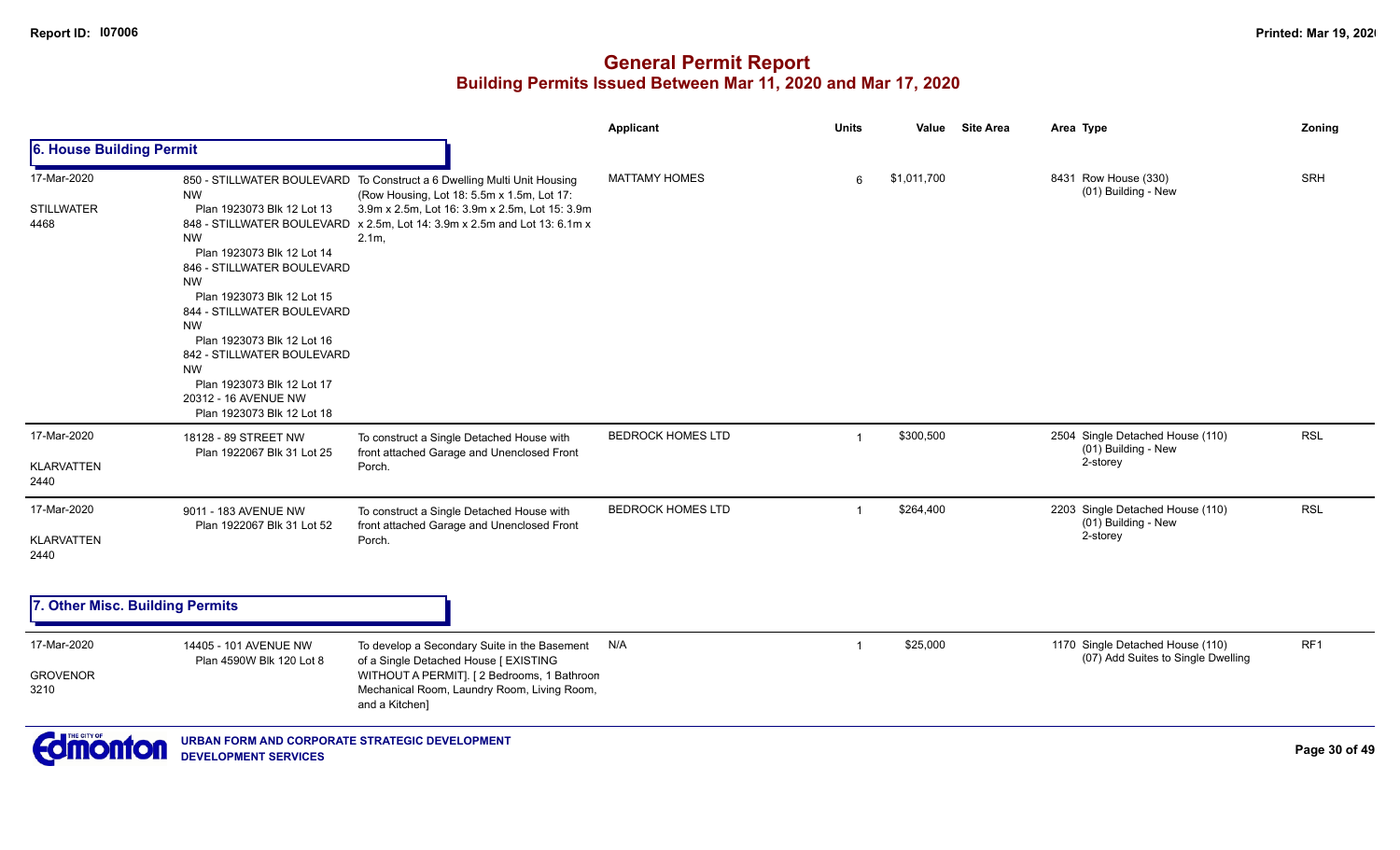|                                                 |                                                    |                                                                                                                                                                                                                                                                                                                                     | Applicant                                                      | <b>Units</b> | Value    | <b>Site Area</b><br>Area Type                            | <b>Zoning</b>   |
|-------------------------------------------------|----------------------------------------------------|-------------------------------------------------------------------------------------------------------------------------------------------------------------------------------------------------------------------------------------------------------------------------------------------------------------------------------------|----------------------------------------------------------------|--------------|----------|----------------------------------------------------------|-----------------|
| <b>Home Improvement Permit</b>                  |                                                    |                                                                                                                                                                                                                                                                                                                                     |                                                                |              |          |                                                          |                 |
| 11-Mar-2020<br><b>WEST JASPER PLACE</b><br>4580 | 9920 - 153 STREET NW<br>Plan 1722418 Blk 23 Lot 7A | To construct exterior alterations to an existing<br>Single Detached House (exterior materials<br>change).                                                                                                                                                                                                                           | ROCKRIDGE HOMES LTD                                            | $\Omega$     |          | Single Detached House (110)<br>(03) Exterior Alterations | RF1             |
| 11-Mar-2020<br><b>BONNIE DOON</b><br>6040       | 9503 - 88 AVENUE NW<br>Plan 3737AI Blk 3 Lot 1     | To construct an Accessory Building (mutual<br>detached Garage (12.2m x 6.71m)).                                                                                                                                                                                                                                                     | 1823408 ALBERTA LTD O/A BREAKING<br><b>GROUND DEVELOPMENTS</b> | $\mathbf{0}$ | \$13,200 | 82 Detached Garage (010)<br>(01) Building - New          | RF <sub>3</sub> |
| 13-Mar-2020<br>HAZELDEAN<br>6290                | 9743 - 70 AVENUE NW<br>Plan 2306HW Blk 19 Lot 4    | To construct a front and rear addition to a<br>Single Detached House (front addition, 9.75m x)<br>2.44m and rear main floor and basement<br>addition, 9.75m x 6.15m), an exterior basement<br>stairwell and two uncovered decks (rear deck<br>1, 2.44m x 1.20m @ 1.19m in Height, rear deck<br>2, 2.44m x 1.20m @ 1.19m in Height). | N/A                                                            | $\mathbf 0$  | \$30,000 | Single Detached House (110)<br>(02) Addition             | RF3             |
| 13-Mar-2020<br><b>HAZELDEAN</b><br>6290         | 9743 - 70 AVENUE NW<br>Plan 2306HW Blk 19 Lot 4    | To construct a front and rear addition to a<br>Single Detached House (front addition, 9.75m x<br>2.44m and rear main floor and basement<br>addition, 9.75m x 6.15m), an exterior basement<br>stairwell and two uncovered decks (rear deck<br>1, 2.44m x 1.20m @ 1.19m in Height, rear deck<br>2, 2.44m x 1.20m @ 1.19m in Height).  | N/A                                                            | $\mathbf 0$  | \$700    | 3 Single Detached House (110)<br>(03) Deck Attached      | RF3             |
| 13-Mar-2020<br>HAZELDEAN<br>6290                | 9743 - 70 AVENUE NW<br>Plan 2306HW Blk 19 Lot 4    | To construct a front and rear addition to a<br>Single Detached House (front addition, 9.75m x)<br>2.44m and rear main floor and basement<br>addition, 9.75m x 6.15m), an exterior basement<br>stairwell and two uncovered decks (rear deck<br>1, 2.44m x 1.20m @ 1.19m in Height, rear deck<br>2, 2.44m x 1.20m @ 1.19m in Height). | N/A                                                            | $\mathbf{0}$ | \$700    | 3 Single Detached House (110)<br>(03) Deck Attached      | RF3             |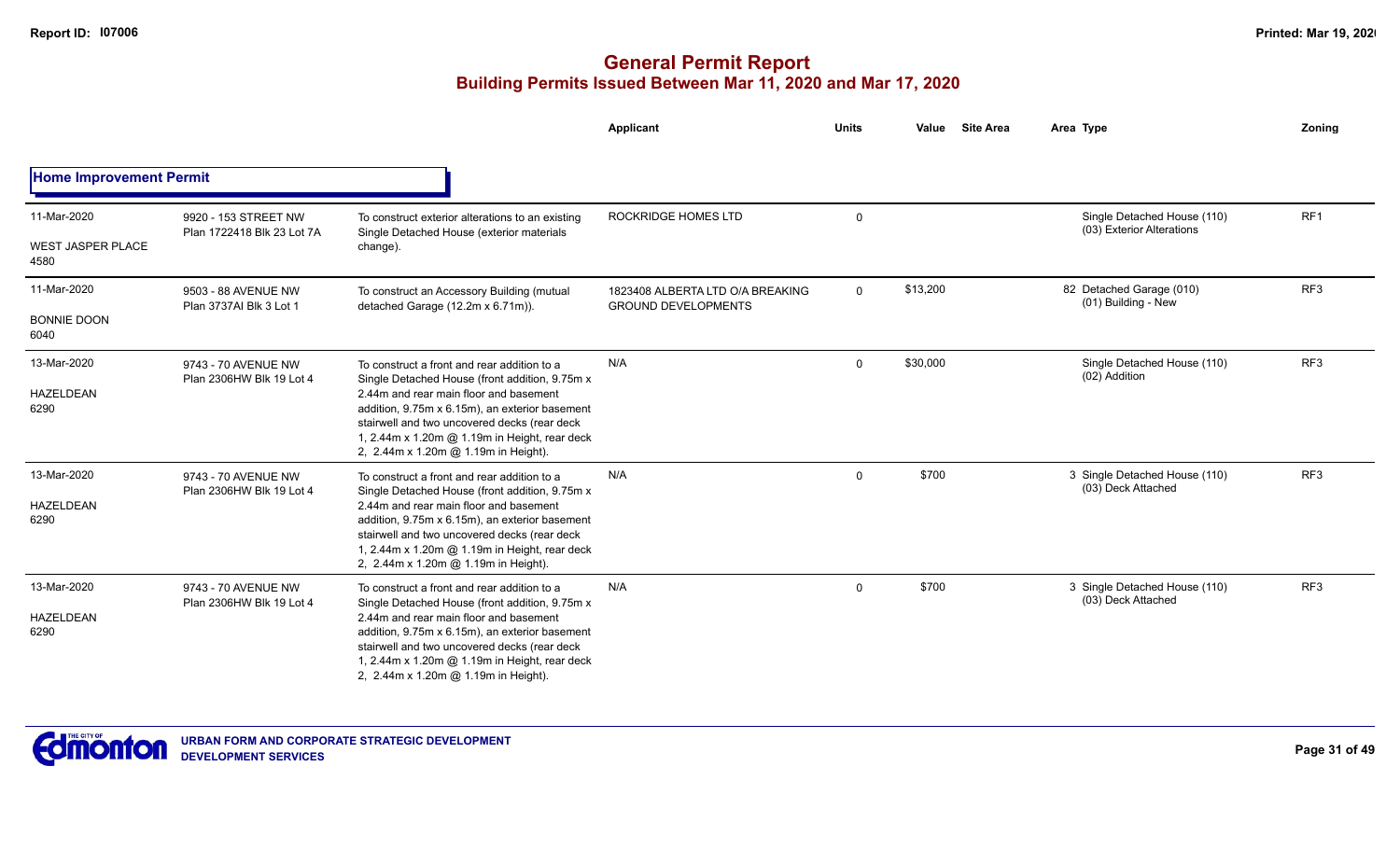|                                |                                                     |                                                                                                                        | <b>Applicant</b>             | <b>Units</b> | Value    | <b>Site Area</b> | Area Type                                                | Zoning          |
|--------------------------------|-----------------------------------------------------|------------------------------------------------------------------------------------------------------------------------|------------------------------|--------------|----------|------------------|----------------------------------------------------------|-----------------|
| <b>Home Improvement Permit</b> |                                                     |                                                                                                                        |                              |              |          |                  |                                                          |                 |
| 17-Mar-2020                    | 2684 - MAPLE WAY NW<br>Plan 1623032 Blk 17 Lot 13   | To construct an Accessory Building (rear<br>detached Garage, 6.10m x 6.03m).                                           | PREMIER BUILT GARAGES        | $\Omega$     | \$6,000  |                  | 37 Detached Garage (010)<br>(01) Building - New          | <b>RMD</b>      |
| <b>MAPLE</b><br>6441           |                                                     |                                                                                                                        |                              |              |          |                  |                                                          |                 |
| 12-Mar-2020                    | 9520 - 95 AVENUE NW<br>Plan 2725Q Blk 6 Lot 4       | To construct exterior alterations to an existing<br>Single Detached House (convert carport into                        | N/A                          | $\mathbf 0$  |          |                  | Single Detached House (110)<br>(03) Exterior Alterations | RF <sub>1</sub> |
| <b>BONNIE DOON</b><br>6040     |                                                     | attached Garage), existing without permits.                                                                            |                              |              |          |                  |                                                          |                 |
| 12-Mar-2020                    | 3339 - 13 AVENUE NW<br>Plan 1520091 Blk 3 Lot 108   | To construct interior and exterior alterations to a N/A<br>Single Detached House (add Basement window                  |                              | $\mathbf 0$  |          |                  | Single Detached House (110)<br>(03) Interior Alterations | <b>RSL</b>      |
| <b>LAUREL</b><br>6444          |                                                     | on west wall (right elevation) and Basement<br>development with wet bar (NOT to be used as<br>an additional Dwelling). |                              |              |          |                  |                                                          |                 |
| 12-Mar-2020                    | 3339 - 13 AVENUE NW                                 | To construct interior and exterior alterations to a N/A<br>Single Detached House (add Basement window                  |                              | 0            |          |                  | Single Detached House (110)<br>(03) Exterior Alterations | <b>RSL</b>      |
| <b>LAUREL</b><br>6444          | Plan 1520091 Blk 3 Lot 108                          | on west wall (right elevation) and Basement<br>development with wet bar (NOT to be used as<br>an additional Dwelling). |                              |              |          |                  |                                                          |                 |
| 11-Mar-2020                    | 11029 - 150 STREET NW<br>Plan 2020306 Blk 18 Lot 9A | To construct an Accessory Building (mutual<br>detached Garage (6.71m x 12.20m)).                                       | ARAV HOMES LTD               | $\Omega$     | \$13,200 |                  | 82 Detached Garage (010)<br>(01) Building - New          | <b>RF1. RF1</b> |
| <b>HIGH PARK</b><br>4200       |                                                     |                                                                                                                        |                              |              |          |                  |                                                          |                 |
| 17-Mar-2020                    | 9359 - COOPER BEND SW<br>Plan 1723094 Blk 15 Lot 16 | To construct interior alterations to a Single<br>Detached House (Basement development, NOT                             | STERLING HOMES EDMONTON LTD. | $\Omega$     | \$29,800 |                  | Single Detached House (110)<br>(03) Interior Alterations | <b>RMD</b>      |
| <b>CHAPPELLE AREA</b><br>5462  |                                                     | to be used as an additional Dwelling, 1<br>Bedroom, 1 Bathroom, 1 Living room, 1 Mech<br>Room.).                       |                              |              |          |                  |                                                          |                 |
| 11-Mar-2020                    | 14608 - 116 STREET NW<br>Plan 1226TR Blk 1 Lot 89   | To construct an Accessory building (detached<br>Garage, 7.92m x 7.32m).                                                | <b>PERMIT MASTERS</b>        | $\mathbf 0$  | \$9,300  |                  | 58 Detached Garage (010)<br>(01) Building - New          | RF <sub>1</sub> |
| <b>CAERNARVON</b><br>3060      |                                                     |                                                                                                                        |                              |              |          |                  |                                                          |                 |

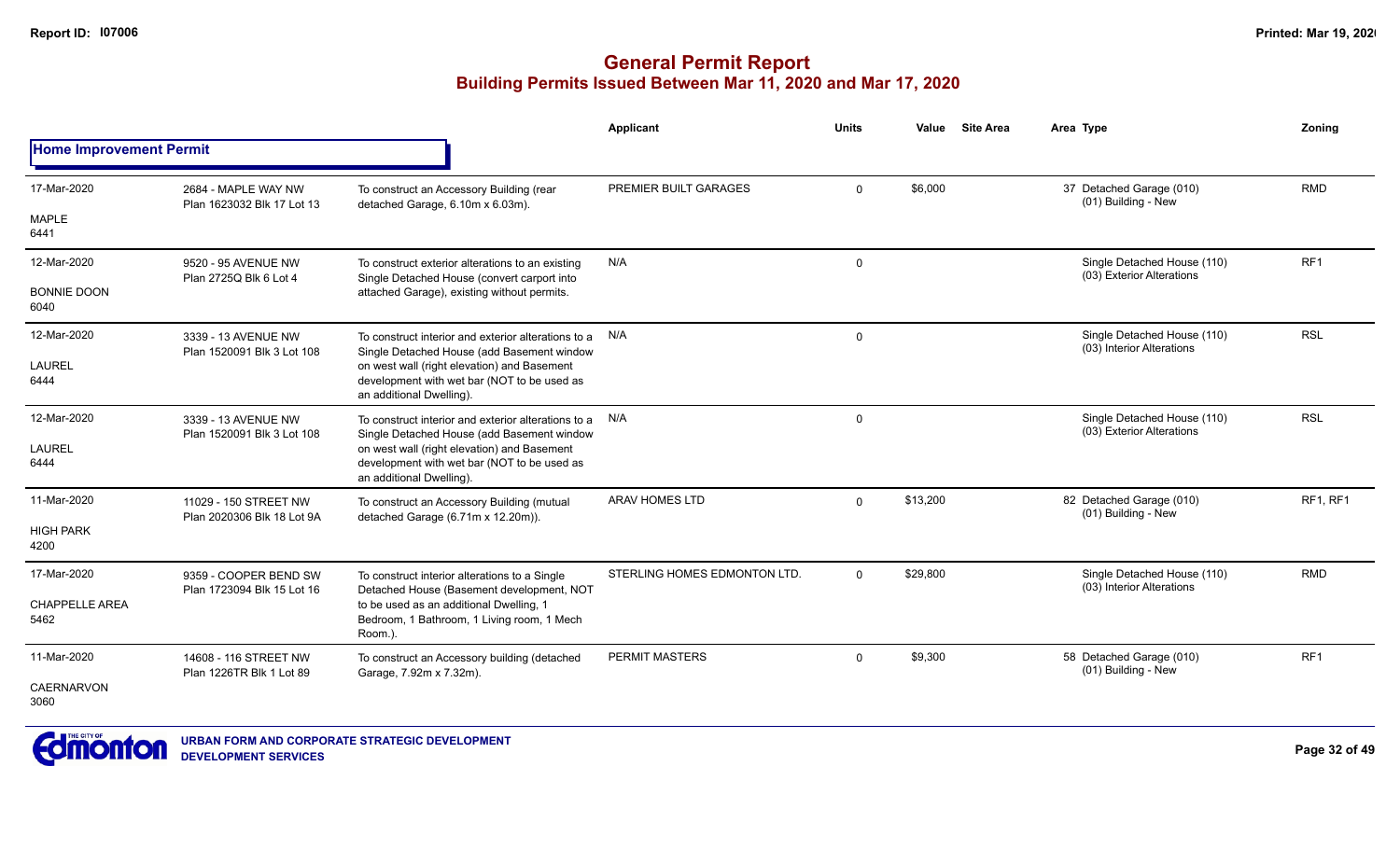|                                |                                                      |                                                                                             | <b>Applicant</b>                           | <b>Units</b> | Value    | <b>Site Area</b> | Area Type                                                                                                                                                                                                         | Zoning          |
|--------------------------------|------------------------------------------------------|---------------------------------------------------------------------------------------------|--------------------------------------------|--------------|----------|------------------|-------------------------------------------------------------------------------------------------------------------------------------------------------------------------------------------------------------------|-----------------|
| <b>Home Improvement Permit</b> |                                                      |                                                                                             |                                            |              |          |                  |                                                                                                                                                                                                                   |                 |
| 11-Mar-2020                    | 10813 - 130 STREET NW<br>Plan 2020231 Blk 22 Lot 16A | To construct an Accessory Building (rear<br>detached Garage 5.79m x 6.71m).                 | <b>JUSTIN GRAY HOMES LTD</b>               | $\Omega$     | \$6,300  |                  | 39 Detached Garage (010)                                                                                                                                                                                          | RF <sub>1</sub> |
| <b>WESTMOUNT</b><br>3440       |                                                      |                                                                                             |                                            |              |          |                  | (01) Building - New<br>Semi-Detached House (210)<br>(07) Add Suites to Single Dwelling<br>37 Detached Garage (010)<br>(01) Building - New<br>61 Single Detached House (110)<br>(07) Add Suites to Single Dwelling |                 |
| 12-Mar-2020                    | 11929 - 89 STREET NW<br>Condo Common Area (Plan      | To develop a Secondary Suite in the basement<br>of a Semi-Detached House.                   | N/A                                        |              | \$25,000 |                  |                                                                                                                                                                                                                   | RF <sub>3</sub> |
| <b>EASTWOOD</b><br>1100        | 1722744)                                             |                                                                                             |                                            |              |          |                  |                                                                                                                                                                                                                   |                 |
| 11-Mar-2020                    | 6156 - 176 AVENUE NW<br>Plan 1525713 Blk 16 Lot 73   | To construct an Accessory Building (detached<br>Garage 6.10m x 6.10m).                      | <b>RAYHANA HOMES</b>                       | $\mathbf 0$  | \$6,000  |                  |                                                                                                                                                                                                                   | <b>RPL</b>      |
| MCCONACHIE AREA<br>2521        |                                                      |                                                                                             |                                            |              |          |                  |                                                                                                                                                                                                                   |                 |
| 12-Mar-2020                    | 3316 - CUTLER CRESCENT SW                            | To develop a Secondary Suite in the Basement<br>of a Single Detached House.                 | ULTERIOR HOMES LTD                         |              | \$25,000 |                  |                                                                                                                                                                                                                   | <b>RSL</b>      |
| <b>CHAPPELLE AREA</b><br>5462  | Plan 1320325 Blk 3 Lot 37                            |                                                                                             |                                            |              |          |                  |                                                                                                                                                                                                                   |                 |
| 12-Mar-2020                    | 7712 - 77 AVENUE NW<br>Plan 3680HW Blk 55 Lot 8      | To construct a front uncovered deck to a Single<br>Detached House (3.65m x 4.26m @ 1.20m in | N/A                                        | $\mathbf 0$  | \$3,300  |                  | 13 Single Detached House (110)<br>(03) Deck Attached                                                                                                                                                              | RF3             |
| KING EDWARD PARK<br>6360       |                                                      | Height).                                                                                    |                                            |              |          |                  |                                                                                                                                                                                                                   |                 |
| 17-Mar-2020                    | 13127 - 109 STREET NW                                | To develop a Secondary Suite in the Basement<br>of a Single Detached House (New Suite). 2   | N/A                                        |              | \$20,000 |                  | 66 Single Detached House (110)<br>(07) Add Suites to Single Dwelling                                                                                                                                              | RF <sub>1</sub> |
| <b>LAUDERDALE</b><br>3260      | Plan 5065KS Blk 17 Lot 13                            | bedroom. 1 bathroom, mech room, and<br>living/kitchen area                                  |                                            |              |          |                  |                                                                                                                                                                                                                   |                 |
| 17-Mar-2020                    | 2309 - 82 STREET SW<br>Plan 1722014 Blk 62 Lot 104   | To develop a Secondary Suite in the Basement<br>of a Semi-detached House (Lot 104).         | PRIORITY BUILDERS INC, (PLUMBING &<br>GAS) |              | \$24,000 |                  | 37 Semi-Detached House (210)<br>(07) Add Suites to Single Dwelling                                                                                                                                                | RF4             |
| <b>SUMMERSIDE</b><br>6213      |                                                      | (1 Bedroom, 1 Bathroom, 1 Kitchen, 1 Utility<br>room, 1 Living room, and 1 Common area)     |                                            |              |          |                  |                                                                                                                                                                                                                   |                 |

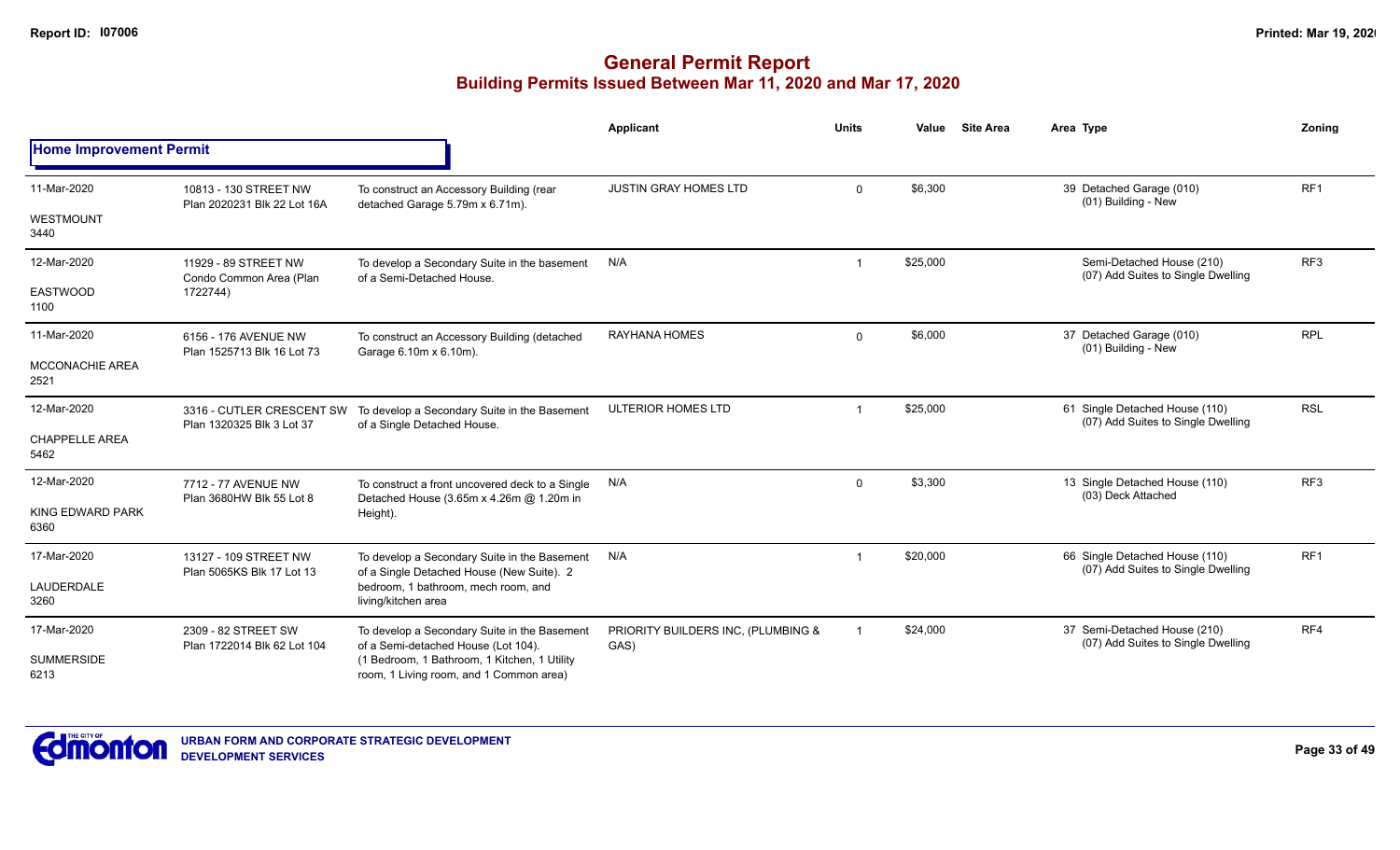|                                                 |                                                    |                                                                                                                                                                                                                             | <b>Applicant</b>                         | <b>Units</b> | Value    | <b>Site Area</b> | Area Type                                                | Zoning          |
|-------------------------------------------------|----------------------------------------------------|-----------------------------------------------------------------------------------------------------------------------------------------------------------------------------------------------------------------------------|------------------------------------------|--------------|----------|------------------|----------------------------------------------------------|-----------------|
| <b>Home Improvement Permit</b>                  |                                                    |                                                                                                                                                                                                                             |                                          |              |          |                  |                                                          |                 |
| 12-Mar-2020<br><b>WILD ROSE</b><br>6790         | 2839 - 36 AVENUE NW<br>Plan 0724503 Blk 47 Lot 31  | To construct a rear uncovered deck to a Single<br>Detached House (3.68 m x 6.02 m x 1.85 m in<br>Height), existing without permits.                                                                                         | N/A                                      | $\mathbf 0$  | \$5,800  |                  | 23 Single Detached House (110)<br>(03) Deck Attached     | <b>RSL</b>      |
| 13-Mar-2020<br><b>GRANDVIEW HEIGHTS</b><br>5210 | 13107 - 66 AVENUE NW<br>Plan 5972KS Blk 3 Lot 21   | To demolish a Single Detached House.                                                                                                                                                                                        | PHD HOMES LTD                            | $-1$         | \$6,500  |                  | Single Detached House (110)<br>(99) Demolition           | RF <sub>1</sub> |
| 13-Mar-2020<br><b>MAPLE</b><br>6441             | 3307 - 8 STREET NW<br>Plan 1425565 Blk 5 Lot 75    | To construct a rear uncovered deck to a Single<br>Detached House (3.66m x 1.83m @ 3.05m in<br>Height).                                                                                                                      | 1187575 ALBERTA LTD. (SIDHU HOMES)       | $\mathbf{0}$ | \$1,700  |                  | 7 Single Detached House (110)<br>(03) Deck Attached      | <b>RSL</b>      |
| 13-Mar-2020<br>PLEASANTVIEW<br>5320             | 10626 - 60A AVENUE NW<br>Plan 3756HW Blk 31 Lot 50 | To construct an Accessory Building (detached<br>Garage (7.32m x 5.49m)).                                                                                                                                                    | <b>BIRKHOLZ HOMES</b>                    | $\mathbf{0}$ | \$6,500  |                  | 40 Detached Garage (010)<br>(01) Building - New          | RF <sub>1</sub> |
| 11-Mar-2020<br>QUEEN ALEXANDRA<br>5330          | 7435 - 106 STREET NW<br>Plan I25 Blk 48 Lot 35     | To construct exterior alterations (remove/add<br>windows, changing finishing materials at front)<br>and to construct interior alterations (finishing<br>the remainder of the loft and add a window to<br>the loft in rear). | THE 1912 STUDIO LTD, (PLUMBING &<br>GAS) | $\mathbf 0$  |          |                  | Single Detached House (110)<br>(03) Exterior Alterations | RF3             |
| 11-Mar-2020<br><b>BATURYN</b><br>3030           | 9835 - 169 AVENUE NW<br>Plan 7621477 Blk 2 Lot 2   | To construct interior alterations to a Single<br>Detached House (Basement development, NOT<br>to be used as an additional Dwelling).                                                                                        | N/A                                      | $\mathbf{0}$ | \$60,000 |                  | Single Detached House (110)<br>(03) Interior Alterations | RF <sub>1</sub> |
| 11-Mar-2020<br><b>ALBERTA AVENUE</b><br>1010    | 11840 - 93 STREET NW<br>Plan 6286R Blk 3 Lot 5     | To demolish a Single Detached House.                                                                                                                                                                                        | <b>TECH VIEW HOMES LTD</b>               | $-1$         | \$6,500  |                  | Single Detached House (110)<br>(99) Demolition           | RF <sub>3</sub> |

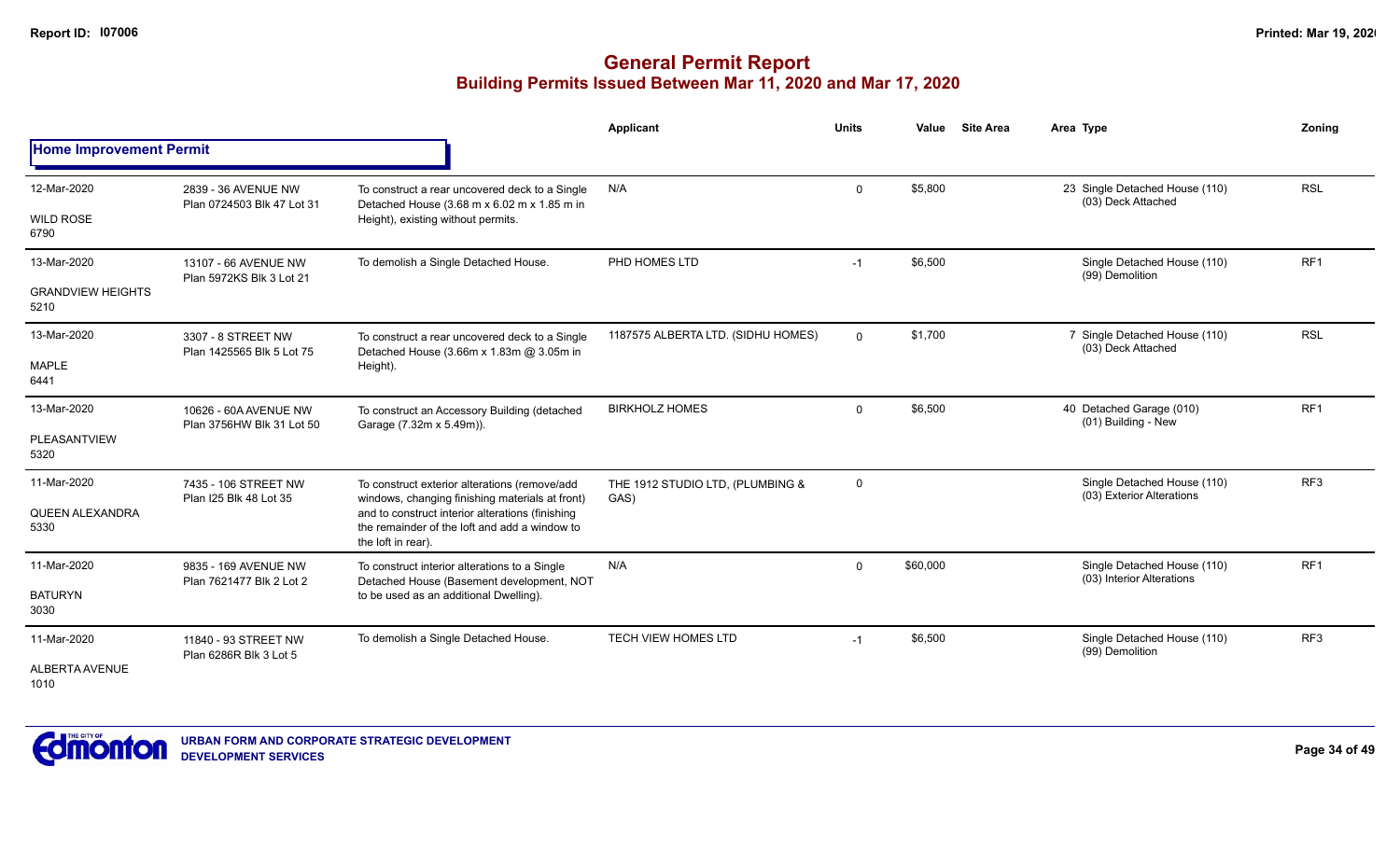|                                                                                             |                                                        |                                                                                                                                                                                                                                                                                                                            | <b>Applicant</b>    | <b>Units</b> | <b>Site Area</b><br>Value | Area Type                                                       | Zoning          |
|---------------------------------------------------------------------------------------------|--------------------------------------------------------|----------------------------------------------------------------------------------------------------------------------------------------------------------------------------------------------------------------------------------------------------------------------------------------------------------------------------|---------------------|--------------|---------------------------|-----------------------------------------------------------------|-----------------|
| <b>Home Improvement Permit</b>                                                              |                                                        |                                                                                                                                                                                                                                                                                                                            |                     |              |                           |                                                                 |                 |
| 350977140-001<br>13-Mar-2020<br><b>AMBLESIDE</b><br>5505                                    | Plan 1322997 Blk 1 Lot 62                              | 7269 - ARMOUR CRESCENT SW To develop a Secondary Suite in the Basement<br>of a Semi-detached House and to construct<br>exterior alterations (new side door).<br>(1 Bedroom, 1 Living room, 1 Kitchen, 1<br>Foyer/hallway, 1 Bathroom, and 1 Mechanical<br>room)                                                            | <b>XARG LTD</b>     |              | \$4,300                   | Semi-Detached House (210)<br>(07) Add Suites to Single Dwelling | RF4             |
| 350977140-001<br>13-Mar-2020<br>AMBLESIDE<br>5505                                           | 7269 - ARMOUR CRESCENT SW<br>Plan 1322997 Blk 1 Lot 62 | To develop a Secondary Suite in the Basement<br>of a Semi-detached House and to construct<br>exterior alterations (new side door).<br>(1 Bedroom, 1 Living room, 1 Kitchen, 1<br>Foyer/hallway, 1 Bathroom, and 1 Mechanical<br>room)                                                                                      | <b>XARG LTD</b>     | $\mathbf 0$  |                           | Semi-Detached House (210)<br>(03) Exterior Alterations          | RF4             |
| 351168980-003<br>11-Mar-2020<br>MCKERNAN, THE<br><b>ORCHARDS AT ELLERSLIE</b><br>5290, 6216 | 11316 - 73 AVENUE NW<br>Plan 1324HW Blk 6 Lot 4        | To construct an Accessory Building (detached<br>Garage (11.58m x 6.1m)).                                                                                                                                                                                                                                                   | FIVE STAR HOMES INC | $\Omega$     | \$11,800                  | 71 Detached Garage (010)<br>(01) Building - New                 | RF4, RF4        |
| 351932019-004<br>12-Mar-2020<br><b>WOODCROFT</b><br>3450                                    | 11632 - 141 STREET NW<br>Plan 5080HW Blk 16 Lot 31     | To demolish a rear detached Garage.                                                                                                                                                                                                                                                                                        | N/A                 | $\Omega$     | \$3,500                   | Detached Garage(010)<br>(99) Demolition                         | RF <sub>1</sub> |
| 352332514-001<br>11-Mar-2020<br><b>BELGRAVIA</b><br>5040                                    | 7419 - 119 STREET NW<br>Plan 2831HW Blk 7 Lot 19       | To construct a rear addition to the main floor<br>(office, $3.81 \text{ m} \times 4.67 \text{ m}$ ), to construct exterior<br>alterations (new bedroom window and<br>removing bedroom window) and to construct a<br>rear uncovered deck to a Single Detached<br>House (irregular shape, 3.65 m x 7.16 m x 0.60<br>m high). | N/A                 | $\Omega$     | \$150,000                 | Single Detached House (110)<br>(02) Addition                    | RF <sub>1</sub> |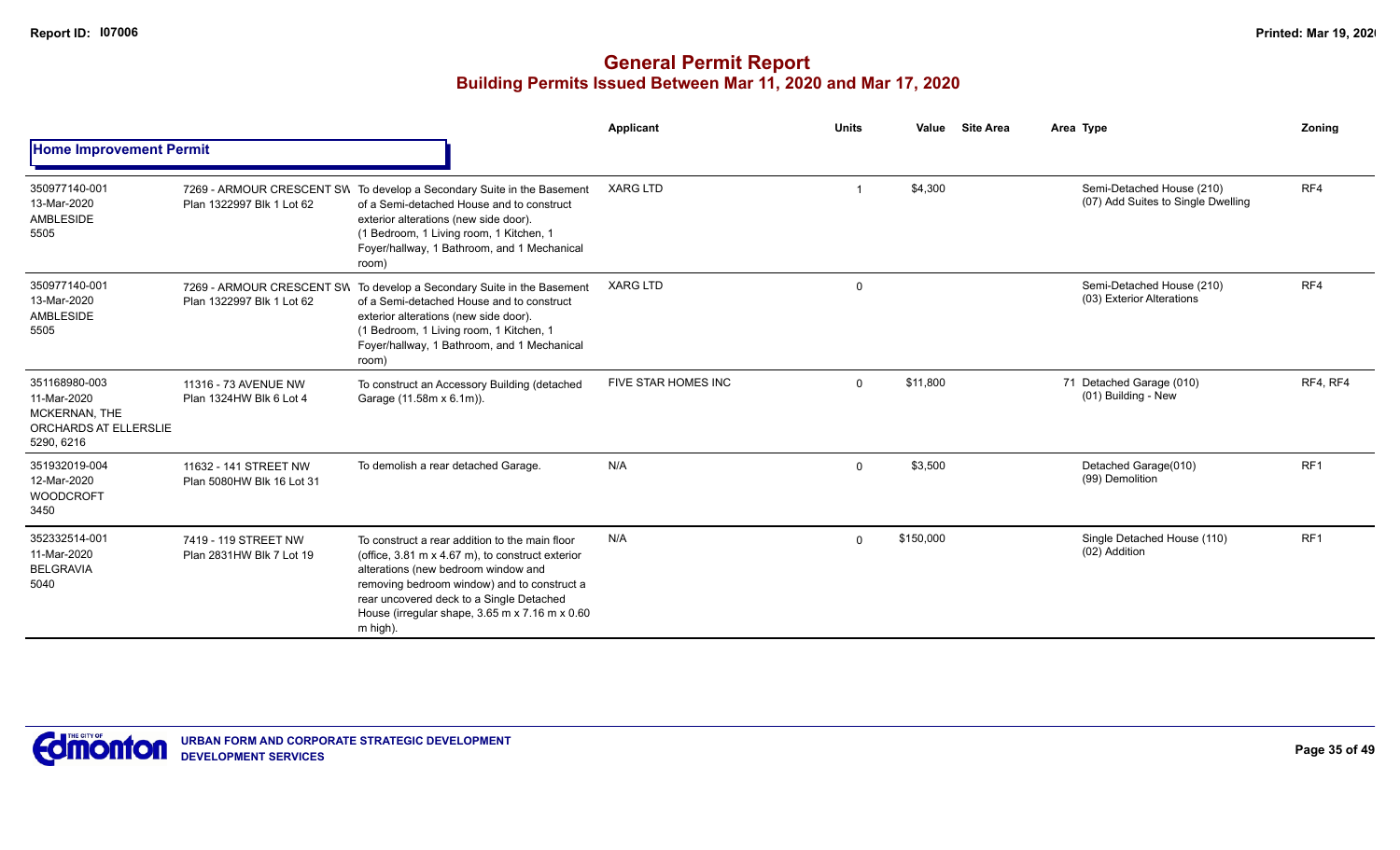|                                                          |                                                   |                                                                                                                                                                                                                                                                                                                            | <b>Applicant</b>                 | <b>Units</b>            | Value    | <b>Site Area</b> | Area Type                                                          | Zoning          |
|----------------------------------------------------------|---------------------------------------------------|----------------------------------------------------------------------------------------------------------------------------------------------------------------------------------------------------------------------------------------------------------------------------------------------------------------------------|----------------------------------|-------------------------|----------|------------------|--------------------------------------------------------------------|-----------------|
| <b>Home Improvement Permit</b>                           |                                                   |                                                                                                                                                                                                                                                                                                                            |                                  |                         |          |                  |                                                                    |                 |
| 352332514-001<br>11-Mar-2020<br><b>BELGRAVIA</b><br>5040 | 7419 - 119 STREET NW<br>Plan 2831HW Blk 7 Lot 19  | To construct a rear addition to the main floor<br>(office, $3.81 \text{ m} \times 4.67 \text{ m}$ ), to construct exterior<br>alterations (new bedroom window and<br>removing bedroom window) and to construct a<br>rear uncovered deck to a Single Detached<br>House (irregular shape, 3.65 m x 7.16 m x 0.60<br>m high). | N/A                              | $\mathbf 0$             |          |                  | Single Detached House (110)<br>(03) Exterior Alterations           | RF <sub>1</sub> |
| 12-Mar-2020<br>CALDER<br>3070                            | 12776 - 119 STREET NW<br>Plan 1322371 Unit 2      | To develop a Secondary Suite in the Basement<br>of the Semi-Detached House (Suite existing<br>without permits).                                                                                                                                                                                                            | N/A                              | $\overline{1}$          | \$5,000  |                  | 60 Semi-Detached House (210)<br>(07) Add Suites to Single Dwelling | RF <sub>2</sub> |
| 13-Mar-2020<br><b>CHARLESWORTH</b><br>6661               | 5432 - 1A AVENUE SW<br>Plan 0728161 Blk 1 Lot 215 | To develop a Secondary Suite in the Basement<br>of a Single Detached House and to construct<br>exterior alterations (side entry door for the<br>Secondary Suite).                                                                                                                                                          | N/A                              | $\overline{\mathbf{1}}$ | \$15,000 |                  | Single Detached House (110)<br>(07) Add Suites to Single Dwelling  | <b>RSL</b>      |
| 13-Mar-2020<br><b>CHARLESWORTH</b><br>6661               | 5432 - 1A AVENUE SW<br>Plan 0728161 Blk 1 Lot 215 | To develop a Secondary Suite in the Basement<br>of a Single Detached House and to construct<br>exterior alterations (side entry door for the<br>Secondary Suite).                                                                                                                                                          | N/A                              | $\Omega$                |          |                  | Single Detached House (110)<br>(03) Exterior Alterations           | <b>RSL</b>      |
| 13-Mar-2020<br><b>ALLARD</b><br>5458                     | Plan 1525027 Blk 12 Lot 156                       | 1960 - ADAMSON TERRACE SW To construct a rear uncovered deck to a Single<br>Detached House, (3.04m x 4.11m @ 0.85m in<br>Height), existing without permits.                                                                                                                                                                | <b>FOOTHILLS PROPERTIES LTD.</b> | $\Omega$                | \$3,200  |                  | 12 Single Detached House (110)<br>(03) Deck Attached               | <b>RSL</b>      |
| 12-Mar-2020<br><b>BELVEDERE</b><br>2080                  | 13323 - 66 STREET NW<br>Plan 798MC Blk 30 Lot 5   | To construct exterior alterations (replacing a<br>window with a patio door) and to construct a<br>rear uncovered deck (4.87m x 4.26m @ .7m in<br>Height).                                                                                                                                                                  | N/A                              | $\Omega$                | \$5,400  |                  | 21 Single Detached House (110)<br>(03) Deck Attached               | RF1             |
| 12-Mar-2020<br><b>CAMERON HEIGHTS</b><br>4466            | <b>NW</b><br>Plan 1424124 Blk 16 Lot 17           | 3171 - CAMERON HEIGHTS WAY To develop a Secondary Suite in the Basement<br>of a Single Detached House (New Suite).                                                                                                                                                                                                         | SELECT HOMES LTD                 | -1                      | \$30,000 |                  | Single Detached House (110)<br>(07) Add Suites to Single Dwelling  | <b>RSL</b>      |

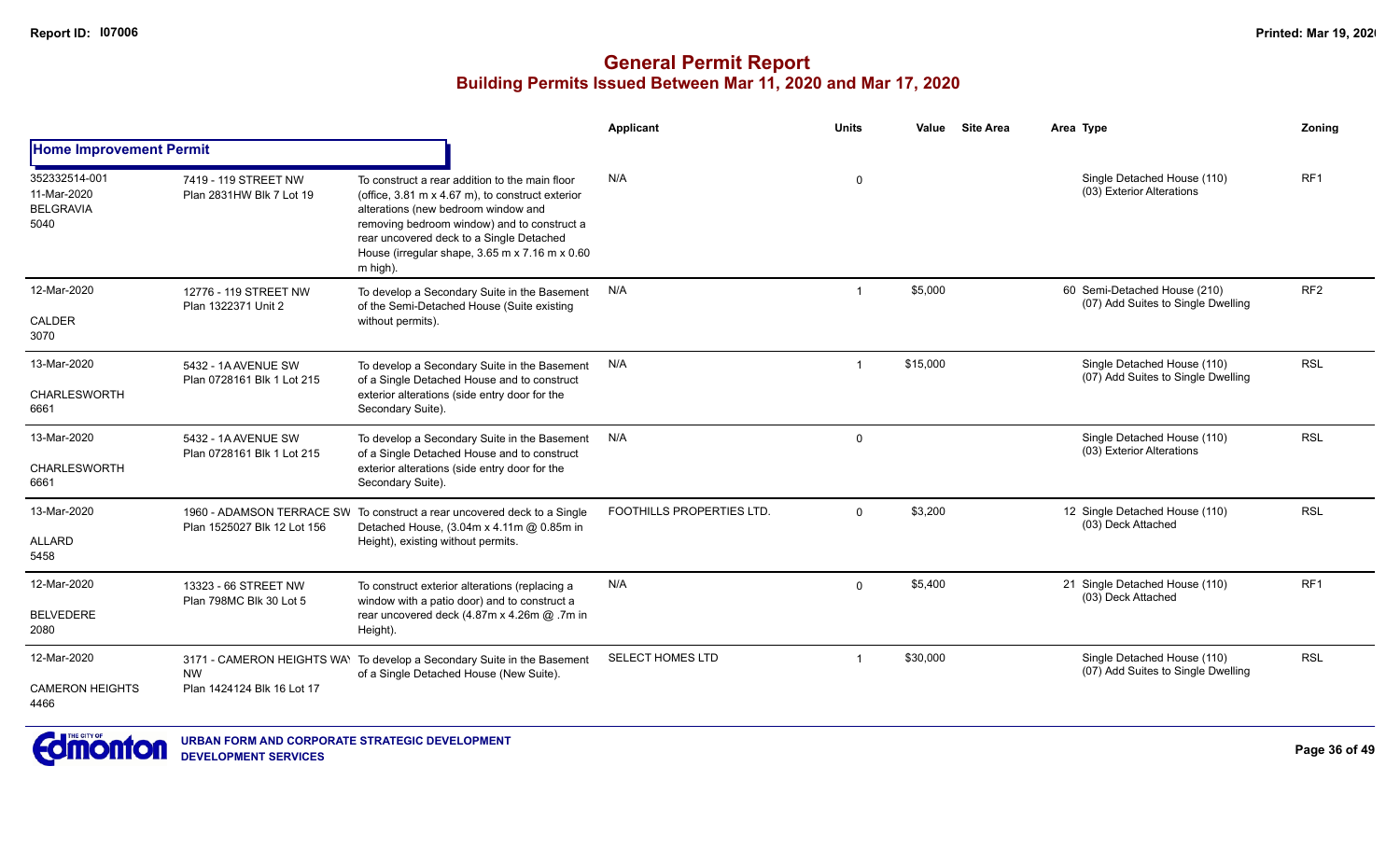|                                             |                                                        |                                                                                                                             | <b>Applicant</b>                        | <b>Units</b> | Value    | <b>Site Area</b> | Area Type                                                             | Zoning          |
|---------------------------------------------|--------------------------------------------------------|-----------------------------------------------------------------------------------------------------------------------------|-----------------------------------------|--------------|----------|------------------|-----------------------------------------------------------------------|-----------------|
| <b>Home Improvement Permit</b>              |                                                        |                                                                                                                             |                                         |              |          |                  |                                                                       |                 |
| 11-Mar-2020                                 | 8030 - ORCHARDS GREEN SW<br>Plan 1723624 Blk 23 Lot 15 | To develop a Secondary Suite in the Basement<br>of a Single Detached House (New Suite).                                     | ROHIT COMMUNITIES INC                   | -1           | \$30,000 |                  | 539 Single Detached House (110)<br>(07) Add Suites to Single Dwelling | <b>RMD</b>      |
| THE ORCHARDS AT<br><b>ELLERSLIE</b><br>6216 |                                                        |                                                                                                                             |                                         |              |          |                  |                                                                       |                 |
| 16-Mar-2020                                 | 2761 - WHEATON DRIVE NW<br>Plan 1223391 Blk 11 Lot 1   | To construct exterior alterations (Driveway<br>extension (1.61 m) to be used as a walkway                                   | <b>AVANTI HOMES INC</b>                 | $\mathbf{0}$ |          |                  | Single Detached House (110)<br>(03) Exterior Alterations              | <b>RSL</b>      |
| <b>WINDERMERE</b><br>5570                   |                                                        | and wheelchair access to the side yard),<br>existing without permits.                                                       |                                         |              |          |                  |                                                                       |                 |
| 11-Mar-2020                                 | 11606 - 32 STREET NW<br>Plan 1015TR Blk 3 Lot 22       | To construct interior alterations to a<br>Semi-detached House (Basement development,                                        | N/A                                     | $\mathbf{0}$ | \$10,000 |                  | Single Detached House (110)<br>(03) Interior Alterations              | RF4             |
| <b>RUNDLE HEIGHTS</b><br>2660               |                                                        | NOT to be used as an additional Dwelling).                                                                                  |                                         |              |          |                  |                                                                       |                 |
| 11-Mar-2020                                 | 3103 - CHOKECHERRY BEND                                | To construct an Accessory Building (rear<br>detached Garage, 6.1m x 6.1m).                                                  | <b>BROOKFIELD RESIDENTIAL PROPERTIE</b> | $\Omega$     | \$6,200  |                  | 37 Detached Garage (010)<br>(01) Building - New                       | <b>RMD</b>      |
| THE ORCHARDS AT<br><b>ELLERSLIE</b><br>6216 | <b>SW</b><br>Plan 1822450 Blk 18 Lot 41                |                                                                                                                             |                                         |              |          |                  |                                                                       |                 |
| 11-Mar-2020                                 | 34, 10550 - ELLERSLIE ROAD<br>SW                       | To construct interior alterations to a Single<br>Detached House (Basement development w/                                    | N/A                                     | $\mathbf{0}$ | \$15,000 |                  | Single Detached House (110)<br>(03) Interior Alterations              | RF <sub>1</sub> |
| <b>RICHFORD</b><br>5451                     | Plan 1026203 Unit 39                                   | wet bar, NOT to be used as an additional<br>Dwelling) (1 Bed, 1 Bath, 1 Exercise Room,<br>Open Area with Wet Bar, Utility). |                                         |              |          |                  |                                                                       |                 |
| 12-Mar-2020                                 | 1334 - ENRIGHT LANDING NW                              | To construct an Accessory building (detached<br>Garage, 5.79m x 6.71m).                                                     | ROHIT COMMUNITIES INC                   | $\Omega$     | \$6,500  |                  | 39 Detached Garage (010)<br>(01) Building - New                       | <b>RPL</b>      |
| <b>EDGEMONT</b><br>4462                     | Plan 1823445 Blk 21 Lot 3                              |                                                                                                                             |                                         |              |          |                  |                                                                       |                 |
| 11-Mar-2020                                 | 535 - PATERSON WAY SW<br>Plan 1821022 Blk 14 Lot 36    | To construct an Accessory Building (detached<br>Garage 10.98m x 6.71m).                                                     | <b>BROOKFIELD RESIDENTIAL PROPERTIE</b> | $\Omega$     | \$6,100  |                  | 37 Detached Garage (010)<br>(01) Building - New                       | HVLD. HVLD      |
| PAISLEY<br>5469                             |                                                        |                                                                                                                             |                                         |              |          |                  |                                                                       |                 |

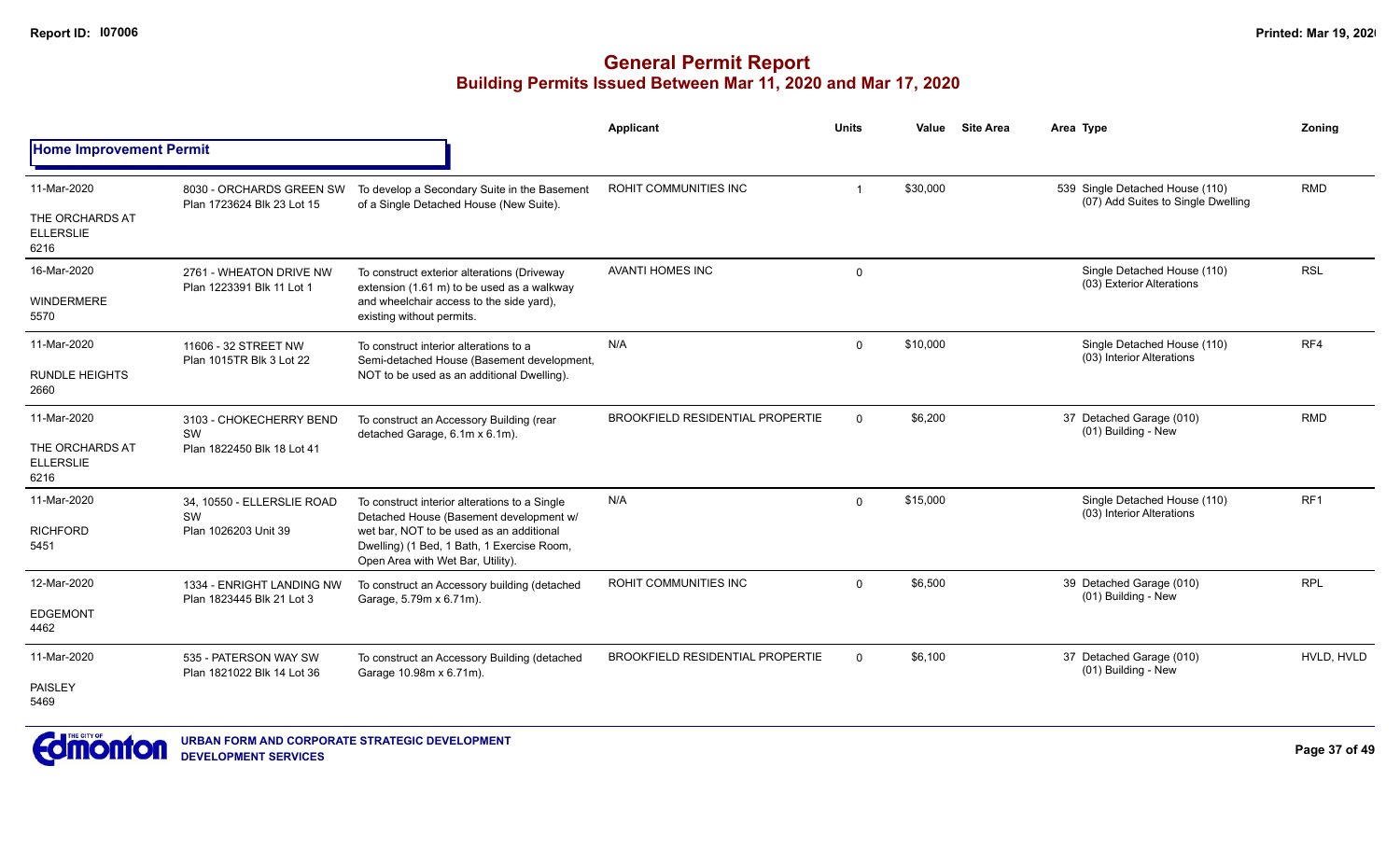|                                |                                                      |                                                                                                 | Applicant                        | <b>Units</b> | Value    | <b>Site Area</b> | Area Type                                                         | Zoning          |
|--------------------------------|------------------------------------------------------|-------------------------------------------------------------------------------------------------|----------------------------------|--------------|----------|------------------|-------------------------------------------------------------------|-----------------|
| <b>Home Improvement Permit</b> |                                                      |                                                                                                 |                                  |              |          |                  |                                                                   |                 |
| 11-Mar-2020                    | 3520 - 87 STREET NW<br>Plan 6455RS Blk 10 Lot 10     | To construct interior alterations to a Single<br>Detached House (Basement development, NOT      | ELEVATED LIVING LTD              | $\Omega$     | \$12,000 |                  | Single Detached House (110)<br>(03) Interior Alterations          | RF <sub>1</sub> |
| <b>RICHFIELD</b><br>6600       |                                                      | to be used as an additional Dwelling).                                                          |                                  |              |          |                  |                                                                   |                 |
| 11-Mar-2020                    | 2413 - KELLY CIRCLE SW<br>Plan 1723548 Blk 13 Lot 19 | To construct an Accessory Building (detached<br>Garage (6.1m x 6.1m)).                          | <b>LANDMARK LEGACY HOMES INC</b> | $\mathbf 0$  | \$6,200  |                  | 37 Detached Garage (010)<br>(01) Building - New                   | <b>RPL</b>      |
| <b>KESWICK AREA</b><br>5576    |                                                      |                                                                                                 |                                  |              |          |                  |                                                                   |                 |
| 12-Mar-2020                    | 5623 - 142 AVENUE NW<br>Plan 5435NY Blk 24 Lot 10    | To develop a Secondary Suite in the Basement<br>of a Single Detached House. 2 Bedrooms, 1       | N/A                              |              | \$10,000 |                  | Single Detached House (110)<br>(07) Add Suites to Single Dwelling | RF <sub>1</sub> |
| <b>YORK</b><br>2720            |                                                      | Living Room, 1 Bathroom, 1 Furnace Room.                                                        |                                  |              |          |                  |                                                                   |                 |
| 17-Mar-2020                    | 4008 - ALLAN CRESCENT SW                             | To construct interior alterations to a Single<br>Detached House (Basement development, NOT      | N/A                              | $\Omega$     | \$15,000 |                  | Single Detached House (110)<br>(03) Interior Alterations          | <b>RPL</b>      |
| AMBLESIDE<br>5505              | Plan 1222864 Blk 17 Lot 25                           | to be used as an additional Dwelling, 1<br>Bedroom, 1 Bathroom, 1 Mech Room, 1 Living<br>Room). |                                  |              |          |                  |                                                                   |                 |
| 16-Mar-2020                    | 4644 - 175 AVENUE NW<br>Plan 1823038 Blk 22 Lot 10   | To construct an Accessory Building (detached<br>Garage (5.49m x 6.10m)).                        | STERLING HOMES EDMONTON LTD.     | $\Omega$     | \$5,600  |                  | 33 Detached Garage (010)<br>(01) Building - New                   | <b>RPL</b>      |
| <b>CY BECKER</b><br>2611       |                                                      |                                                                                                 |                                  |              |          |                  |                                                                   |                 |
| 11-Mar-2020                    | 5608 - 101A AVENUE NW<br>Plan 1841KS Blk 6 Lot 27    | To construct interior alterations to Single<br>Detached House (load bearing wall removal        | N/A                              | $\Omega$     | \$10,000 |                  | Single Detached House (110)<br>(03) Interior Alterations          | RF <sub>1</sub> |
| <b>FULTON PLACE</b><br>6240    |                                                      | between the kitchen and family room in the main<br>floor).                                      |                                  |              |          |                  |                                                                   |                 |
| 17-Mar-2020                    | 3624 - 12 STREET NW<br>Plan 0726190 Blk 10 Lot 27    | To construct interior alterations (Basement<br>development, NOT to be used as an additional     | N/A                              | $\Omega$     | \$4,000  |                  | Single Detached House (110)<br>(03) Interior Alterations          | <b>RPL</b>      |
| <b>TAMARACK</b><br>6443        |                                                      | Dwelling).                                                                                      |                                  |              |          |                  |                                                                   |                 |

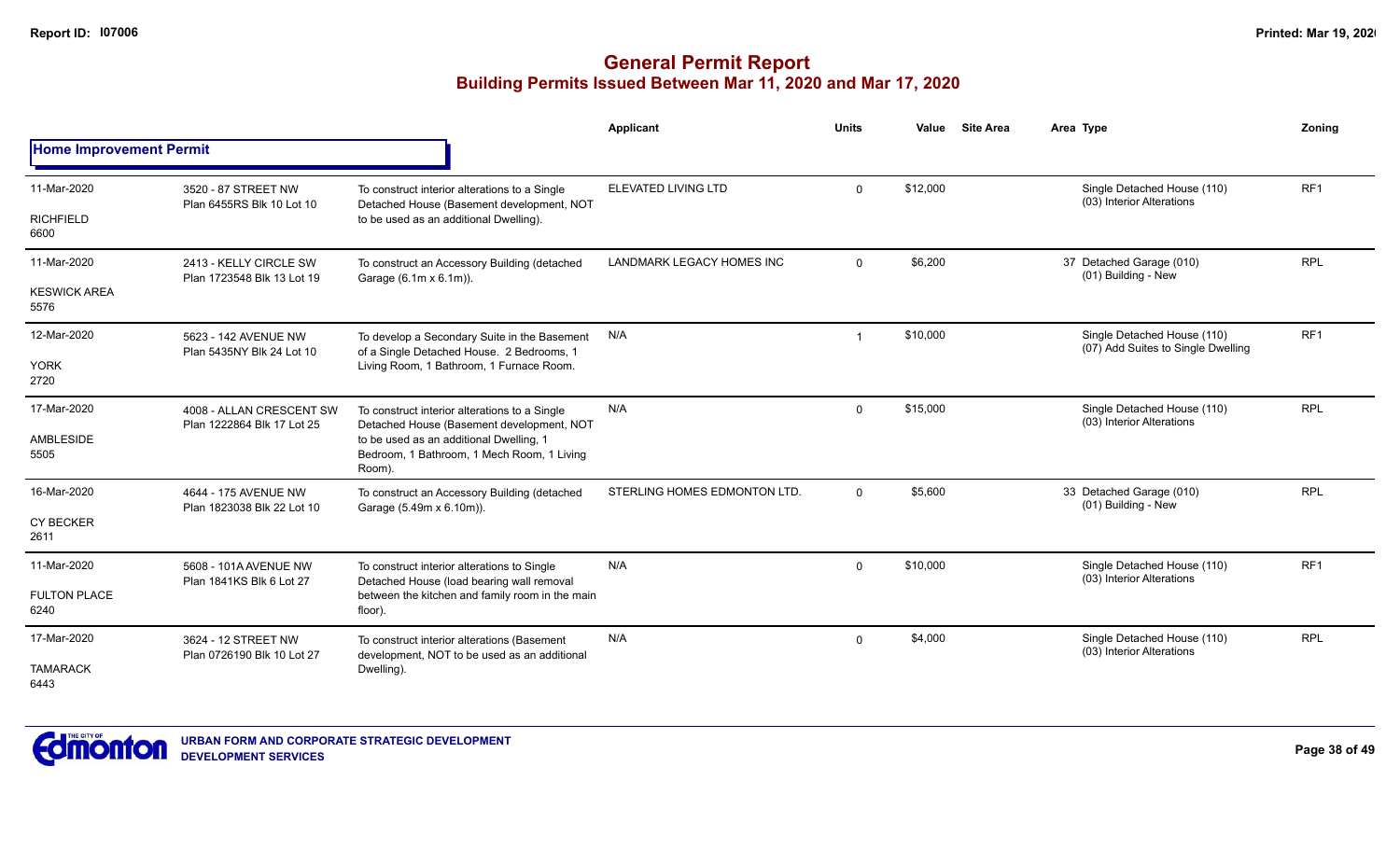|                                               |                                                                    |                                                                                                                                                                                                                                                                                                                                                                                                                               | Applicant            | <b>Units</b> | Value    | <b>Site Area</b> | Area Type                                                             | Zoning          |
|-----------------------------------------------|--------------------------------------------------------------------|-------------------------------------------------------------------------------------------------------------------------------------------------------------------------------------------------------------------------------------------------------------------------------------------------------------------------------------------------------------------------------------------------------------------------------|----------------------|--------------|----------|------------------|-----------------------------------------------------------------------|-----------------|
| <b>Home Improvement Permit</b>                |                                                                    |                                                                                                                                                                                                                                                                                                                                                                                                                               |                      |              |          |                  |                                                                       |                 |
| 11-Mar-2020                                   | 2182 - 52A STREET SW<br>Plan 1425561 Blk 4 Lot 33                  | To construct interior alterations to a<br>Semi-detached House (Basement development,                                                                                                                                                                                                                                                                                                                                          | N/A                  | $\mathbf{0}$ | \$10,000 |                  | Semi-Detached House (210)<br>(03) Interior Alterations                | RF4             |
| <b>WALKER</b><br>6662                         |                                                                    | NOT to be used as an additional Dwelling) (1<br>Bed, 1 Bath, Living Room, Kitchen, Utility).                                                                                                                                                                                                                                                                                                                                  |                      |              |          |                  |                                                                       |                 |
| 17-Mar-2020<br><b>BEVERLY HEIGHTS</b><br>2100 | 4813 - ADA BOULEVARD NW<br>Plan 6702NY Blk 36 Lot 6A               | To construct interior and exterior alterations to a N/A<br>Single Detached House (second floor bathroom<br>wall alterations / bathroom enlargement and<br>Basement development - bathroom, mech room<br>& storage room, NOT to be used as an<br>additional Dwelling) and (change a window to a<br>door on the main floor and changing location of<br>window on second floor).                                                 |                      | $\mathbf 0$  |          |                  | Single Detached House (110)<br>(03) Exterior Alterations              | RF <sub>1</sub> |
| 17-Mar-2020<br><b>BEVERLY HEIGHTS</b><br>2100 | 4813 - ADA BOULEVARD NW<br>Plan 6702NY Blk 36 Lot 6A               | To construct interior and exterior alterations to a N/A<br>Single Detached House (second floor bathroom<br>wall alterations / bathroom enlargement and<br>Basement development - bathroom, mech room<br>& storage room, NOT to be used as an<br>additional Dwelling) and (change a window to a<br>door on the main floor and changing location of<br>window on second floor).                                                 |                      | $\mathbf 0$  |          |                  | Single Detached House (110)<br>(03) Interior Alterations              | RF1             |
| 12-Mar-2020<br>WALKER                         | 5108 - 20 AVENUE SW<br>Plan 1425561 Blk 1 Lot 164                  | To develop a Secondary Suite in the Basement<br>of a Semi-detached House. 1 Bedroom, 1 Living<br>Room, 1 Bathroom, 1 Mech Room.                                                                                                                                                                                                                                                                                               | <b>FLEX BUILDERS</b> |              | \$25,000 |                  | 59 Semi-Detached House (210)<br>(07) Add Suites to Single Dwelling    | RF4             |
| 6662                                          |                                                                    |                                                                                                                                                                                                                                                                                                                                                                                                                               |                      |              |          |                  |                                                                       |                 |
| 17-Mar-2020<br><b>EDGEMONT</b><br>4462        | 5720 - EDWORTHY LANDING<br><b>NW</b><br>Plan 1320806 Blk 15 Lot 14 | To develop a Secondary Suite in the Basement<br>(1 Bedroom, 1.5 Bathropoms, 1 Mech Room, 1<br>Living Room, 1 Kitchen) and to construct<br>interior/exterior alterations to a Single Detached<br>House (rear elevation, replace patio doors with<br>larger french doors & switch location of the<br>two windows; left elevation, replace window<br>with smaller size; right elevation, change<br>location of existing window). | N/A                  |              | \$48,000 |                  | 973 Single Detached House (110)<br>(07) Add Suites to Single Dwelling | <b>RSL</b>      |

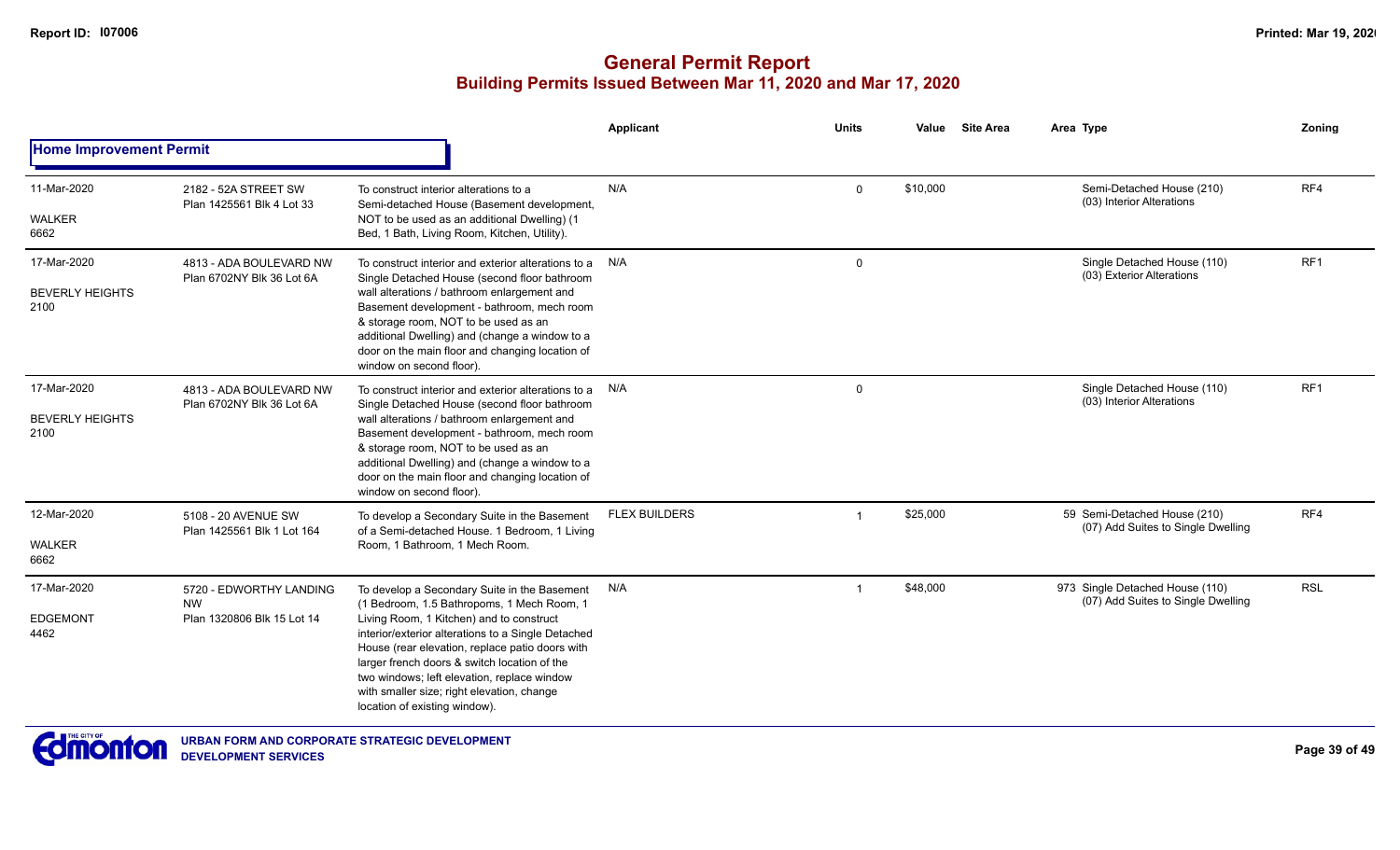|                                            |                                                    |                                                                                                                                                                                                                             | <b>Applicant</b>              | <b>Units</b> | Value    | <b>Site Area</b> | Area Type                                                          | Zoning          |
|--------------------------------------------|----------------------------------------------------|-----------------------------------------------------------------------------------------------------------------------------------------------------------------------------------------------------------------------------|-------------------------------|--------------|----------|------------------|--------------------------------------------------------------------|-----------------|
| <b>Home Improvement Permit</b>             |                                                    |                                                                                                                                                                                                                             |                               |              |          |                  |                                                                    |                 |
| 11-Mar-2020<br><b>BONNIE DOON</b><br>6040  | 8837 - 91 STREET NW<br>Plan 1723227 Blk Q Lot K1   | To construct interior alterations to a Single<br>Detached House (Basement development, NOT<br>to be used as an additional Dwelling).<br>(1 Bedroom, 1 Washroom, 1 Bar area, 1<br>Storage, 1 Recreation, and 1 Furnace room) | TIMBER HAUS DEVELOPMENTS      | $\mathbf 0$  | \$35,000 |                  | Single Detached House (110)<br>(03) Interior Alterations           | RF <sub>3</sub> |
| 11-Mar-2020<br><b>BELMONT</b><br>2070      | 3607 - 130 AVENUE NW<br>Plan 0124975 Blk 27 Lot 38 | To construct a rear addition to a Single<br>Detached House (two storey sunroom, 4.59m x<br>3.05m), existing without permits.                                                                                                | PERMIT MASTERS                | $\mathbf 0$  |          |                  | Single Detached House (110)<br>(03) Exterior Alterations           | RF <sub>1</sub> |
| 17-Mar-2020<br>CAPILANO<br>6061            | 10903 - 56 STREET NW<br>Plan 2442KS Blk 54 Lot 31  | To construct a side addition to a Single<br>Detached House (new flanking entry on west<br>elevation, 1.52m x 3.20m).                                                                                                        | ALCAM PROJECT DEVELOPMENT INC | $\Omega$     | \$15,000 |                  | Single Detached House (110)<br>(02) Addition                       | RF <sub>1</sub> |
| 12-Mar-2020<br><b>OLESKIW</b><br>4360      | 216 - WAYGOOD ROAD NW<br>Plan 8521774 Blk 1 Lot 86 | To construct exterior alterations to a Single<br>Detached House, existing without permits<br>(pergola, 5.37m x 3.14m).                                                                                                      | N/A                           | 0            |          |                  | Single Detached House (110)<br>(02) Addition                       | RF <sub>1</sub> |
| 11-Mar-2020<br><b>GLENORA</b><br>3200      | 10425 - 135 STREET NW<br>Plan 3875P Blk 77 Lot 15  | To construct an Accessory building (detached<br>Garage, 9.76m x 7.93m).                                                                                                                                                     | FC DEVELOPMENTS INC           | $\mathbf 0$  | \$12,300 |                  | 74 Detached Garage (010)<br>(01) Building - New                    | RF <sub>1</sub> |
| 16-Mar-2020<br><b>ALLARD</b><br>5458       | 4621 - ALWOOD WAY SW<br>Plan 1823179 Blk 19 Lot 34 | To construct an Accessory Building (detached<br>Garage (6.1m x 6.1m)).                                                                                                                                                      | <b>JAYMAN MASTERBUILT INC</b> | $\mathbf 0$  | \$6,200  |                  | 37 Detached Garage (010)<br>(01) Building - New                    | <b>RMD</b>      |
| 12-Mar-2020<br><b>KESWICK AREA</b><br>5576 | 6449 - KING WYND SW<br>Plan 1920145 Blk 6 Lot 40   | To develop a Secondary Suite in the basement<br>of a Semi-detached House (New Suite).                                                                                                                                       | ROHIT COMMUNITIES INC         |              | \$40,000 |                  | 57 Semi-Detached House (210)<br>(07) Add Suites to Single Dwelling | RF4             |

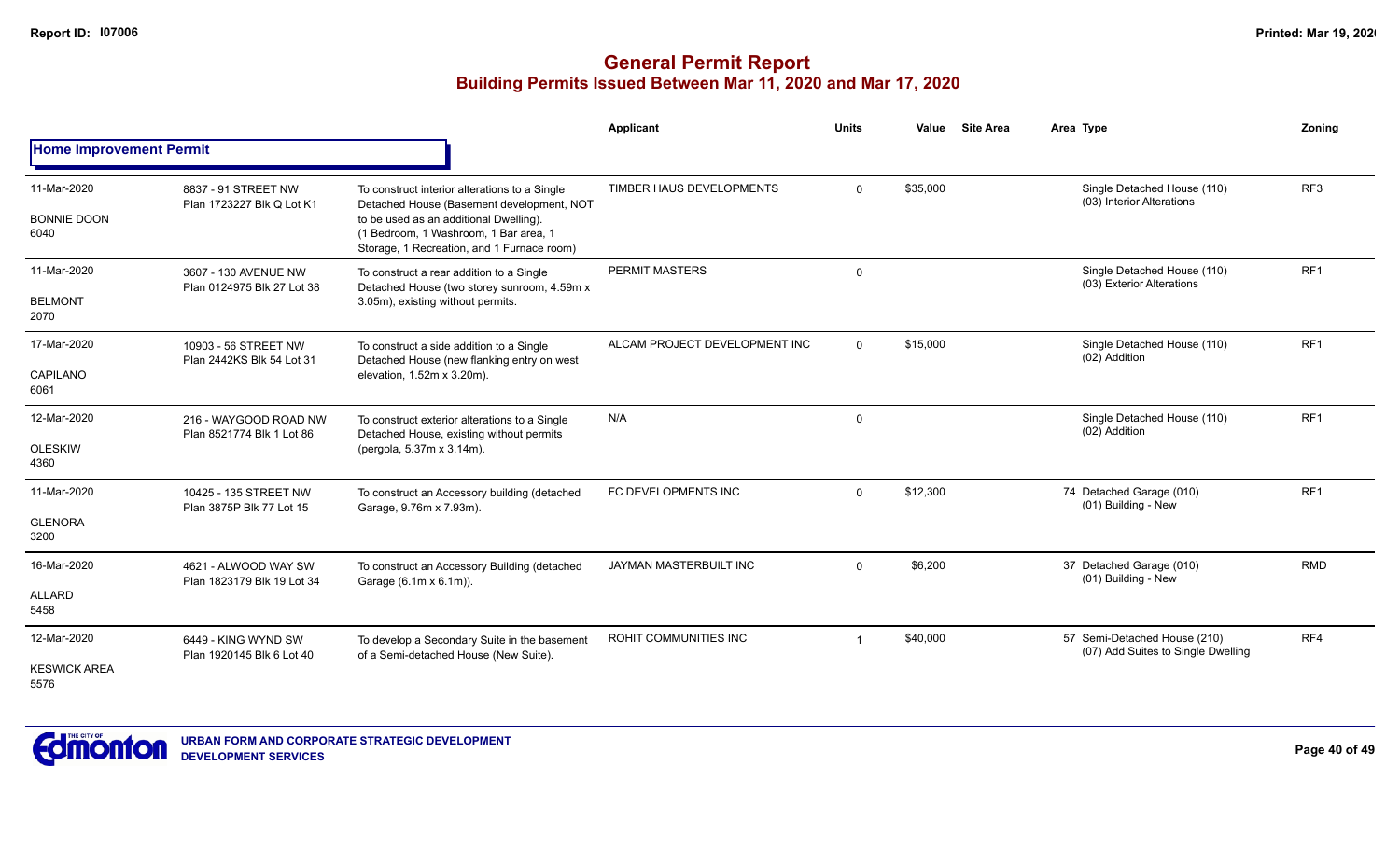|                                                     |                                                         |                                                                                                                                                                                                                                              | Applicant                  | <b>Units</b> | Value    | <b>Site Area</b> | Area Type                                                | Zoning          |
|-----------------------------------------------------|---------------------------------------------------------|----------------------------------------------------------------------------------------------------------------------------------------------------------------------------------------------------------------------------------------------|----------------------------|--------------|----------|------------------|----------------------------------------------------------|-----------------|
| <b>Home Improvement Permit</b>                      |                                                         |                                                                                                                                                                                                                                              |                            |              |          |                  |                                                          |                 |
| 11-Mar-2020<br><b>BRECKENRIDGE GREENS</b><br>4700   | Plan 9422558 Blk 14 Lot 42                              | 432 - BRECKENRIDGE LANE NV To construct interior alterations to a Single<br>Detached House (Basement development, NOT<br>to be used as an additional Dwelling).                                                                              | N/A                        | $\Omega$     | \$18,000 |                  | Single Detached House (110)<br>(03) Interior Alterations | <b>RSL</b>      |
| 12-Mar-2020<br><b>MENISA</b><br>6450                | 6811 - 12 AVENUE NW<br>Plan 7621269 Blk 32 Lot 20       | To construct exterior alterations to a Single<br>Detached House, removal of cover over the<br>rear deck (existing without permits).                                                                                                          | RIDGELINE IMPROVEMENTS LTD | $\Omega$     |          |                  | Single Detached House (110)<br>(03) Exterior Alterations | RF <sub>1</sub> |
| 16-Mar-2020<br><b>LAUREL</b><br>6444                | 2407 - 14 AVENUE NW<br>Plan 1722980 Blk 8 Lot 146       | To construct an Accessory Building (detached<br>Garage 6.10m x 6.10m).                                                                                                                                                                       | <b>COVENTRY HOMES</b>      | $\Omega$     | \$6,200  |                  | 37 Detached Garage (010)<br>(01) Building - New          | <b>RPL</b>      |
| 13-Mar-2020<br><b>CRYSTALLINA NERA WEST</b><br>2463 | 7751 - 181 AVENUE NW<br>Plan 1323419 Blk 2 Lot 30       | To install a Renewable Energy Device On a<br>House (13 Solar PhotoVoltaic (PV) Panel(s) on<br>the Roof).                                                                                                                                     | <b>SKYFIRE ENERGY INC</b>  | $\Omega$     | \$0      |                  | Single Detached House (110)<br>(03) Exterior Alterations | <b>RPL</b>      |
| 17-Mar-2020<br><b>TERWILLEGAR TOWNE</b><br>5640     | 3055 - TRELLE CRESCENT NW<br>Plan 0324296 Blk 26 Lot 55 | To construct exterior alterations to a Single<br>Detached House (pergola, 3.20m x 3.20m),<br>existing w/o permits.                                                                                                                           | N/A                        | 0            |          |                  | Single Detached House (110)<br>(02) Addition             | <b>RPLt</b>     |
| 17-Mar-2020<br><b>WINDERMERE</b><br>5570            | 2071 - WARE ROAD NW<br>Plan 1323982 Blk 12 Lot 73       | To construct interior alterations to a Single<br>Detached House (partial Basement<br>development, NOT to be used as an additional<br>Dwelling).<br>(NEW: 1 bedroom, rec room (with wet bar),<br>mechanical room).<br>(EXISTING: 1 bathroom). | N/A                        | $\Omega$     | \$7,000  |                  | Single Detached House (110)<br>(03) Interior Alterations | <b>RSL</b>      |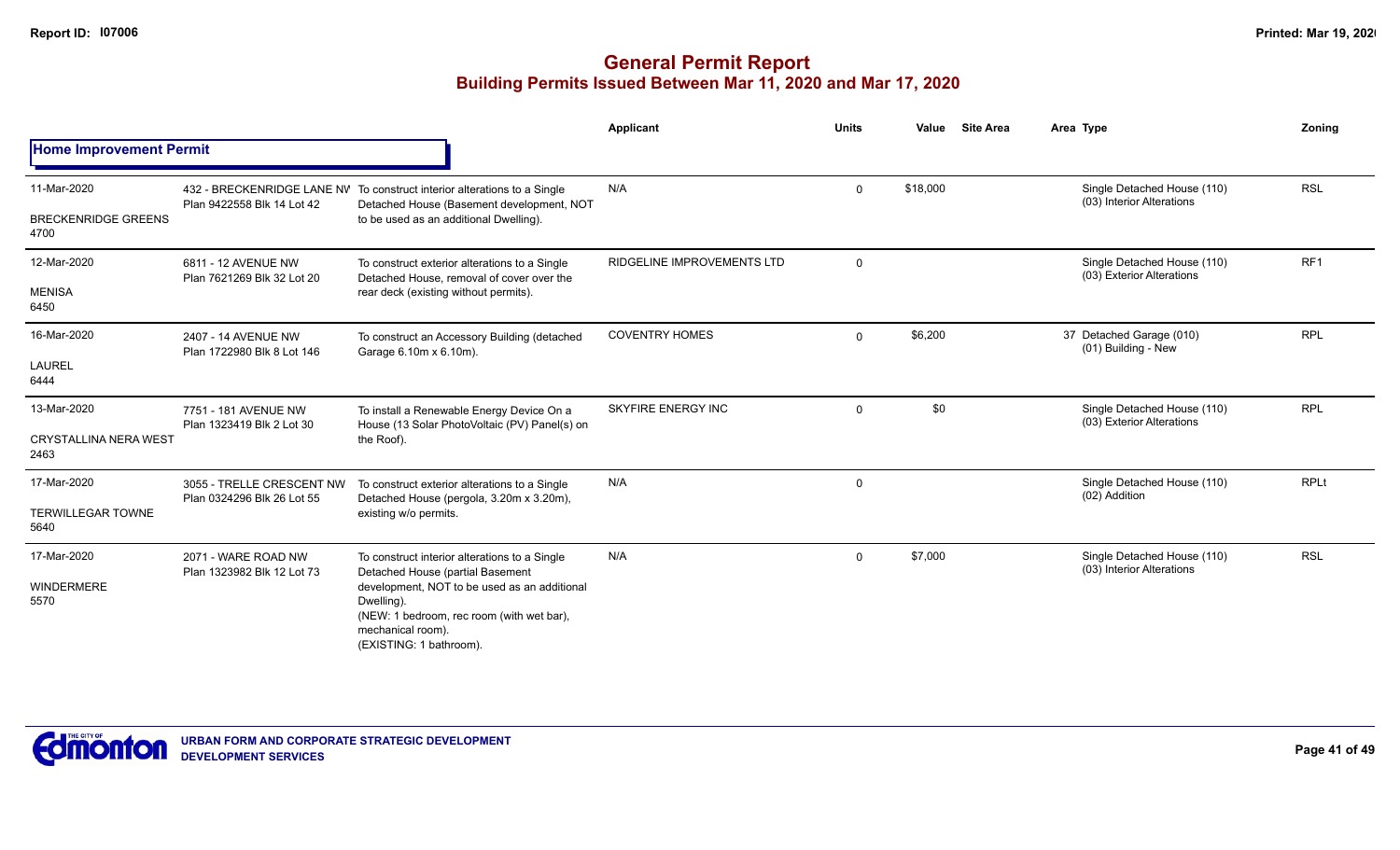|                                              |                                                   |                                                                                                                                                                                                                | Applicant                | <b>Units</b> | Value    | <b>Site Area</b> | Area Type                                                | Zoning          |
|----------------------------------------------|---------------------------------------------------|----------------------------------------------------------------------------------------------------------------------------------------------------------------------------------------------------------------|--------------------------|--------------|----------|------------------|----------------------------------------------------------|-----------------|
| <b>Home Improvement Permit</b>               |                                                   |                                                                                                                                                                                                                |                          |              |          |                  |                                                          |                 |
| 12-Mar-2020<br><b>WINDERMERE</b><br>5570     | 17220 - 5 AVENUE SW<br>Plan 1120860 Blk 3 Lot 56  | To construct exterior alterations to a Single<br>Detached House (Privacy wall with Pergola,<br>0.69m X 3.95m) and to construct an Accessory<br>Building (pergola, 3.30m x 3.48m), existing<br>without permits. | N/A                      | $\Omega$     | \$0      |                  | Pergola<br>(01) Building - New                           | <b>RSL</b>      |
| 12-Mar-2020<br><b>WINDERMERE</b><br>5570     | 17220 - 5 AVENUE SW<br>Plan 1120860 Blk 3 Lot 56  | To construct exterior alterations to a Single<br>Detached House (Privacy wall with Pergola,<br>0.69m X 3.95m) and to construct an Accessory<br>Building (pergola, 3.30m x 3.48m), existing<br>without permits. | N/A                      | $\mathbf 0$  |          |                  | Single Detached House (110)<br>(02) Addition             | <b>RSL</b>      |
| 12-Mar-2020<br><b>MENISA</b><br>6450         | 1126 - 75 STREET NW<br>Plan 7621269 Blk 36 Lot 43 | To construct interior alterations to a Single<br>Detached House (Basement development, NOT<br>to be used as an additional Dwelling).                                                                           | N/A                      | $\mathbf 0$  | \$20,000 |                  | Single Detached House (110)<br>(03) Interior Alterations | RF <sub>1</sub> |
| 13-Mar-2020<br><b>CY BECKER</b><br>2611      | 17139 - 49 STREET NW<br>Plan 1422160 Blk 12 Lot 6 | To construct interior alterations to a Single<br>Detached House (Basement development, NOT<br>to be used as an additional Dwelling).                                                                           | N/A                      | $\Omega$     | \$13,000 |                  | Single Detached House (110)<br>(03) Interior Alterations | <b>RPL</b>      |
| 11-Mar-2020<br><b>BROOKSIDE</b><br>5090      | 5811 - 143 STREET NW<br>Plan 6469NY Blk 8 Lot 19  | To construct interior alterations to a Single<br>Detached House (Basement development, NOT<br>to be used as an additional Dwelling).                                                                           | <b>FRANKEN HOMES LTD</b> | $\Omega$     | \$8,000  |                  | Single Detached House (110)<br>(03) Interior Alterations | RF1             |
| 12-Mar-2020<br><b>FOREST HEIGHTS</b><br>6230 | 10503 - 74 STREET NW<br>Plan 6906KS Blk 1A Lot 2  | To install a Renewable Energy Device On a<br>House (26 Solar PhotoVoltaic (PV) Panel(s) on<br>the Roof).                                                                                                       | <b>VIRTUOSO ENERGY</b>   | $\Omega$     | \$0      |                  | Single Detached House (110)<br>(03) Exterior Alterations | RF <sub>3</sub> |
| 12-Mar-2020<br><b>CHAPPELLE AREA</b><br>5462 | Plan 1723094 Blk 19 Lot 20                        | 9112 - COOPER CRESCENT SW To install a Renewable Energy Device On a<br>House (26 Solar PhotoVoltaic (PV) Panel(s) on<br>the Roof).                                                                             | <b>VIRTUOSO ENERGY</b>   | $\Omega$     | \$0      |                  | Single Detached House (110)<br>(03) Exterior Alterations | <b>RMD</b>      |

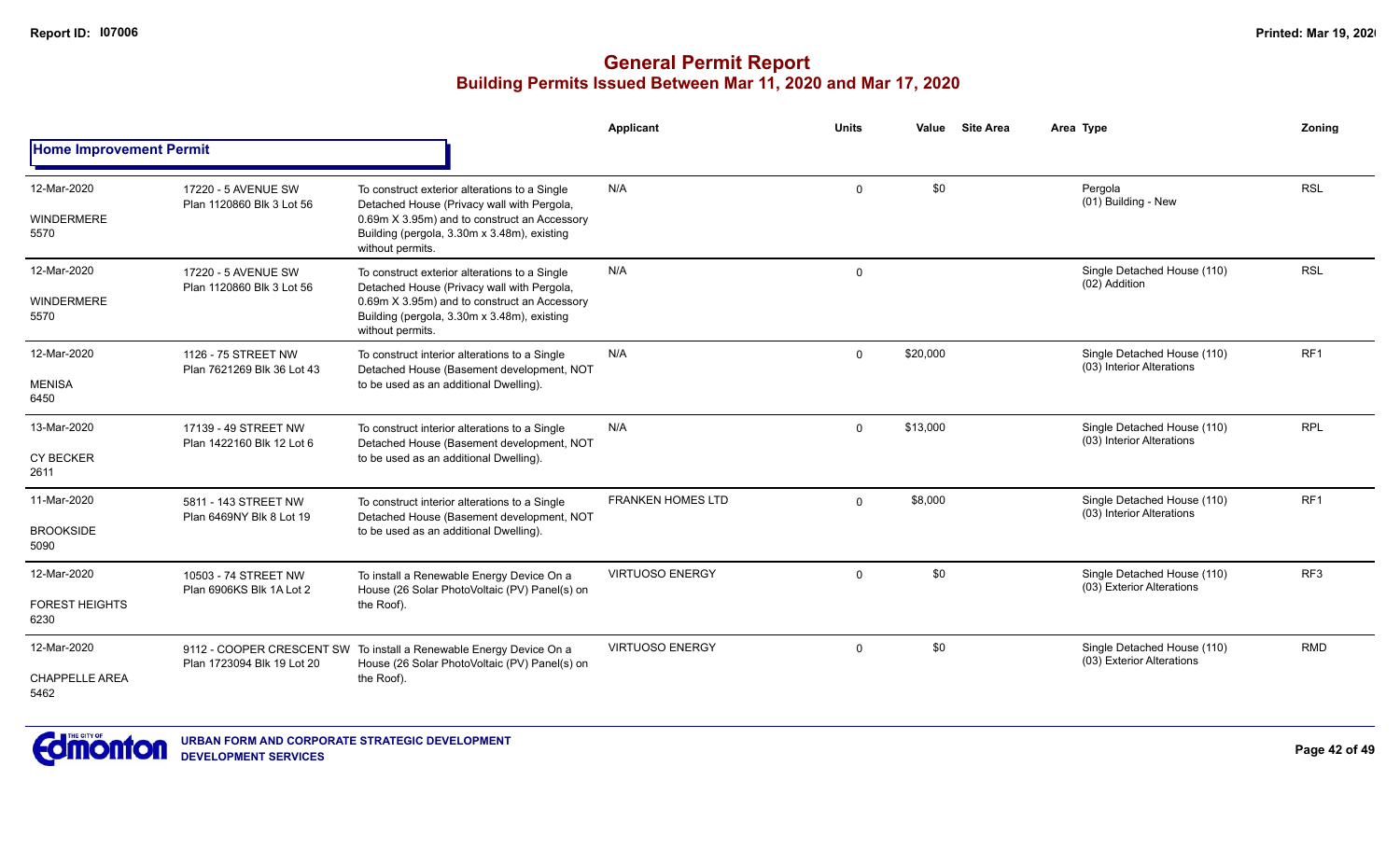|                                  |                                                    |                                                                                                             | Applicant                                   | <b>Units</b>   | Value    | <b>Site Area</b> | Area Type                                                            | Zoning          |
|----------------------------------|----------------------------------------------------|-------------------------------------------------------------------------------------------------------------|---------------------------------------------|----------------|----------|------------------|----------------------------------------------------------------------|-----------------|
| <b>Home Improvement Permit</b>   |                                                    |                                                                                                             |                                             |                |          |                  |                                                                      |                 |
| 12-Mar-2020                      | 3004 - 12 AVENUE NW<br>Plan 1722070 Blk 19 Lot 52  | To develop a Secondary Suite in the Basement<br>of a Single Detached House.                                 | CANADIAN DRYWALL CONSTRUCTION<br><b>LTD</b> | $\overline{1}$ | \$30,000 |                  | 67 Single Detached House (110)<br>(07) Add Suites to Single Dwelling | <b>RMD</b>      |
| LAUREL<br>6444                   |                                                    |                                                                                                             |                                             |                |          |                  |                                                                      |                 |
| 11-Mar-2020                      | 20722 - 58 AVENUE NW<br>Plan 0820521 Blk 44 Lot 44 | To construct interior alterations to a Single<br>Detached House (Basement development, NOT                  | N/A                                         | $\Omega$       | \$15,000 |                  | Single Detached House (110)<br>(03) Interior Alterations             | <b>RSL</b>      |
| THE HAMPTONS<br>4461             |                                                    | to be used as an additional Dwelling).<br>(1 Bedroom, 1 Bathroom, 1 Entry, 1 Living room,<br>and 1 Utility) |                                             |                |          |                  |                                                                      |                 |
| 12-Mar-2020                      | 13316 - 82 STREET NW<br>Plan 2214MC Blk 8 Lot 30   | To demolish a detached Garage and to<br>construct an Accessory Building (rear                               | N/A                                         | $\mathbf 0$    | \$4,800  |                  | 29 Detached Garage (010)<br>(01) Building - New                      | RF <sub>5</sub> |
| <b>GLENGARRY</b><br>2290         |                                                    | detached Garage (3.96m x 7.01m)).                                                                           |                                             |                |          |                  |                                                                      |                 |
| 12-Mar-2020                      | 13316 - 82 STREET NW                               | To demolish a detached Garage and to<br>construct an Accessory Building (rear                               | N/A                                         | $\Omega$       | \$3,500  |                  | Detached Garage(010)<br>(99) Demolition                              | RF <sub>5</sub> |
| <b>GLENGARRY</b><br>2290         | Plan 2214MC Blk 8 Lot 30                           | detached Garage (3.96m x 7.01m)).                                                                           |                                             |                |          |                  |                                                                      |                 |
| 13-Mar-2020                      | 7786 - 160 AVENUE NW<br>Plan 0021663 Blk 61 Lot 5  | To construct interior alterations to a Single<br>Detached House (Basement development, NOT                  | N/A                                         | $\Omega$       | \$2,500  |                  | Single Detached House (110)<br>(03) Interior Alterations             | RF <sub>1</sub> |
| <b>MAYLIEWAN</b><br>2511         |                                                    | to be used as an additional Dwelling).                                                                      |                                             |                |          |                  |                                                                      |                 |
| 13-Mar-2020                      | 9532 - 151 STREET NW<br>Plan 1815AW Blk 47 Lot 4   | To install a Renewable Energy Device On a<br>House (12 Solar PhotoVoltaic (PV) Panel(s) on                  | <b>SKYFIRE ENERGY INC</b>                   | $\mathbf 0$    | \$0      |                  | Single Detached House (110)<br>(03) Exterior Alterations             | RF <sub>1</sub> |
| <b>WEST JASPER PLACE</b><br>4580 |                                                    | the Roof) and on an Accessory Building,<br>Garage (14 Solar PhotoVoltaic (PV) Panel(s) on<br>the Roof).     |                                             |                |          |                  |                                                                      |                 |
| 17-Mar-2020                      | 5204 - 21 AVENUE SW<br>Plan 1425561 Blk 3 Lot 42   | To construct a rear uncovered deck to a<br>Semi-Detached House (3.35m x 3.05m @1.2m                         | MORRISON HOMES (EDMONTON) LTD               | $\Omega$       | \$2,700  |                  | 10 Semi-Detached House (210)<br>(03) Deck Attached                   | RF4             |
| <b>WALKER</b><br>6662            |                                                    | in Height).                                                                                                 |                                             |                |          |                  |                                                                      |                 |

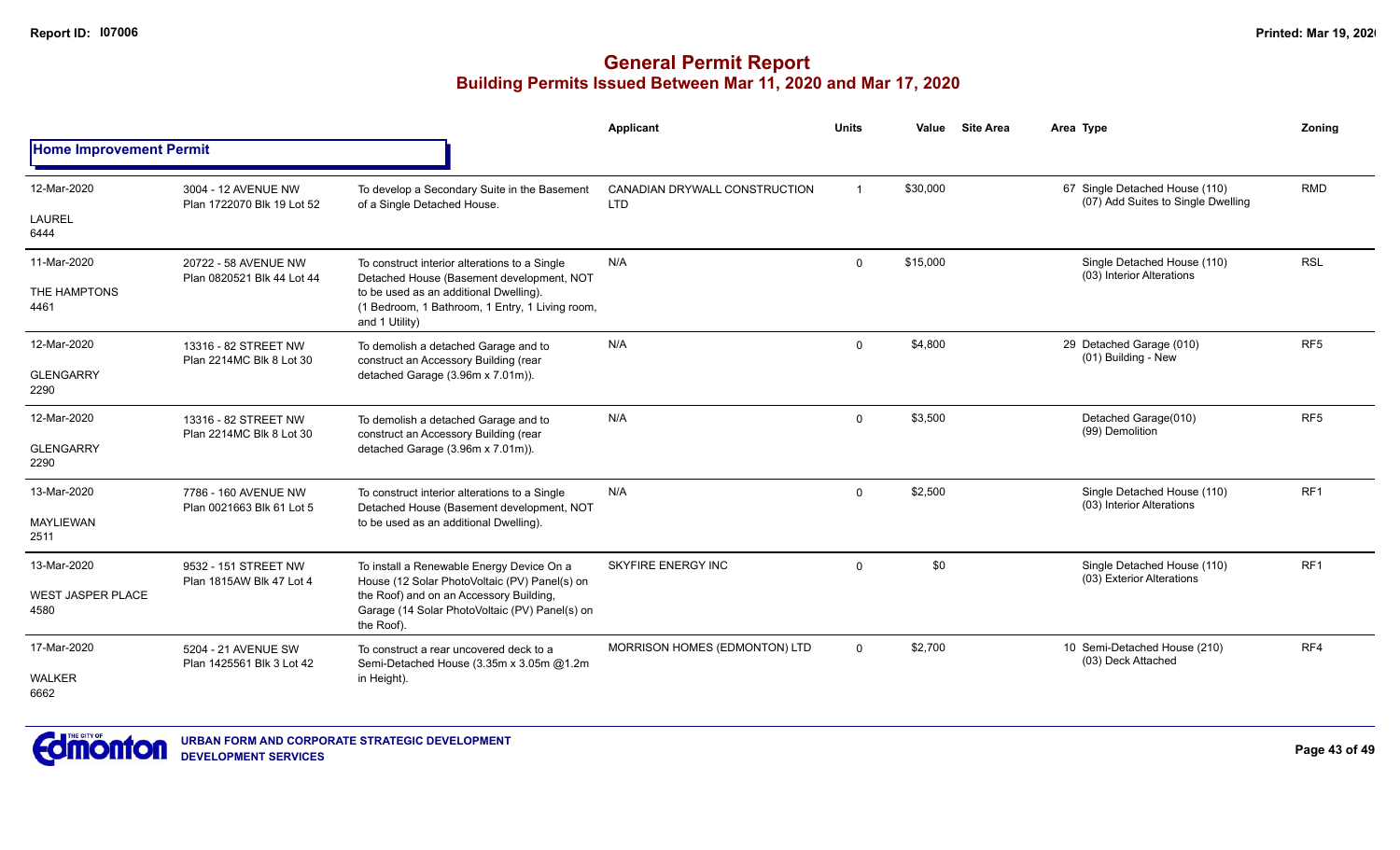|                                            |                                                    |                                                                                                                                                                                                                                                                                                           | <b>Applicant</b>          | <b>Units</b> | Value    | <b>Site Area</b> | Area Type                                                | Zoning          |
|--------------------------------------------|----------------------------------------------------|-----------------------------------------------------------------------------------------------------------------------------------------------------------------------------------------------------------------------------------------------------------------------------------------------------------|---------------------------|--------------|----------|------------------|----------------------------------------------------------|-----------------|
| <b>Home Improvement Permit</b>             |                                                    |                                                                                                                                                                                                                                                                                                           |                           |              |          |                  |                                                          |                 |
| 16-Mar-2020<br><b>KLARVATTEN</b><br>2440   | 17740 - 90 STREET NW<br>Plan 0522892 Blk 1 Lot 113 | To construct interior alterations to a Single<br>Detached House (Basement development, NOT<br>to be used as an additional Dwelling)(1<br>bedroom, 1 bathroom, mechanical room).                                                                                                                           | N/A                       | $\mathbf 0$  | \$5,000  |                  | Single Detached House (110)<br>(03) Interior Alterations | <b>RSL</b>      |
| 12-Mar-2020<br><b>RITCHIE</b><br>6610      | 7203 - 93 STREET NW<br>Plan 5682HW Blk 10 Lot 17   | To construct interior alterations (Basement<br>Development (NO wet bar or kitchen), NOT to<br>be used as an additional Dwelling), existing<br>without a permit.<br>(NEW: 1 bathroom).<br>(EXISTING: 1 office, living room, mechanical /<br>laundry room)                                                  | ECORENEW CONTRACTING LTD. | $\mathbf 0$  | \$13,100 |                  | Single Detached House (110)<br>(03) Interior Alterations | RF <sub>3</sub> |
| 17-Mar-2020<br><b>KESWICK AREA</b><br>5576 | 6224 - KING VISTA SW<br>Plan 1723517 Blk 4 Lot 18  | To construct interior alterations to a Single<br>Detached House (Basement development, NOT<br>to be used as an additional Dwelling) (1<br>bedroom, 1 bathroom, rec room (with wet bar),<br>mechanical room).                                                                                              | N/A                       | $\Omega$     | \$26,000 |                  | Single Detached House (110)<br>(03) Interior Alterations | DC1, DC1        |
| 11-Mar-2020<br><b>SAKAW</b><br>6670        | 1312 - 54 STREET NW<br>Plan 7722530 Blk 27 Lot 4A  | To construct a rear uncovered deck to a<br>Semi-Detached House (2 tiered irregular shape,<br>deck1, 3.75m x 3.75m @ 0.80m in Height with<br>privacy screen @ 1.83m in Height; deck 2, 4.3m<br>x 11.01m @ 0.30m in Height) and to construct<br>Accessory Building (detached Garage, 6.10m x<br>$6.10m$ ).  | N/A                       | $\mathbf 0$  | \$6,200  |                  | 37 Detached Garage (010)<br>(01) Building - New          | RF4             |
| 11-Mar-2020<br><b>SAKAW</b><br>6670        | 1312 - 54 STREET NW<br>Plan 7722530 Blk 27 Lot 4A  | To construct a rear uncovered deck to a<br>Semi-Detached House (2 tiered irregular shape,<br>deck1, 3.75m x 3.75m @ 0.80m in Height with<br>privacy screen @ 1.83m in Height; deck 2, 4.3m<br>x 11.01m @ 0.30m in Height) and to construct<br>Accessory Building (detached Garage, 6.10m x)<br>$6.10m$ ). | N/A                       | $\Omega$     | \$3,600  |                  | 14 Semi-Detached House (210)<br>(03) Deck Attached       | RF4             |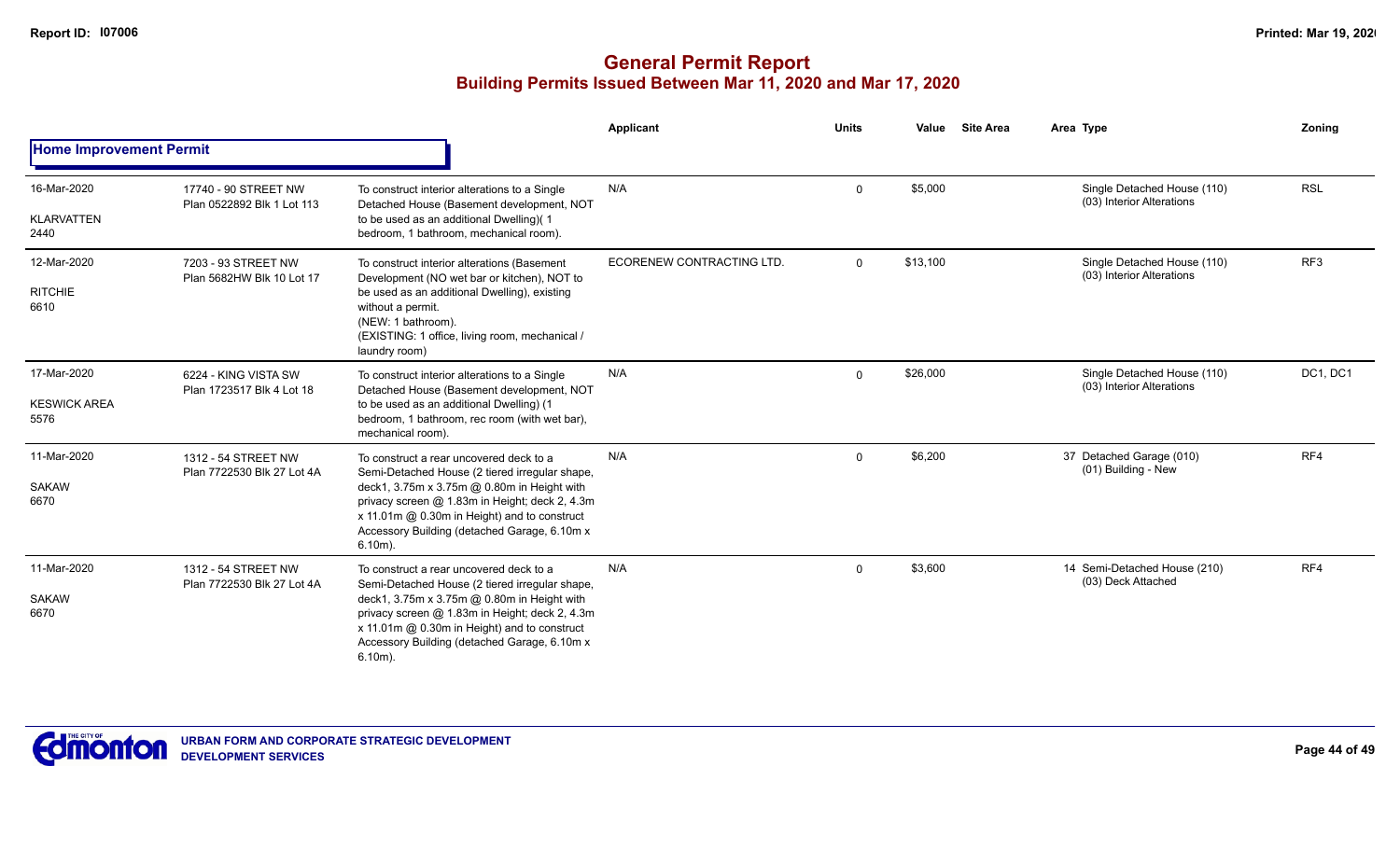|                                               |                                                              |                                                                                                                                                                                                                                                                                                          | <b>Applicant</b>         | <b>Units</b> | Value    | <b>Site Area</b> | Area Type                                                | Zoning          |
|-----------------------------------------------|--------------------------------------------------------------|----------------------------------------------------------------------------------------------------------------------------------------------------------------------------------------------------------------------------------------------------------------------------------------------------------|--------------------------|--------------|----------|------------------|----------------------------------------------------------|-----------------|
| <b>Home Improvement Permit</b>                |                                                              |                                                                                                                                                                                                                                                                                                          |                          |              |          |                  |                                                          |                 |
| 11-Mar-2020<br><b>SAKAW</b><br>6670           | 1312 - 54 STREET NW<br>Plan 7722530 Blk 27 Lot 4A            | To construct a rear uncovered deck to a<br>Semi-Detached House (2 tiered irregular shape,<br>deck1, 3.75m x 3.75m @ 0.80m in Height with<br>privacy screen @ 1.83m in Height; deck 2, 4.3m<br>x 11.01m @ 0.30m in Height) and to construct<br>Accessory Building (detached Garage, 6.10m x<br>$6.10m$ ). | N/A                      | $\mathbf{0}$ | \$12,300 |                  | 47 Semi-Detached House (210)<br>(03) Deck Attached       | RF4             |
| 11-Mar-2020<br><b>BEVERLY HEIGHTS</b><br>2100 | 4425 - 113 AVENUE NW<br>Plan 5820HW Blk 34 Lot 8             | To construct a rear uncovered deck to a Single<br>Detached House (irregular shape, 3.04m x<br>1.24m @ 0.80m in Height), existing without<br>permits.                                                                                                                                                     | N/A                      | $\Omega$     | \$800    |                  | 3 Single Detached House (110)<br>(03) Deck Attached      | RF1             |
| 17-Mar-2020<br><b>GRAYDON HILL</b><br>5468    | 1507 - GRAYDON HILL POINT<br>SW<br>Plan 1421503 Blk 6 Lot 34 | To construct interior alterations to a<br>Semi-Detached House (Basement development<br>(Lot 34 ONLY), NOT to be used as an additional<br>Dwelling), (1 bathroom, family room, mechanical<br>room, NO wet bar or kitchen).                                                                                | N/A                      | $\mathbf 0$  | \$13,000 |                  | Semi-Detached House (210)<br>(03) Interior Alterations   | GHLD, GHLD      |
| 16-Mar-2020<br><b>WALKER</b><br>6662          | SW<br>Plan 1624309 Blk 21 Lot 48                             | 2366 - WONNACOTT CRESCEN To construct a rear uncovered deck to a<br>Semi-Detached House (3.05m x 3.66m @ 0.76m<br>in Height).                                                                                                                                                                            | <b>BEDROCK HOMES LTD</b> | $\mathbf 0$  | \$2,900  |                  | 11 Semi-Detached House (210)<br>(03) Deck Attached       | RF4             |
| 16-Mar-2020<br>ALLARD<br>5458                 | Plan 1220529 Blk 9 Lot 26                                    | 3028 - ARTHURS CRESCENT SV To construct interior alterations in a Single<br>Detached House (Basement development, NOT<br>to be used as an additional Dwelling) (1<br>bathroom, mechanical room, living room).                                                                                            | N/A                      | $\mathbf{0}$ | \$5,000  |                  | Single Detached House (110)<br>(03) Interior Alterations | DC <sub>1</sub> |
| 13-Mar-2020<br><b>MAPLE</b><br>6441           | 2886 - MAPLE WAY NW<br>Plan 1323576 Blk 7 Lot 35             | To construct interior alterations to a<br>Semi-Detached House (Basement development<br>(Lot 35 ONLY), NOT to be used as an additional<br>Dwelling), (open space with storages, laundry<br>room, mechanical room, NO wet bar or kitchen).                                                                 | N/A                      | 0            | \$8,000  |                  | Semi-Detached House (210)<br>(03) Interior Alterations   | RF <sub>5</sub> |

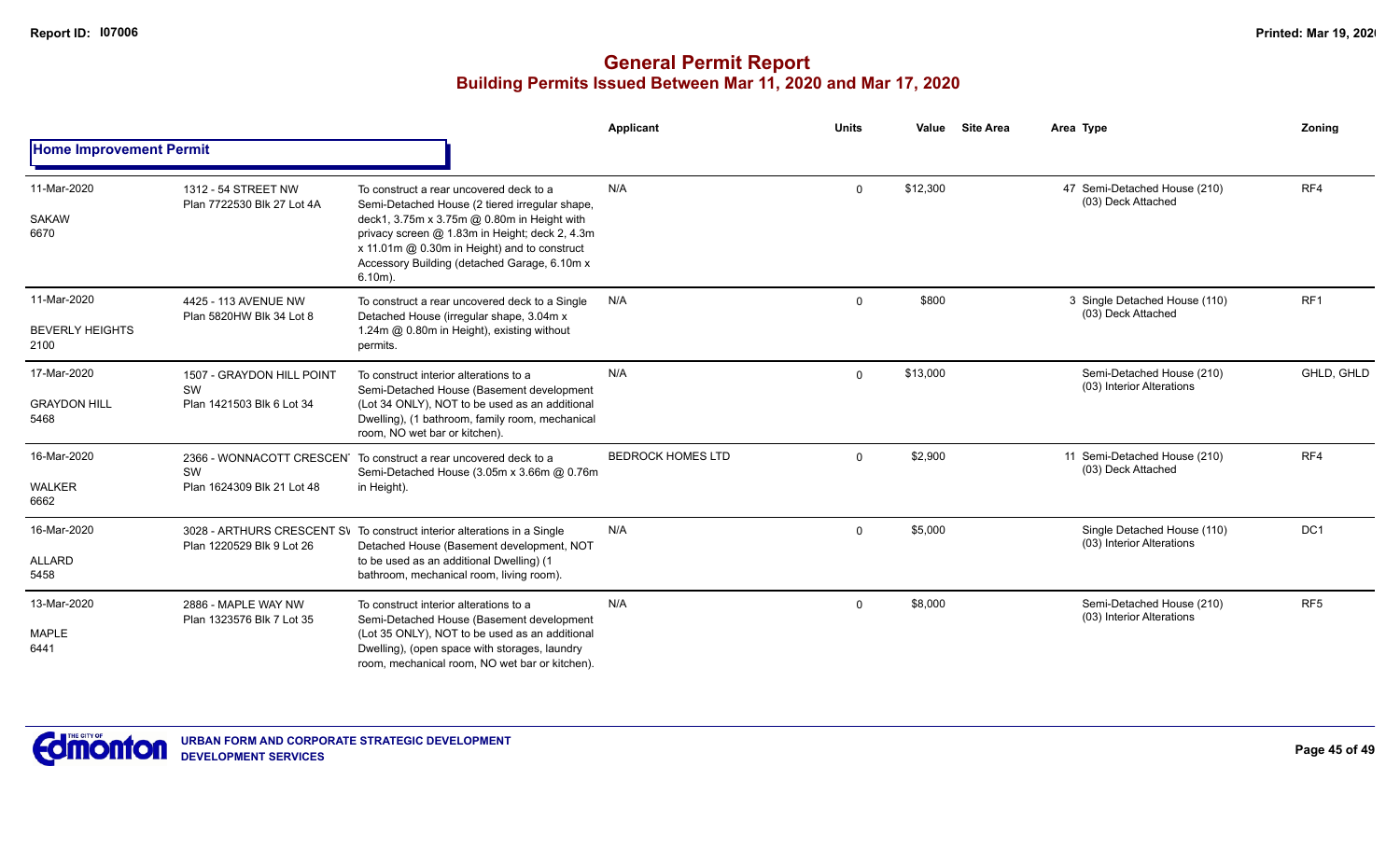|                                             |                                                                       |                                                                                                                                                                                                                   | <b>Applicant</b>      | <b>Units</b> | Value    | <b>Site Area</b> | Area Type                                                | Zoning          |
|---------------------------------------------|-----------------------------------------------------------------------|-------------------------------------------------------------------------------------------------------------------------------------------------------------------------------------------------------------------|-----------------------|--------------|----------|------------------|----------------------------------------------------------|-----------------|
| <b>Home Improvement Permit</b>              |                                                                       |                                                                                                                                                                                                                   |                       |              |          |                  |                                                          |                 |
| 17-Mar-2020<br><b>SUMMERSIDE</b><br>6213    | 9052 - 24 AVENUE SW<br>Plan 1421327 Blk 42 Lot 63                     | To construct interior alterations (Basement<br>development, NOT to be used as an additional<br>Dwelling, 1 Bedroom, 1 Bathroom, 1 Mech<br>Room, 1 Living Area).                                                   | N/A                   | $\Omega$     | \$25,000 |                  | Single Detached House (110)<br>(03) Interior Alterations | <b>RSL</b>      |
| 17-Mar-2020<br><b>TWEDDLE PLACE</b><br>6760 | 4311 - 86 STREET NW<br>Plan 3099TR Blk 27 Lot 40                      | To construct interior alterations to a Single<br>Detached House (removing a load bearing wall<br>between the kitchen and living room to create<br>an open concept., NOT to be used as an<br>additional Dwelling). | N/A                   | $\mathbf 0$  | \$20,000 |                  | Single Detached House (110)<br>(03) Interior Alterations | RF <sub>1</sub> |
| 11-Mar-2020<br>KINISKI GARDENS<br>6370      | 4323 - 41 AVENUE NW<br>Plan 9222564 Blk 33 Lot 55                     | To construct interior alterations to a Single<br>Detached House (Basement development, NOT<br>to be used as an additional Dwelling).                                                                              | N/A                   | $\Omega$     | \$10,000 |                  | Single Detached House (110)<br>(03) Interior Alterations | RF <sub>1</sub> |
| 11-Mar-2020<br>KING EDWARD PARK<br>6360     | 7223 - 80 AVENUE NW<br>Plan 7884AH Blk 14 Lots 19-20                  | To construct a rear uncovered deck (1.44m x)<br>1.28m @ 1.10m in Height) to a Single Detached<br>House, deck existing without permits.                                                                            | <b>PERMIT MASTERS</b> | $\Omega$     | \$500    |                  | 2 Single Detached House (110)<br>(03) Deck Attached      | RF <sub>3</sub> |
| 17-Mar-2020<br><b>MCLEOD</b><br>2530        | 15008 - 59 STREET NW<br>Plan 5782NY Blk 41 Lot 14                     | To construct a front uncovered deck (4.43m x)<br>1.61m @ 0.50m in Height) to a Single Detached<br>House, deck existing without permits.                                                                           | N/A                   | $\Omega$     | \$1,800  |                  | 7 Single Detached House (110)<br>(03) Deck Attached      | RF <sub>1</sub> |
| 17-Mar-2020<br><b>ROSENTHAL</b><br>4750     | 22127 - 88 AVENUE NW<br>Plan 1525185 Blk 23 Lot 7                     | To construct an Accessory building (rear<br>detached Garage, 6.10m x 6.09m).                                                                                                                                      | PREMIER BUILT GARAGES | $\Omega$     | \$6,200  |                  | 37 Detached Garage (010)<br>(01) Building - New          | <b>RPL</b>      |
| 12-Mar-2020<br><b>GRAYDON HILL</b><br>5468  | 2037 - GRAYDON HILL<br><b>CRESCENT SW</b><br>Plan 1723470 Blk 9 Lot 7 | To construct an Accessory Building (rear<br>detached Garage (6.10m x 6.10m)).                                                                                                                                     | PREMIER BUILT GARAGES | $\Omega$     | \$6,200  |                  | 37 Detached Garage (010)<br>(01) Building - New          | <b>GHLD</b>     |

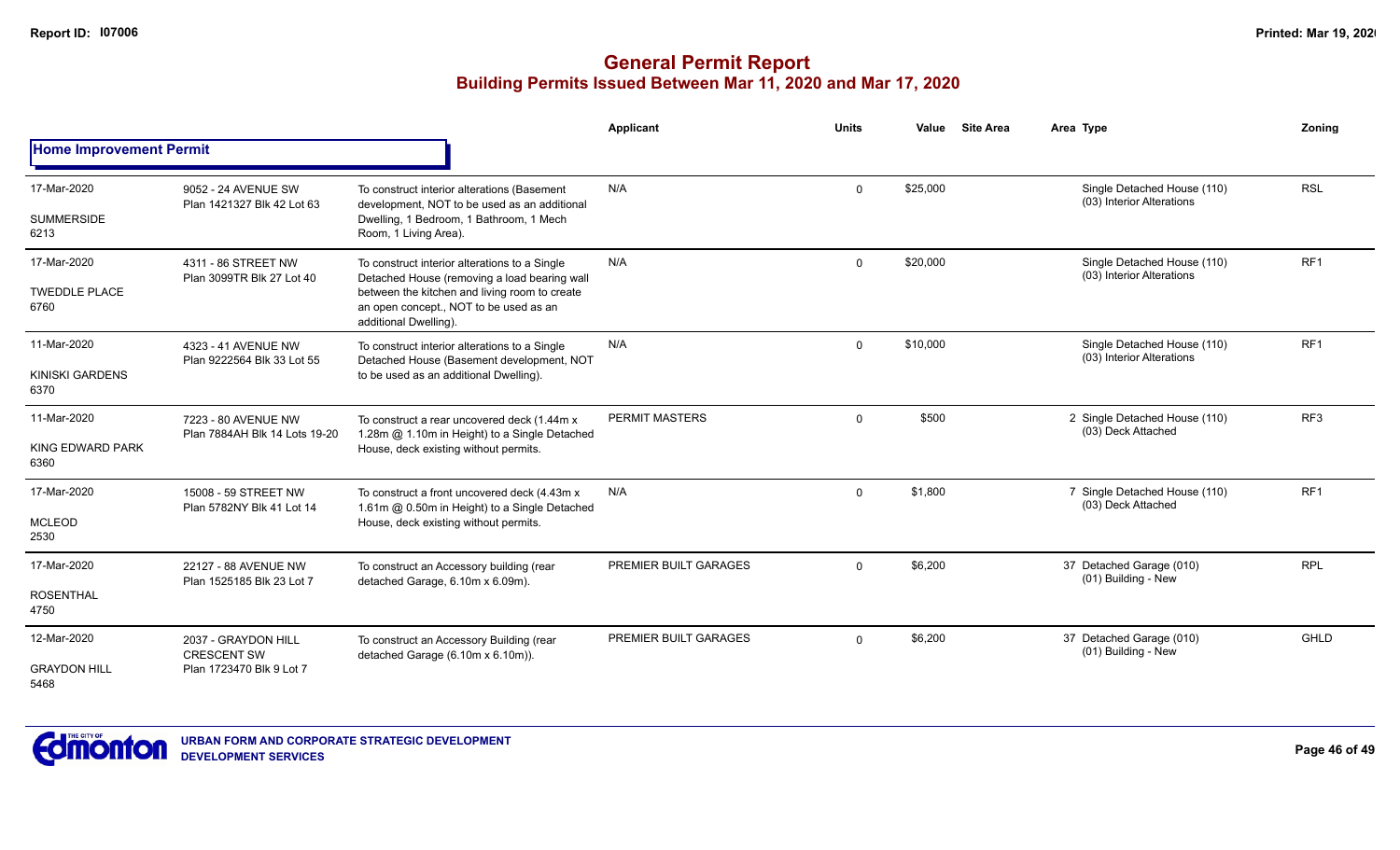|                                |                                                     |                                                                                                                                | <b>Applicant</b>                 | <b>Units</b> | Value    | <b>Site Area</b> | Area Type                                                | Zoning          |
|--------------------------------|-----------------------------------------------------|--------------------------------------------------------------------------------------------------------------------------------|----------------------------------|--------------|----------|------------------|----------------------------------------------------------|-----------------|
| <b>Home Improvement Permit</b> |                                                     |                                                                                                                                |                                  |              |          |                  |                                                          |                 |
| 12-Mar-2020                    | 16404 - 88 STREET NW<br>Plan 0226205 Blk 116 Lot 29 | To construct interior alterations to a Single<br>Detached House (Basement development, NOT                                     | K & G LANDRY CONTRACTING LIMITED | $\Omega$     | \$10,000 |                  | Single Detached House (110)<br>(03) Interior Alterations | RF <sub>1</sub> |
| <b>BELLE RIVE</b><br>2050      |                                                     | to be used as an additional Dwelling).                                                                                         |                                  |              |          |                  |                                                          |                 |
| 12-Mar-2020                    | 3853 - AGAR GREEN SW<br>Plan 1026054 Blk 5 Lot 22   | To construct interior alterations to a Single<br>Detached House (Basement development, NOT                                     | N/A                              | $\Omega$     | \$20,000 |                  | Single Detached House (110)<br>(03) Interior Alterations | <b>RSL</b>      |
| <b>ALLARD</b><br>5458          |                                                     | to be used as an additional Dwelling), (1<br>bedroom, 1 bathroom, living room (with wet<br>bar), mechanical room).             |                                  |              |          |                  |                                                          |                 |
| 12-Mar-2020                    | 9924 - 223 STREET NW<br>Plan 1820330 Blk 23 Lot 131 | To construct interior alterations to a Single<br>Detached House (Basement development, NOT                                     | N/A                              | $\mathbf 0$  | \$6,000  |                  | Single Detached House (110)<br>(03) Interior Alterations | <b>RMD</b>      |
| <b>SECORD</b><br>4487          |                                                     | to be used as an additional Dwelling), (1<br>bedroom, 1 bathroom, open space, mechanical<br>room, NO wet bar or kitchen).      |                                  |              |          |                  |                                                          |                 |
| 13-Mar-2020                    | 4619 - 203 STREET NW                                | To construct a rear uncovered deck (4.44m x<br>3.40m @ 3.50m in Height) to a Single Detached                                   | <b>PERMIT MASTERS</b>            | $\mathbf 0$  | \$3,900  |                  | 15 Single Detached House (110)<br>(03) Deck Attached     | <b>RSL</b>      |
| THE HAMPTONS<br>4461           | Plan 0526418 Blk 7 Lot 87                           | House, deck existing without permits.                                                                                          |                                  |              |          |                  |                                                          |                 |
| 13-Mar-2020                    | 9530 - 142 STREET NW<br>Plan 6334HW Blk 94 Lot 29   | To construct an Accessory Building (rear<br>detached Garage (3.66m x 5.49m)).                                                  | N/A                              | $\mathbf 0$  | \$3,300  |                  | 20 Detached Garage (010)<br>(01) Building - New          | RF1             |
| <b>CRESTWOOD</b><br>3140       |                                                     |                                                                                                                                |                                  |              |          |                  |                                                          |                 |
| 13-Mar-2020                    | 18425 - 62B AVENUE NW<br>Plan 7722144 Blk 41 Lot 12 | To construct a side uncovered deck (1.82m x<br>4.00m @ 0.15m in Height), existing w/o permits.                                 | N/A                              | $\mathbf 0$  | \$1,900  |                  | 7 Single Detached House (110)<br>(03) Deck Attached      | RF <sub>1</sub> |
| <b>ORMSBY PLACE</b><br>4380    |                                                     |                                                                                                                                |                                  |              |          |                  |                                                          |                 |
| 16-Mar-2020                    | 7107 - 83 STREET NW<br>Plan 1014KS Blk 12 Lot 12    | To construct interior alterations to a Single<br>Detached House (Basement development, NOT                                     | N/A                              | $\mathbf 0$  | \$10,000 |                  | Single Detached House (110)<br>(03) Interior Alterations | RF <sub>1</sub> |
| <b>AVONMORE</b><br>6020        |                                                     | to be used as an additional Dwelling), (2<br>bedrooms, 2 bathrooms, rec room/ gym,<br>mechanical room, NO wet bar or kitchen). |                                  |              |          |                  |                                                          |                 |

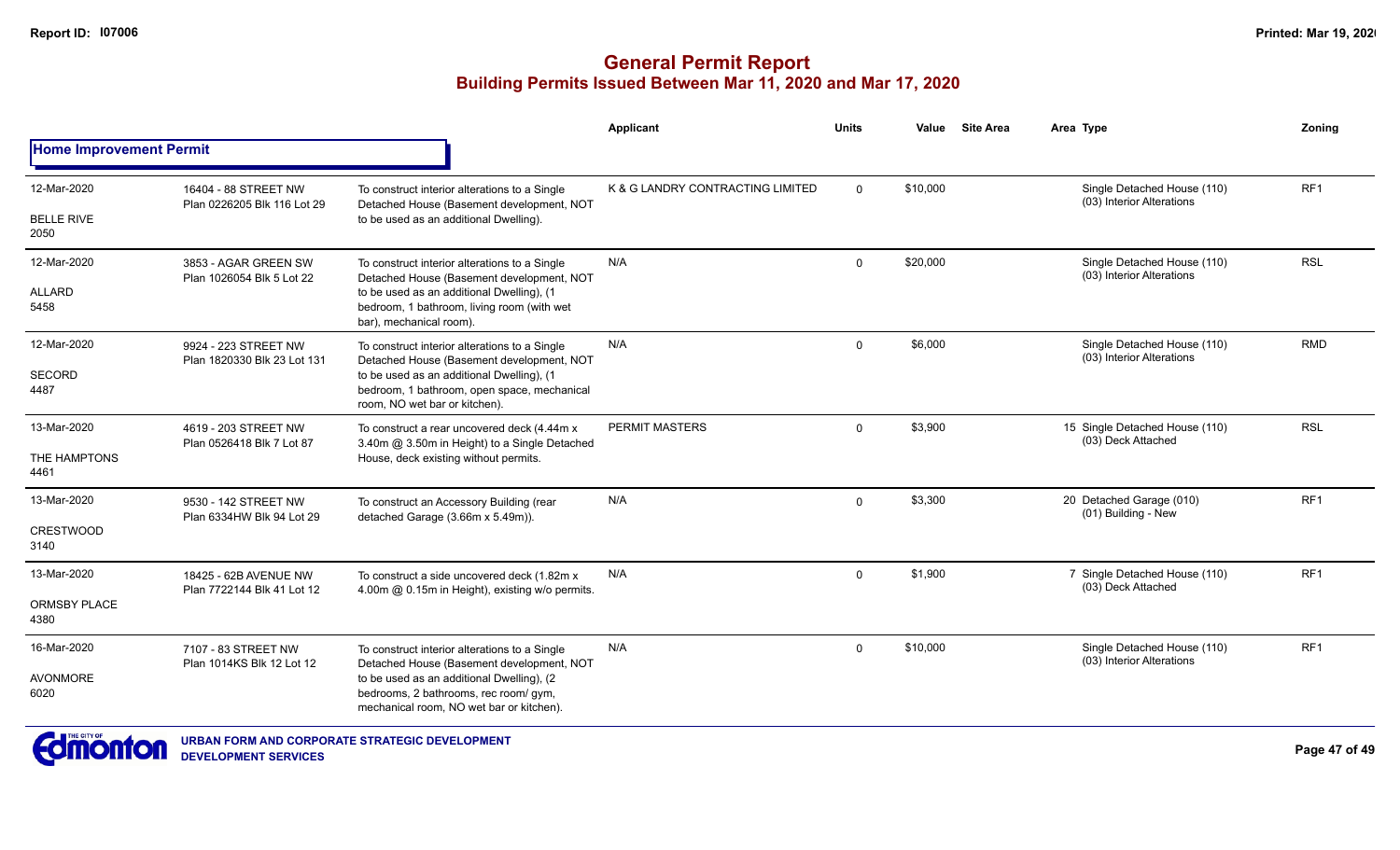|                                               |                                                             |                                                                                                                                                                                                                                                                                       | <b>Applicant</b>                            | <b>Units</b> | Value   | <b>Site Area</b> | Area Type                                                | Zonina          |
|-----------------------------------------------|-------------------------------------------------------------|---------------------------------------------------------------------------------------------------------------------------------------------------------------------------------------------------------------------------------------------------------------------------------------|---------------------------------------------|--------------|---------|------------------|----------------------------------------------------------|-----------------|
| <b>Home Improvement Permit</b>                |                                                             |                                                                                                                                                                                                                                                                                       |                                             |              |         |                  |                                                          |                 |
| 16-Mar-2020<br><b>LAURIER HEIGHTS</b><br>3270 | 143B - LAURIER DRIVE NW<br>Plan 1820749 Blk 13 Lot 12B      | To construct an Accessory Building (rear<br>detached Garage (7.01m x 7.32m)), existing<br>without permits.                                                                                                                                                                            | PK DEVELOPMENTS CONSTRUCTION<br><b>CORP</b> | $\mathbf 0$  | \$8,500 |                  | 51 Detached Garage (010)<br>(01) Building - New          | RF <sub>1</sub> |
| 16-Mar-2020<br><b>BLACKBURNE</b><br>5590      | SW<br>Plan 9420780 Blk 4 Lot 69                             | 175 - BLACKBURN DRIVE WEST To construct interior alterations to a Single<br>Detached House (Basement development, NOT<br>to be used as an additional Dwelling), existing<br>without permits, (1 bathroom, 1 den, open<br>space, mechanical / storage room, NO wet bar<br>or kitchen). | N/A                                         | $\mathbf 0$  | \$5,000 |                  | Single Detached House (110)<br>(03) Interior Alterations | RF <sub>1</sub> |
| 17-Mar-2020<br>CHARLESWORTH<br>6661           | 395 - CHARLESWORTH DRIVE<br>SW<br>Plan 1720641 Blk 5 Lot 21 | To construct an Accessory Building (rear<br>detached Garage (6.10m x 6.10m)).                                                                                                                                                                                                         | <b>STYLE CONSTRUCTION</b>                   | $\mathbf 0$  | \$6,200 |                  | 37 Detached Garage (010)<br>(01) Building - New          | RMD, RMD        |
| 17-Mar-2020<br><b>OZERNA</b><br>2600          | 6724 - 164 AVENUE NW<br>Plan 0023363 Blk 122 Lot 19         | To construct a rear uncovered deck (4.37m x)<br>3.51m @ 1.01m in Height) to a Single Detached<br>House, deck existing without permits.                                                                                                                                                | PERMIT MASTERS                              | $\mathbf 0$  | \$3,900 |                  | 15 Single Detached House (110)<br>(03) Deck Attached     | RF <sub>1</sub> |
| 17-Mar-2020<br><b>SUMMERSIDE</b><br>6213      | 2328 - 70 STREET SW<br>Plan 1422948 Blk 60 Lot 18           | To construct an Accessory Building (rear<br>detached Garage (6.10m x 6.10m)).                                                                                                                                                                                                         | ASAP GARAGE BUILDERS INC                    | $\mathbf 0$  | \$6,200 |                  | 37 Detached Garage (010)<br>(01) Building - New          | <b>RPL</b>      |
| 17-Mar-2020<br><b>CHAPPELLE AREA</b><br>5462  | 7651 - CREIGHTON PLACE SW<br>Plan 1723183 Blk 14 Lot 1      | To construct interior alterations to a Single<br>Detached House (Basement development with<br>Wet Bar, NOT to be used as an additional<br>Dwelling, 1 Bedroom, 1 Bathroom, 1 Mech<br>Room, 1 Living Area.).                                                                           | <b>J&amp;A CONTRACTING LTD</b>              | $\mathbf 0$  | \$4,900 |                  | Single Detached House (110)<br>(03) Interior Alterations | <b>RMD</b>      |